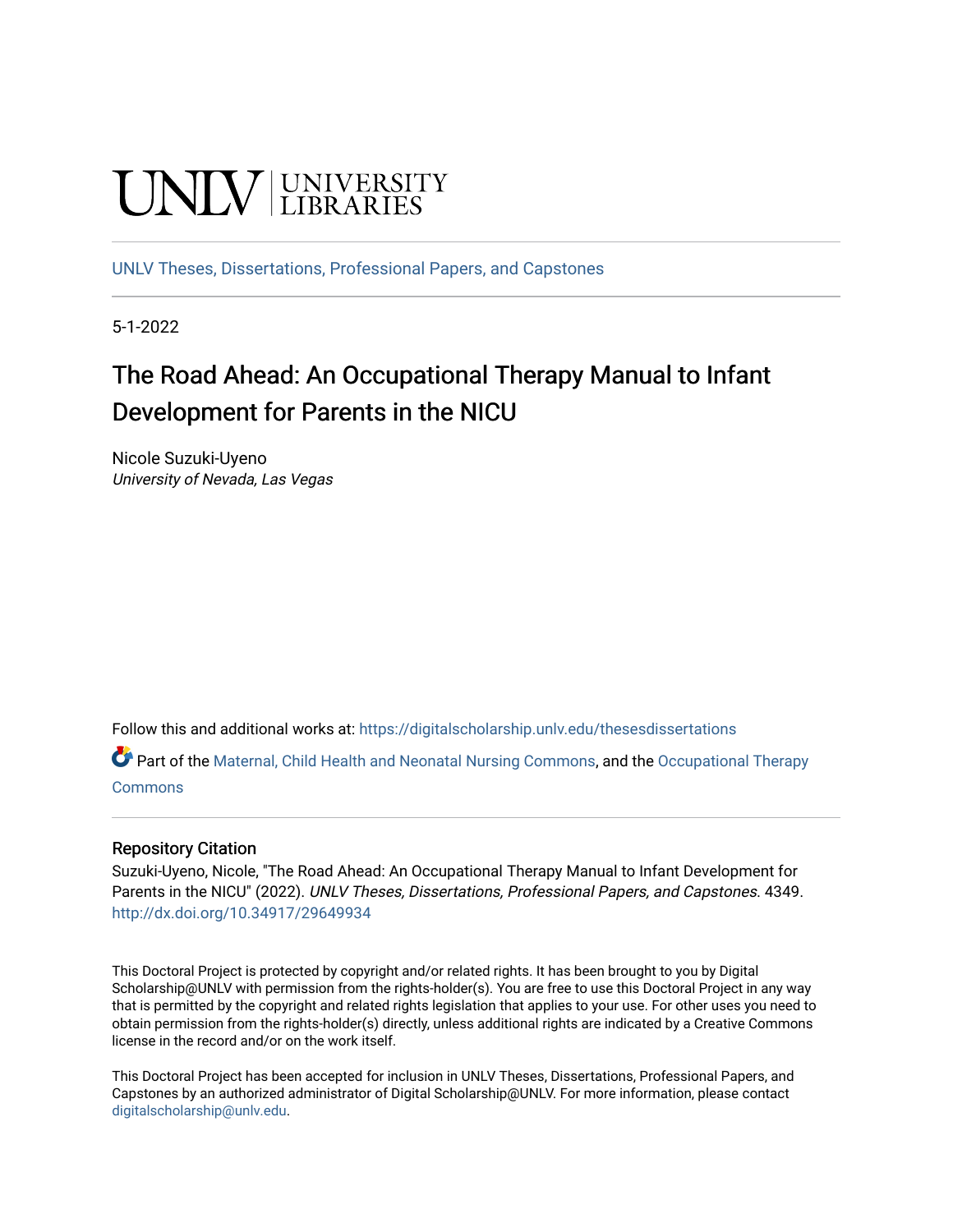## THE ROAD AHEAD: AN OCCUPATIONAL THERAPY MANUAL TO INFANT

### DEVELOPMENT FOR PARENTS IN THE NICU

By

Nicole L.P. Suzuki-Uyeno

Bachelor of Science—Kinesiological Sciences University of Nevada, Las Vegas 2005

Master of Science—Occupational Therapy Touro University Nevada 2009

A doctoral project submitted in partial fulfillment of the requirements for the

Post-Professional Occupational Therapy Doctorate

Department of Brain Health School of Integrated Health Sciences The Graduate College

University of Nevada, Las Vegas May 2022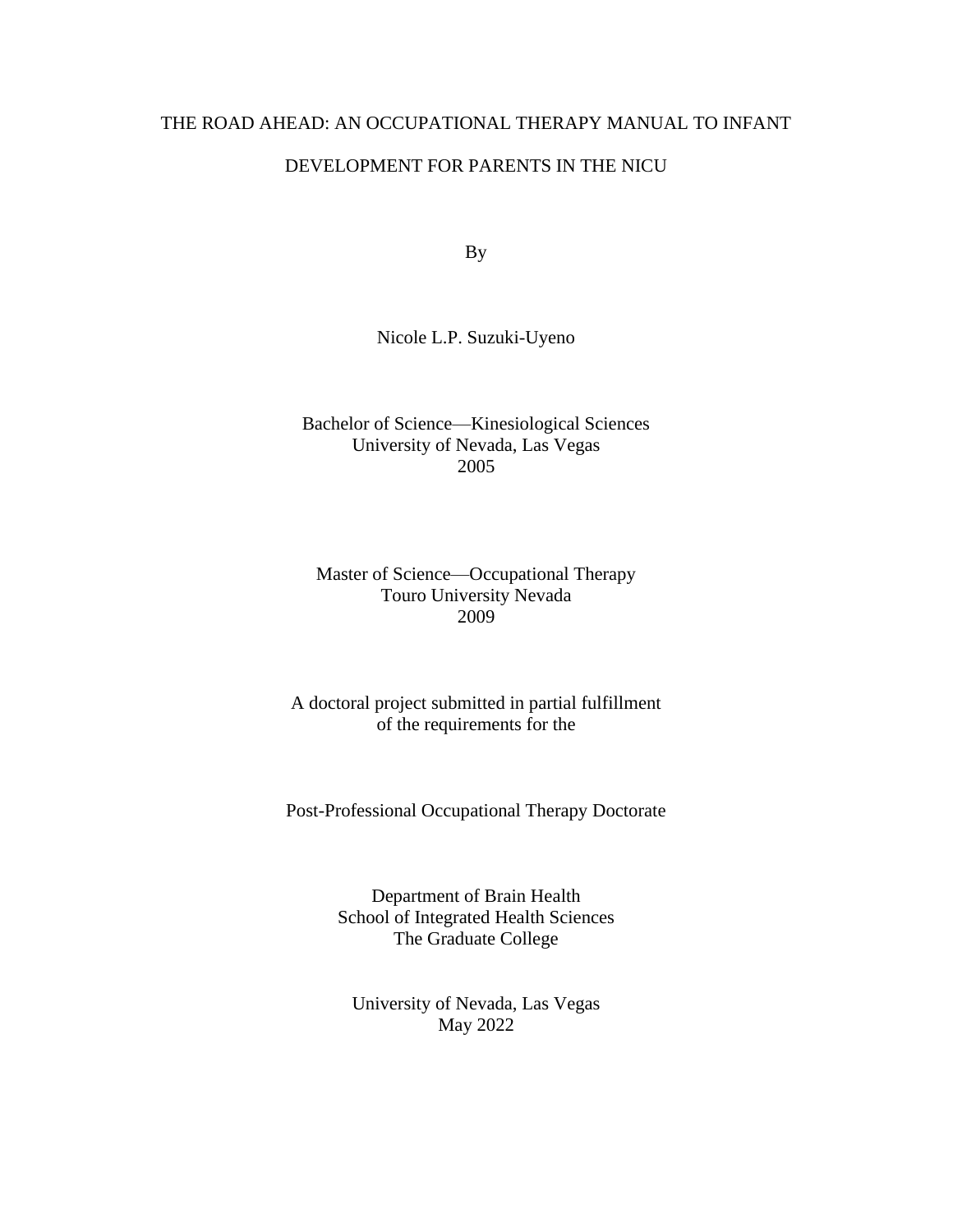

## **Doctoral Project Approval**

The Graduate College The University of Nevada, Las Vegas

April 7, 2022

This doctoral project prepared by

Nicole Suzuki-Uyeno

entitled

The Road Ahead: An Occupational Therapy Manual to Infant Development for Parents in the NICU

is approved in partial fulfillment of the requirements for the degree of

Post-Professional Occupational Therapy Doctorate Department of Brain Health

 Donna Costa, DHS, OTR/L, FAOTAKathryn Hausbeck Korgan, Ph.D. *Graduate Coordinator Vice Provost for Graduate Education &* 

Jefferson Kinney, Ph.D. *Graduate Program Chair*

 *Dean of the Graduate College*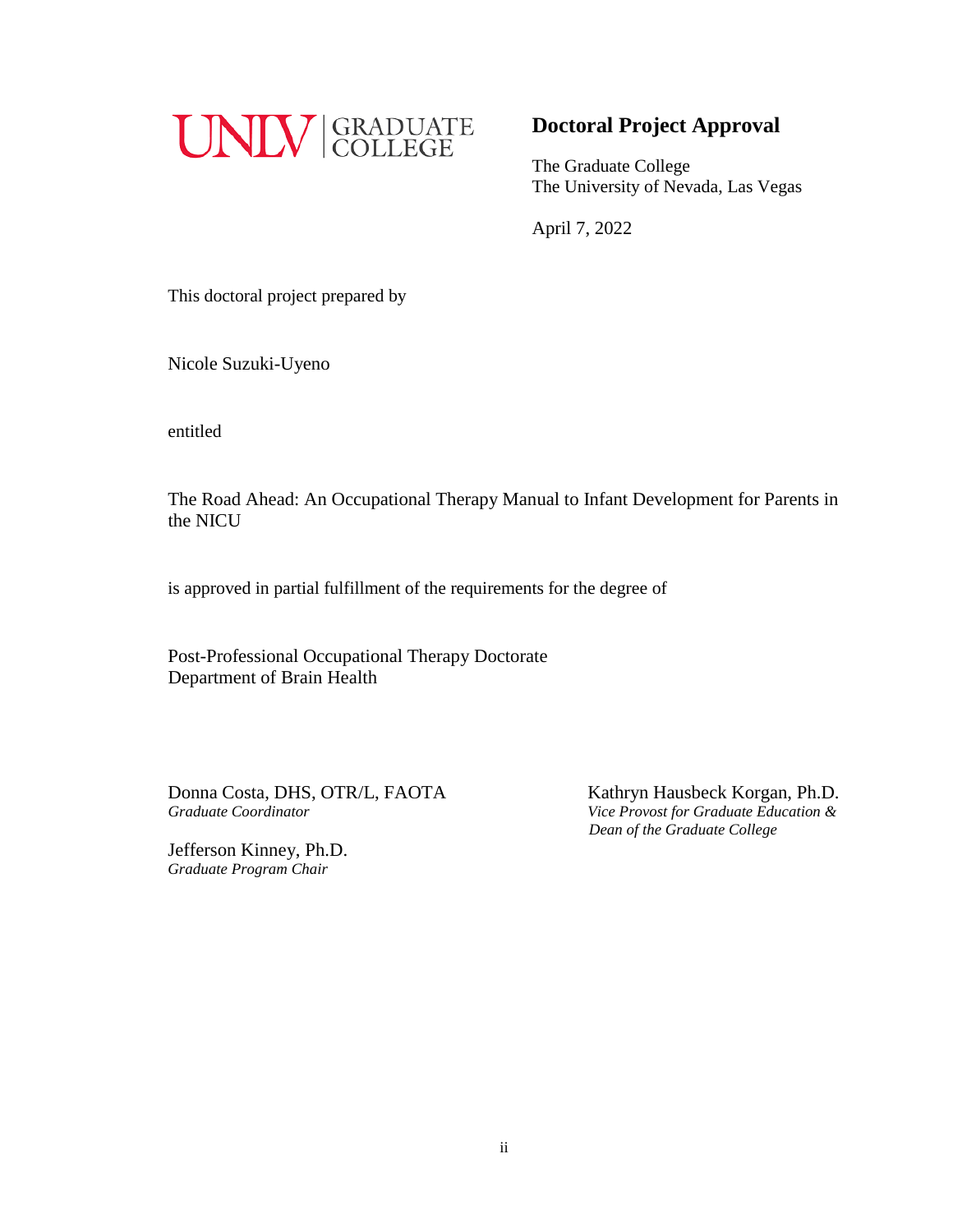### **Abstract**

Occupational therapists have been collaborating with the parents of our tiniest patients in the neonatal intensive care unit (NICU) for quite some time. They have a wealth of information and expertise in the area on infant development and parent education. Admitting a baby to the NICU is a shock for most parents and can take a toll on a family. The role of the occupational therapist is to help educate the family and to provide the tools to safely take care of their baby and to smoothen the transition from the hospital to home.

In the NICU, the OT has an important role which is to educate the parents and caregivers. Throughout the baby's hospitalization, the parents are taught a variety of topics from infant development, sensory development, basic baby care (swaddling, bathing Kangaroo Care, etc.), feeding, proper positioning, infant safety, and safe sleep practices. These topics are covered prior to the baby being discharged from the NICU, so that parents and caregivers feel comfortable and prepared to take home their bundle of joy.

A parenting manual for first-time parents in the NICU has never been created and a product of this type does not exist on the market. There are many baby books, but there are no parenting manuals that have a journal-like format where parents can write down their personal thoughts, what happened with their baby, reminders, and notes. The final Doctorate Capstone and parenting manual were created to address this need and to help parents organize the information they received in the NICU. It allows parents to have the information at their fingertips once they return home with their baby.

iii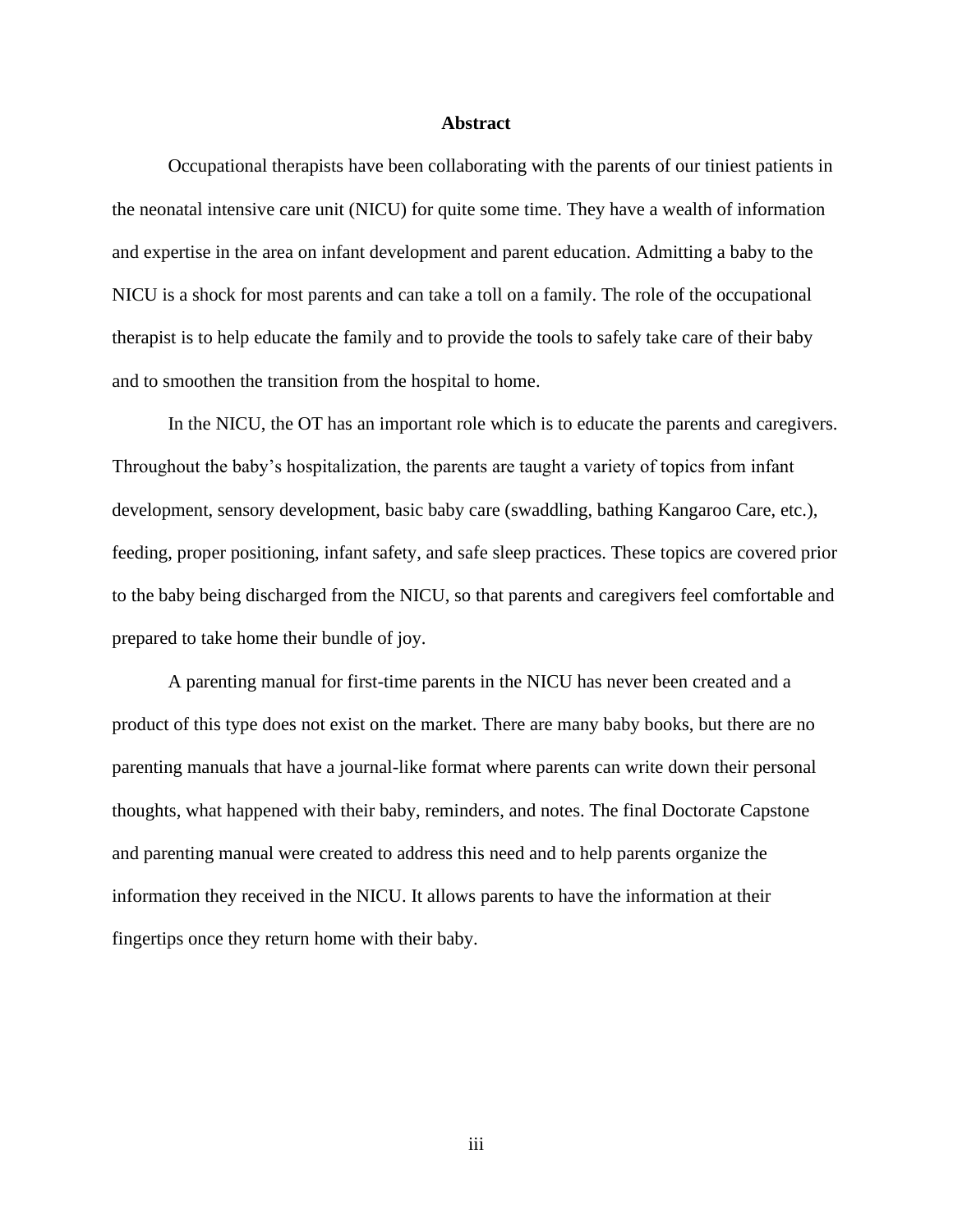### **Acknowledgements**

I would like to express my deepest and sincere gratitude and appreciation to the following people for your support and encouragement throughout my academic journey.

Dr. Donna Costa, my program director and committee chair. Thank you for providing your guidance and support throughout the past two years. I appreciate your assistance in helping me reach my professional goals.

Dr. Janeene Sibla for your encouragement, motivation, and support through this challenging academic journey. Thank you for believing in me and pushing me to do my best.

Dr. Kaitlin Ploeger, my capstone mentor. Thank you for your advice and guidance throughout the capstone process. I appreciate you always being available to help me and to brainstorm ideas for the project together.

Dr. Amy Lamb for always being so positive, encouraging, and understanding. I truly appreciate your guidance, support, and expertise. It means so much!

Dr. Yvonne Randall for your wisdom, calming presence, encouragement, and support. I am eternally grateful to have such an amazing professor and mentor. Thank you for being there for me and encouraging me to never give up, to pursue my dreams, and to be the best OT I can be! You will always have a profound impact on my life. I am deeply appreciative for your mentorship throughout the years.

Hosia Towery, Rosalee Howell & Talina Minasian, my amazing classmates and friends. I could not have made it through this program without your support, feedback and sense of humor! I am grateful to have each of you in my life and to have shared many laughs together.

My family for always being there for me, for being encouraging, loving, and patient as I pursued my long-time goals and dreams. I love you all and am deeply grateful for each of you.

iv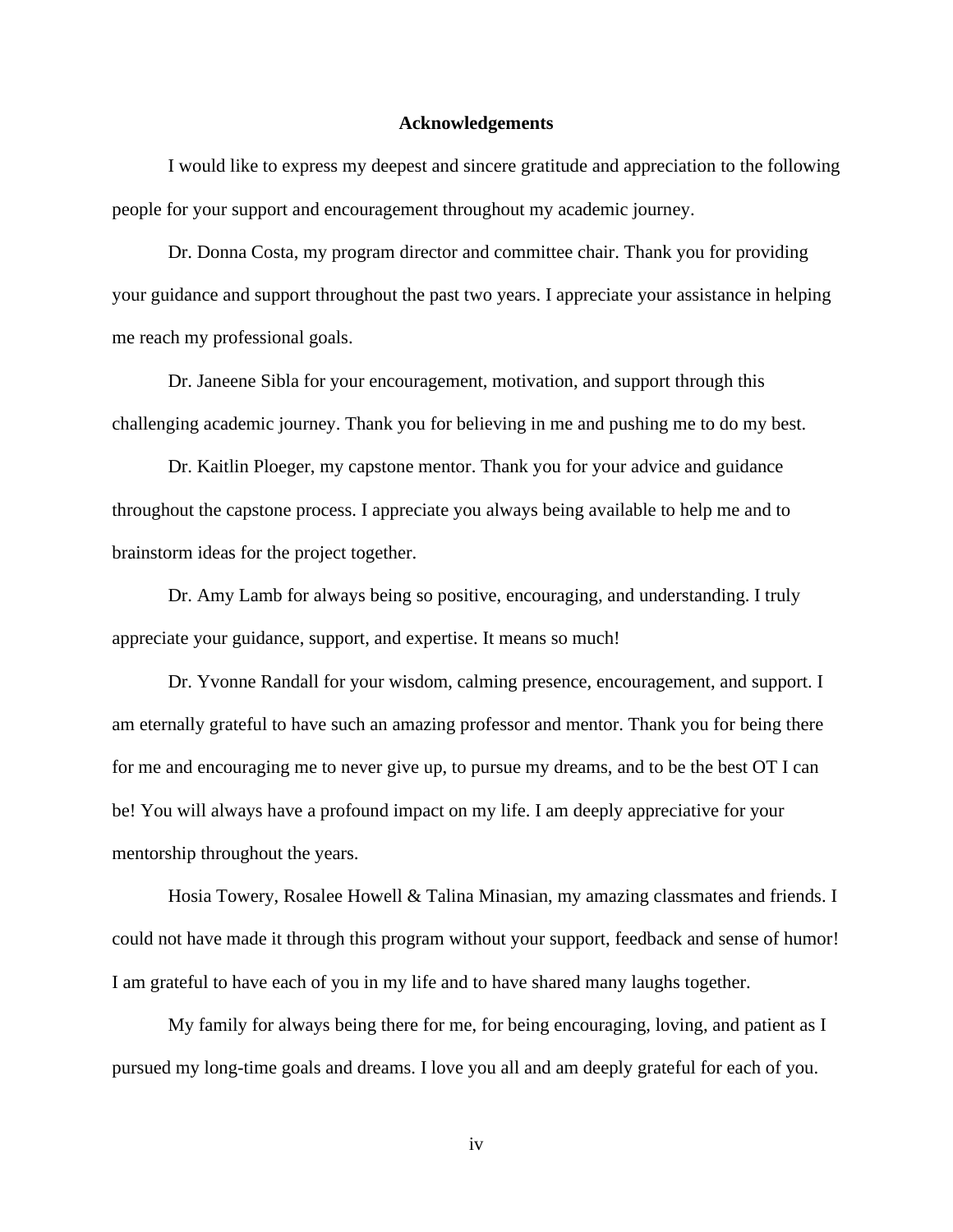### **Dedication**

To my daughters, Zoey and Skyler, you are my reason for everything that I do in life. You can do anything in life that you set your mind to do. The sky is the limit! I love you both to the moon and back to infinity and beyond! Thank you for being my greatest inspiration in life to be the best Mommy for both of you!

To my mother – Thank you for being the greatest super Mom/Grandma anyone could ever ask for! You have always encouraged me and pushed me to be my best! You have always been there for every single school and extracurricular activity and every milestone in my life. I am eternally grateful to have you by my side and I love you very much!

To my father – Thank you for always being there with encouraging words and laughter! You are always positive and help to keep life in perspective. You have always motivated me to go for my dreams and to reach my goals. I love you very much and am so happy to have you by my side.

To my grandparents (Nanny & Jiji) – I wish that you were both here, but I know you're watching over me from heaven. I hope that I have made you proud! Both of you have always instilled the importance of education and achieving my goals. Thank you for always believing in me! I love you both and miss you terribly. It's not goodbye. I'll see you later. Until we can be together again.

To Bryce – Thank you for supporting me with my goals and dreams! I appreciate your constant encouragement and patience. I love you and am profoundly grateful for all your support.

v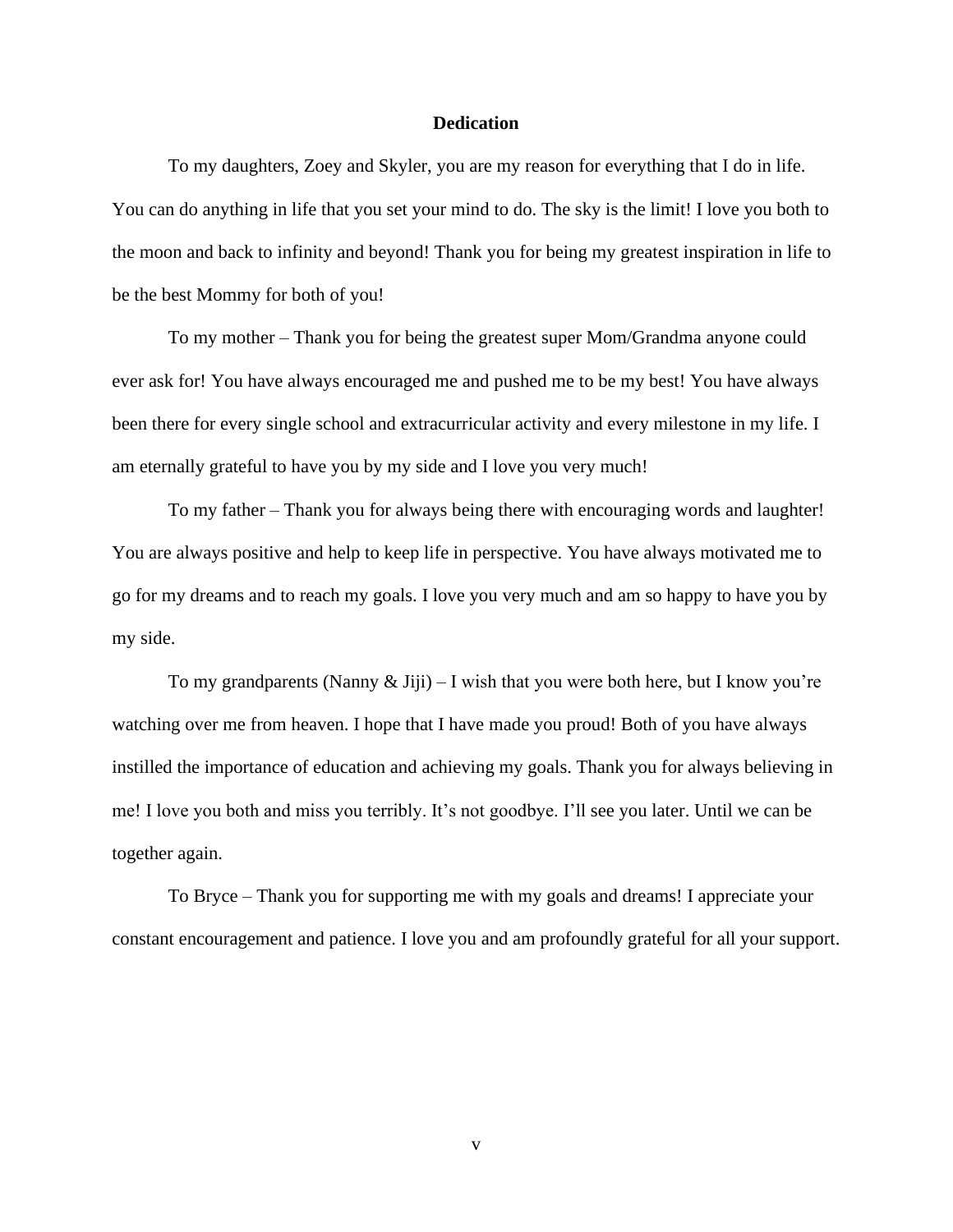## **Table of Contents**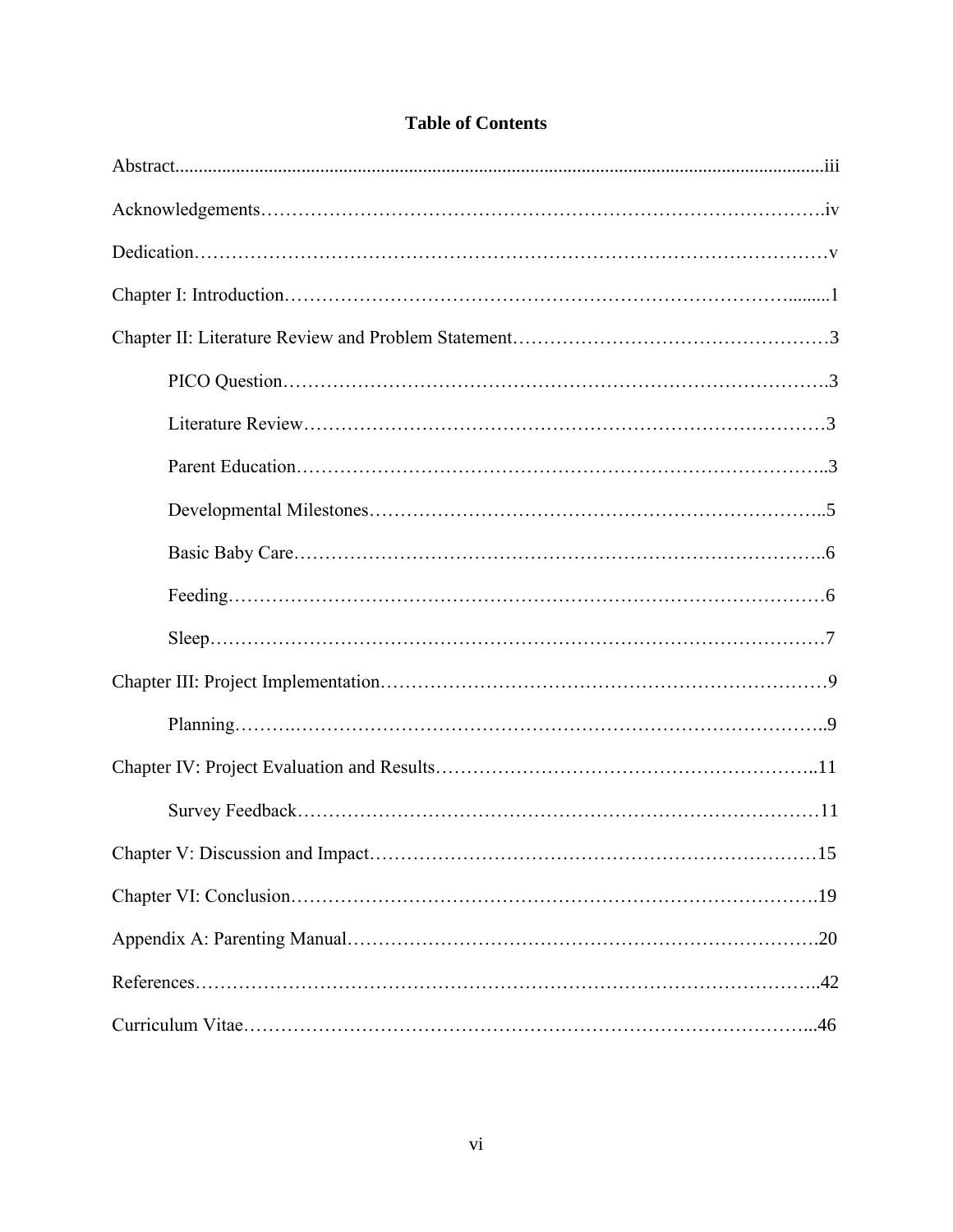### **Chapter I: Introduction**

The purpose of this capstone project is to create a manual for new parents as an introduction to the neonatal intensive care unit (NICU). The manual entails important topics on what to expect in the NICU, the healthcare workers that would care for their baby, common medical conditions, terminology, abbreviations, basic knowledge about the sensory system of a premature infant, developmental milestones, positioning, feeding, and discharge information on how to properly care for their baby as well as resources. Within the manual, there is a developmental milestone chart, an area where parents can journal their thoughts, questions to ask the doctor and/or their healthcare provider, personal reminders, and their child's future medical appointments. Oftentimes, new parents do not feel prepared to take care of their baby and are unsure of what to expect. It is impossible to be prepared for every situation that could arise with a baby, but parents should be well-prepared through educational resources such as classes, literature, and community outreach programs.

Though some basic baby care is taught in the hospital, parents continue to lack the confidence and awareness to understand and read their baby's cues. Parents should also be prepared to understand developmental milestones and to be aware of red flags in their baby's development, so that they can discuss it with their pediatrician. In a study by Raspa et al. (2015), parents stated that they did not feel prepared to identify signs of developmental delay and did not know where to go for early intervention services if it was warranted. Most hospitals offer parents baby basic classes. Some classes are free, while others require a fee to attend the class. Some OBGYN doctor's offices require parents to attend these classes, while others allow them to be optional. The lack in continuum of care and education is detrimental to the parents and the baby.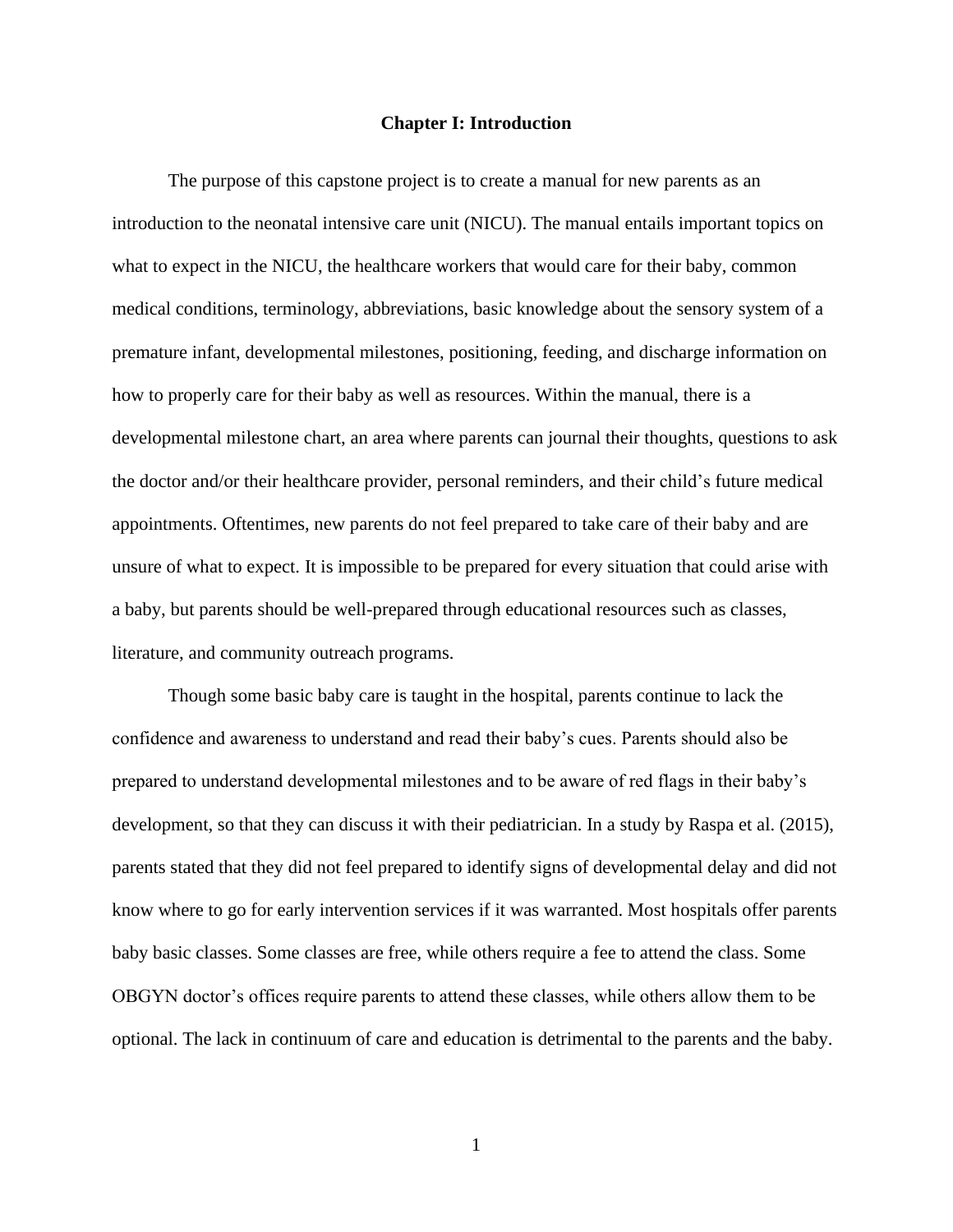There are a variety of baby and parenting books on the market, but none that are organized into a journal format where parents can track their baby's developmental milestones or write down notes or questions to ask their health care provider. In a study by Gottman, J., Shapiro, A., & Parthemer, J. (2005), there was a 6-hour workshop which utilized lectures, demonstrations, role playing, videotapes, and communication exercises to encourage the development and growth of their baby. The parents in the intervention group did not display an increase in hostility towards each other and the quality of the parental relationship was much better than the parents in the control group that did not attend the workshop. Researchers found that there was better conflict-resolution, improved communication, increased awareness, better emotional connection, and appreciation towards each parent which in turn has a positive impact on the infant's overall environmental, neurodevelopmental and emotional growth.

There is a significant need for a parent education manual in the NICU to help parents track their baby's developmental milestones, while also including pertinent topics that every new and experienced parent should know, so that they can have the tools to build confidence and awareness in properly caring for their new baby. With an absence of this format of baby book on the market, it would be a significant addition for parent educational books.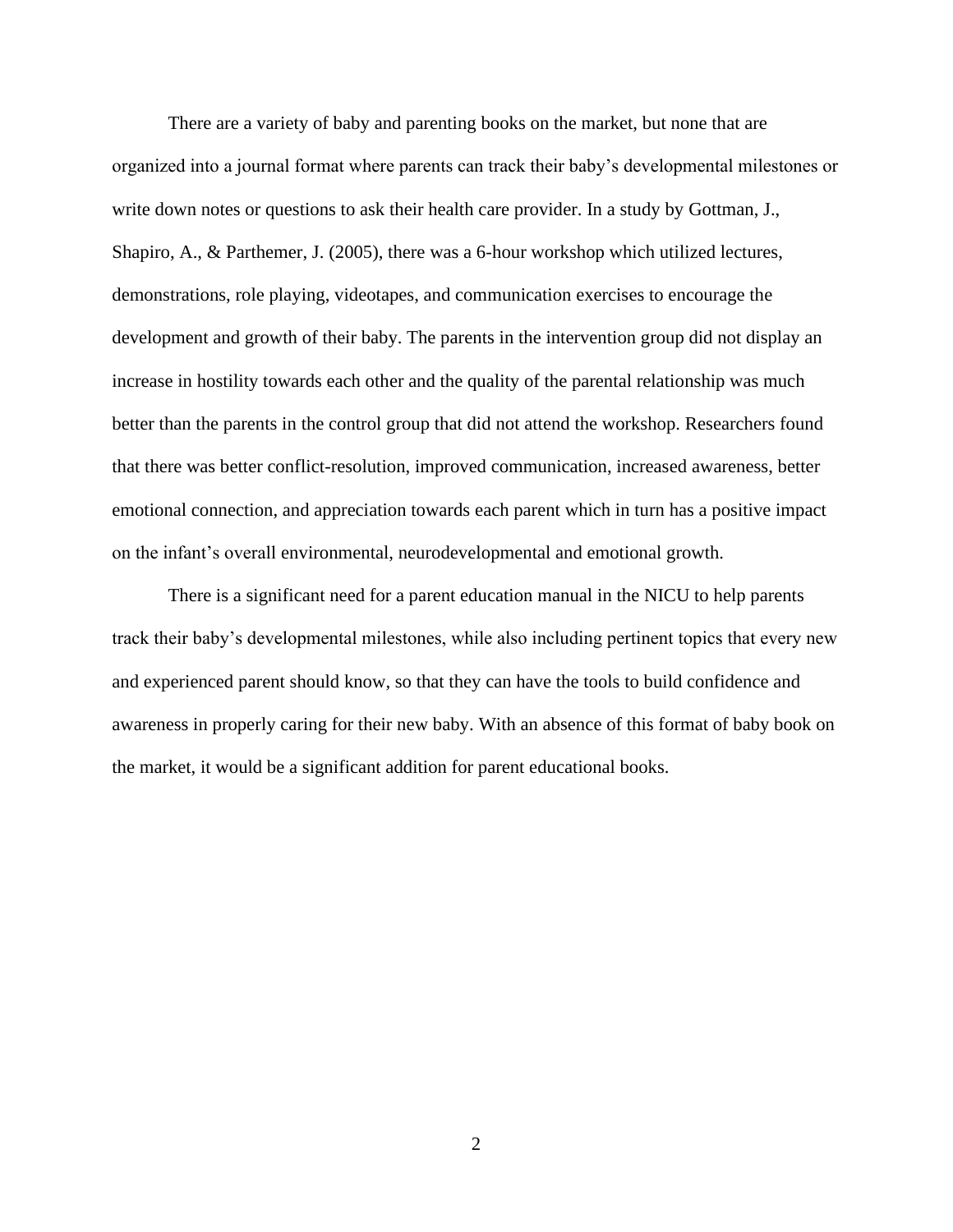### **Chapter II: Literature Review and Problem Statement**

### **Problem Statement**

First-time parents with an infant in the neonatal intensive care unit (NICU) can easily become overwhelmed by the shock and the anxiety that comes with having their baby in the NICU. New parents often feel unprepared to take care of a baby, much less learn about the NICU environment and its intricacies. Studies show that parents that are informed and educated about their baby prior to delivery exhibited more parental confidence, awareness, cooperative parenting, and created a positive environment for their baby.

### **PICO Question**

Will educating parents on infant development and basic baby care prior to hospital discharge promote infant and parent bonding?

### **Literature Review**

A literature review was performed on evidence-based methods and strategies that are effective with providing parent education to families with an infant in the neonatal intensive care unit (NICU). This literature review orients families to the NICU, provides information about parent education, developmental milestones, basic baby care, feeding (breastfeeding and bottlefeeding) and sleep. Bryanton et al. (2013) discovered that parents who received education displayed parental confidence, increased infant safety, maternal-infant connection, parental competence, infant language development, improved cognitive growth and the ability for parents to read their infants cues.

### **Parent Education**

Parent education is imperative for new mothers, fathers, and for extended family members that will be taking care of the infant while in the NICU and once the infant is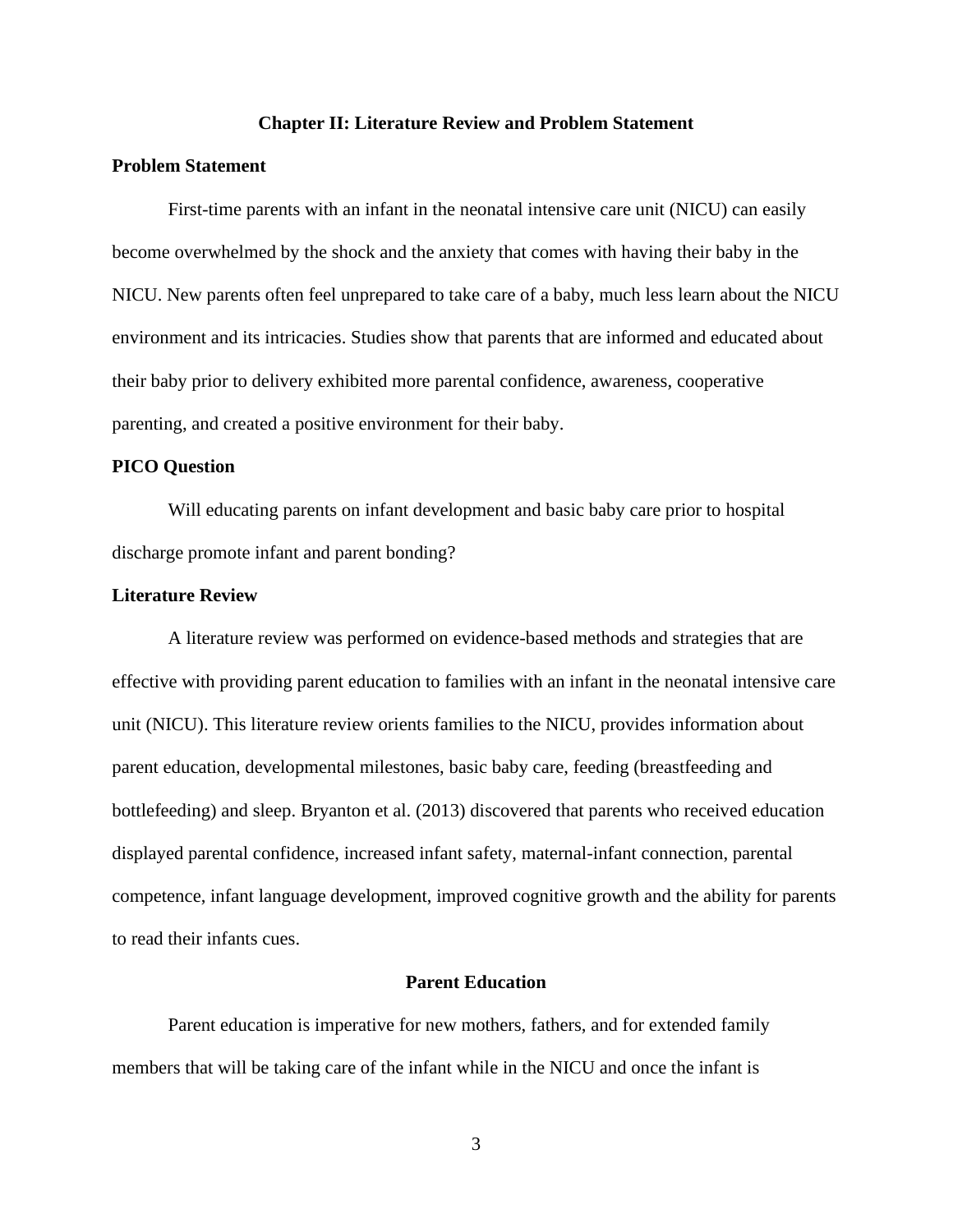discharged home. This provides the medical professionals that work with families in the NICU to orient and prepare the family for what to expect, the medical professionals that will be taking care of their baby, how to properly and safely care for their infant while they are in the NICU and upon discharge home.

Ateah (2013) held a prenatal parent education intervention. It was performed in the last class of a series of six prenatal classes that were offered through the public health system in a Midwestern Canadian city. The class covered safe sleep environment for infants, Shaken Baby Syndrome, risks of physical punishment and positive parenting, and infant development and safety concerns. Parents felt that receiving educational information on safe infant care should be delivered in education sessions to expectant parents and that in-person presentations were the most effective way of sharing this information. This study discusses the importance of parent education for first-time parents about infant care and safety, as well as the education methods they preferred the information to be delivered.

Cashin et al. (2021) created an early postnatal psychoeducation intervention program for new parents to help them adjust to parenthood. There were 89 topics of information that were selected by a panel of eight clinicians and research professionals and eight experienced parents that they felt were important to educate parents about. The following themes were endorsed by both panels with a >80% across varies age groups (0-3, 3-6, 6-9 and 9-12 months): Attachment, Co-parenting relationship, Feeding, Parental mental health, Safety, Sleep, Developmental milestones, Social  $&$  community support, and Health. The 89 topics were divided into "Essential", "Good to Know" and "Essential/Good to Know Uncategorized."

SmithBattle et al. (2004) examined forty-four low-income parents who were given a baby book journal and were asked to rate the book based on the content, the readability, and the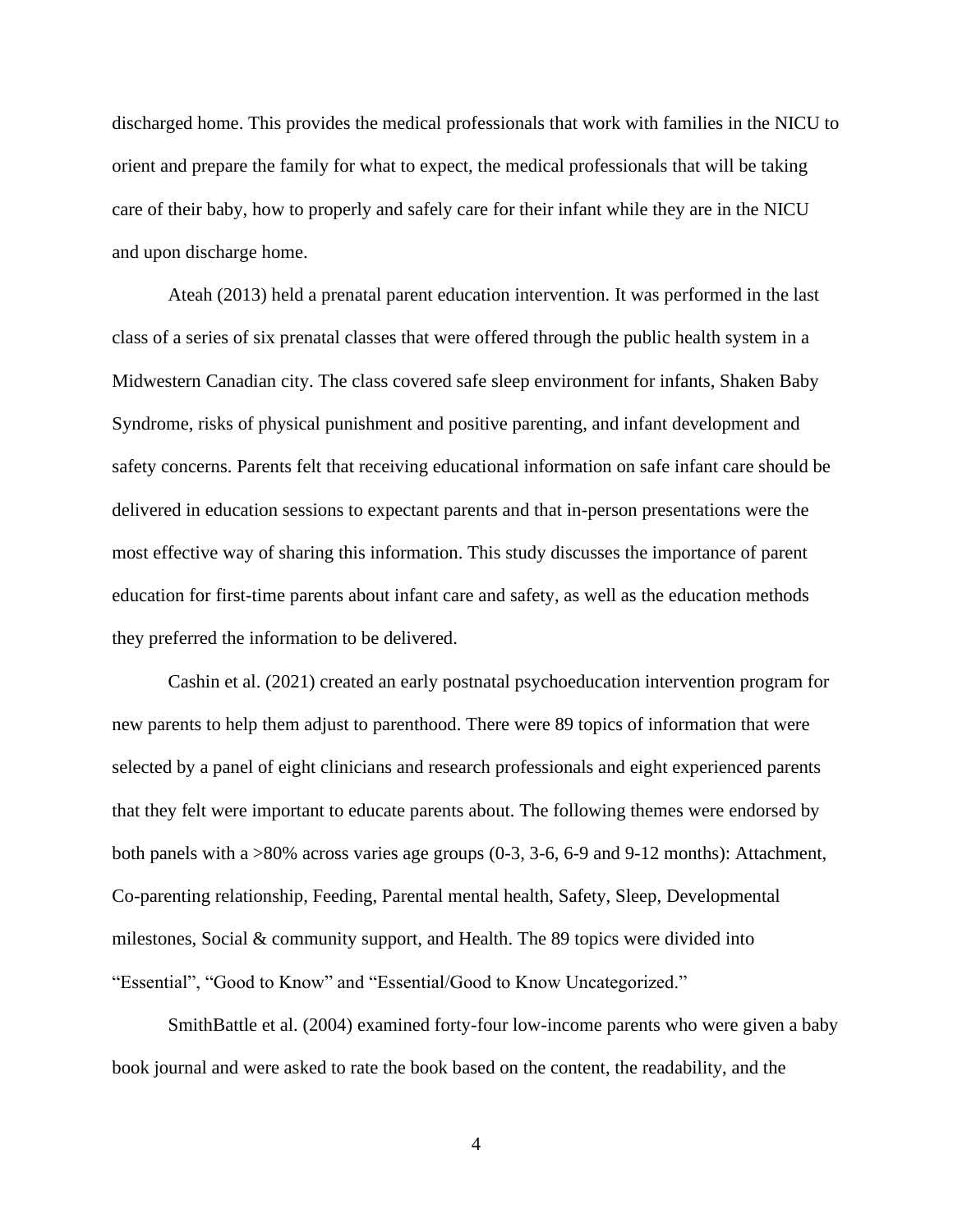aesthetic. The format was like a baby book keepsake where parents can record various information about their baby. The researchers noticed that a book of this format did not exist on the market. The parents were required to document in the journal and have a telephone for follow-up calls surveys. The book was written in a way that made it seem that the baby was speaking to the parent and the mothers gravitated toward this. The participants also acknowledged that they liked that they could write their personal thoughts, their frustrations, etc. in this journal, as opposed to it being a fill-in-the-blank type of book.

### **Developmental Milestones**

Developmental milestones are a guide at certain points in an infant's growth where gross motor, fine motor, cognitive, language, and social/emotional milestones are assessed. Schering (2022) from the American Academy of Pediatrics (AAP) News, stated the AAP and the Centers for Disease Control and Prevention (CDC) revised the developmental milestones in the Centers for Disease Control and Prevention's *Learn the Signs. Act Early.* program. This program uses family-friendly language to help parents identify developmental delay and autism in children. Some infants that are admitted into the NICU have a form of developmental delay. Developmental milestones provide pediatricians and health care professionals such as occupational therapists to determine whether an infant or a child has a developmental delay.

The American Occupational Therapy Association (AOTA), 2022) published the *FAQ: CDC Developmental Surveillance Milestone Checklists* on their website. Two occupational therapists are ambassadors for the CDC's *Learn the Signs. Act Early.* program. They provided their input on the developmental surveillance milestone checklists. It discusses the updated changes and provides information for practitioners to consider when assessing developmental milestones.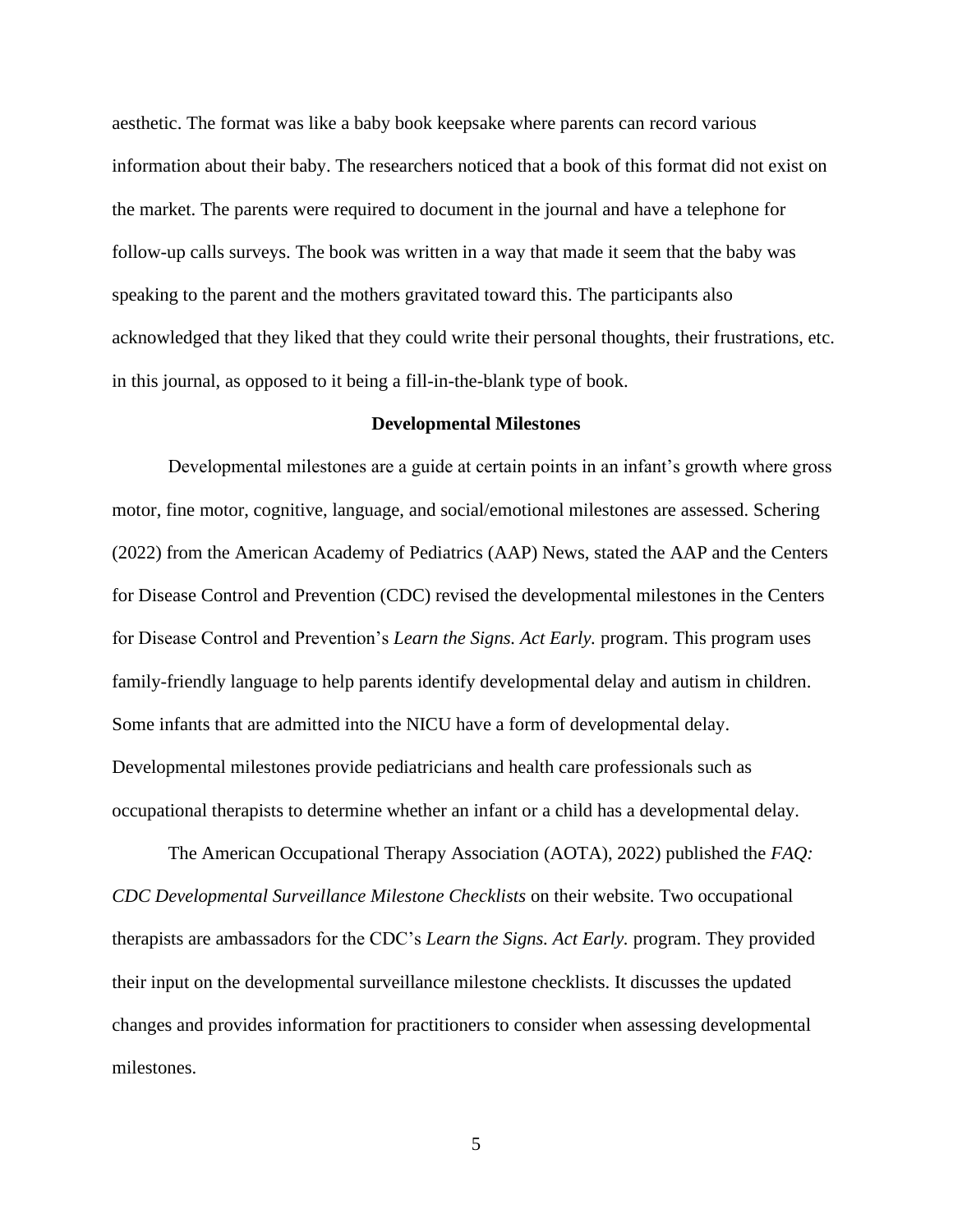Ronan et al. (2015) studied parent educational materials for NICU parents as a supplementation to their NICU discharge. The researchers noticed while they performed a literature review that there were no research articles on educational materials for NICU parents. The purpose of this study was to create a trifold brochure (to accompany the DVD) and DVD that discussed developmental activities and positioning using evidence-based practice and professional NICU feedback. The feedback was obtained from NICU professionals then the trifold brochure and DVD were edited to accommodate the feedback. Researchers concluded that educational materials are imperative for parents on being prepared to commence a home program with their premature baby once discharged from the NICU. The combination of the brochure and DVD helped parents to observe each position and experience and its purpose.

### **Basic Baby Care**

Basic baby care is an important part of parenthood. Some hospitals offer classes for free or for a nominal fee. Classes include swaddling, diapering, dressing, bathing, sleep strategies, soothing techniques, crib safety, and household safety. Many parents report feeling ill-prepared to caring for their new baby. Subramanian et al (2020) reviewed survey data and research articles that suggest the importance of incorporating pre-discharge education and post-discharge followup have shown to be successful with improving newborn care practices. The information would cover newborn care practices at home. Postnatal education programs for parents have shown to reduce newborn illness and death by improving umbilical hygiene care, breastfeeding, thermal care, clean/dry umbilical cord hygiene, hand hygiene, and skin-to-skin.

### **Feeding**

Feeding is another crucial factor in an infant's growth and development. Gibbs et al. (2018) studied the correlation between infant attachment and breastfeeding. The researchers used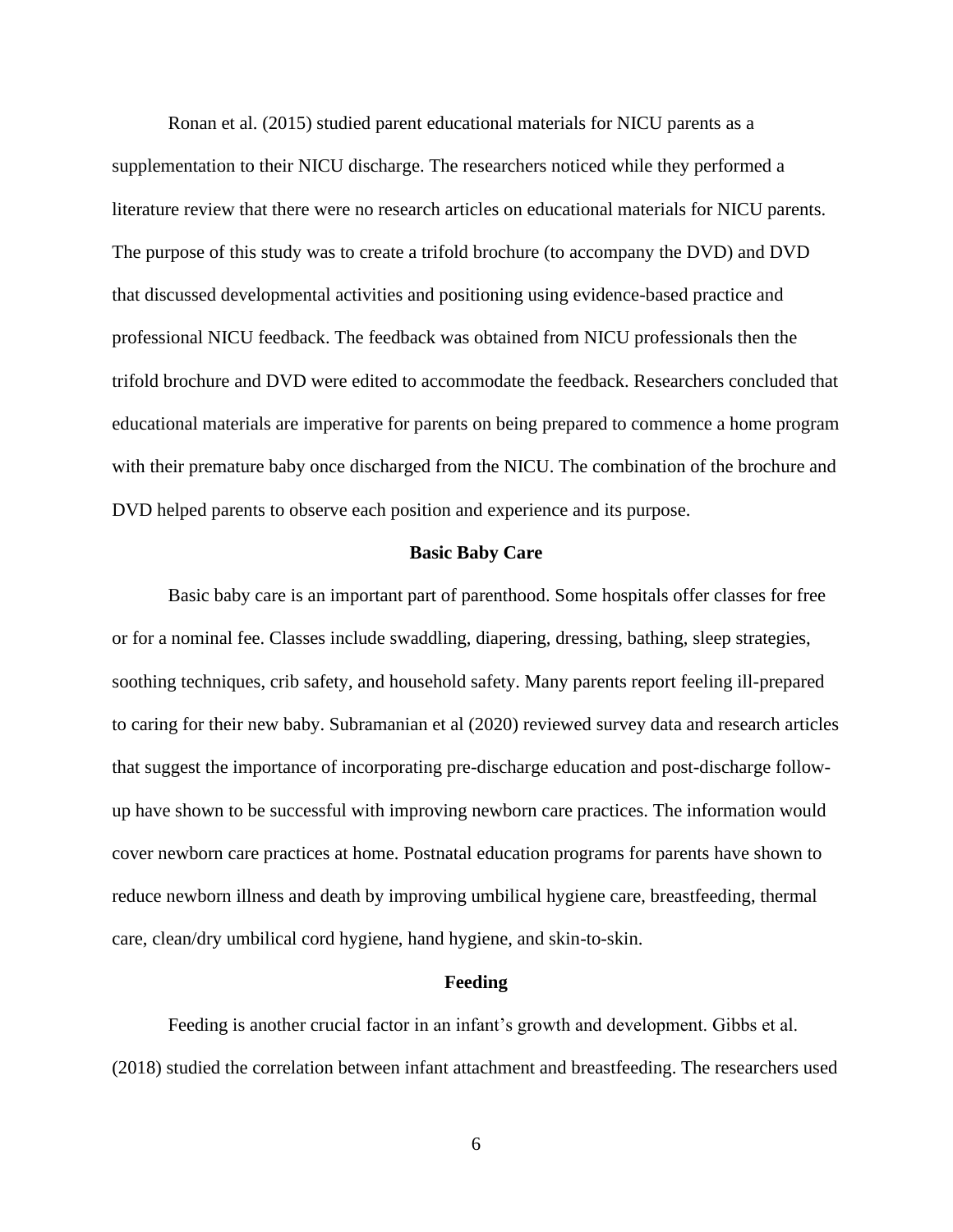data from the Early Childhood Longitudinal Study of children from 9 months to 2 years old from the National Center for Education Statistics. They also used the Toddler Attachment Sort-45 (TAS-45) which "measures toddler-parent attachment (infant attachment security and temperamental dependency)." Using descriptive statistics, the researchers were able to analyze the data to assess infant attachment behavior, breastfeeding practices, and temperamental dependency using weighted and unweighted sample means. The results showed that breastfeeding is associated with some factors of attachment security. Breastfed children tend to have higher scores for being "warm and cuddly," "cooperative" and displayed lower scores for "demanding and angry" compared to children that were breastfed for less than 3 months. Breastfeeding is also associated with infant attachment security, but not temperamental dependency.

Fuhrman et al. (2020) examined sixty-eight families that were seen post hospital discharge for newborn feeding education. Preterm and late-preterm infants are at risk of poor feeding and feeding challenges once discharged from the hospital. Researchers identified strategies that were useful with improving feeding once discharged home. The speech-language pathologist performed 83 consults to 68 families (15 families were repeat consults). The infants that attended this feeding clinic appeared to show improvement. The infants that were seen during this 6-month period were not referred to their pediatrician for a recommendation for a comprehensive feeding evaluation. Mothers of late preterm and newborn infants were more likely to ask more questions and attend group sessions. Mothers of preterm infants were less likely to attend group sessions with reasons unknown to the researchers as their hypothesize that parents may have possibly gotten their questions answered by a medical professional or possibly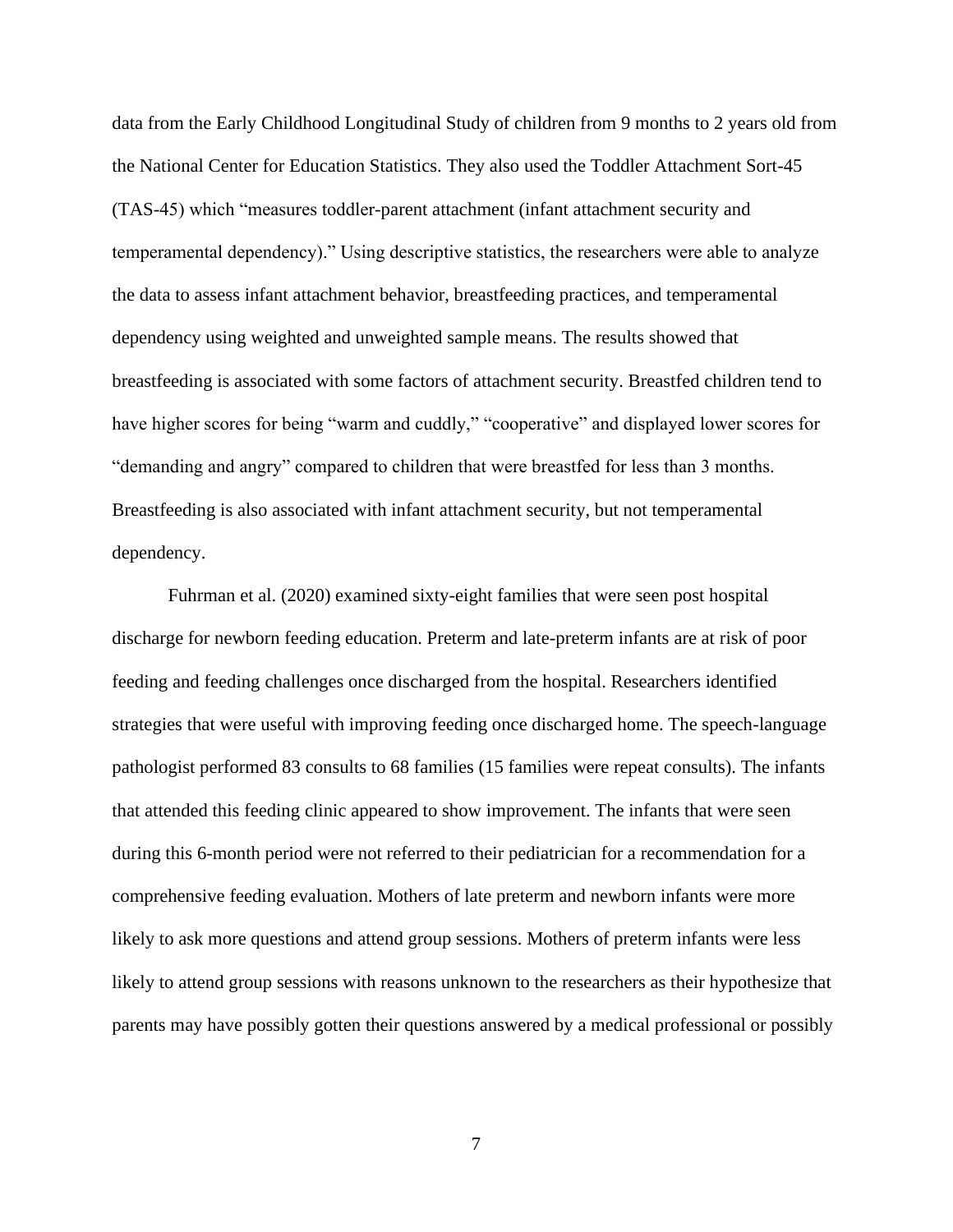hesitant to discuss their infant's concerns about illness and other concerns around other parents. The reason remains unknown.

### **Sleep**

Sleep is such an imperative and integral part of an infant's brain development and growth. An infant's sleep cycle starts around 26 to 28 weeks' gestational age. Sleep cycles are imperative for the development of the sensory system, as well as neurosensory and motor systems. Graven and Browne (2008) performed a research study where they evaluated a neonates' sleep patterns such as rapid eye movement (REM sleep), non-rapid eye movement, and the quiet intervals between sleep and being awake. If there are interferences with a baby's sleep, it could become detrimental to a baby's sensory development. In the NICU, parents are educated on the importance of sleep and brain development.

In a separate study, Averill (2008) performed a literature review of infant sleep and feeding. Researchers discovered that there were few articles that discussed the correlation between infant sleep and feeding. Articles regarding mothers that breastfeed tend to co-sleep with their baby, compared to mother's that formula feed their baby. A separate study found that breastfed babies did not wake up more often than formula-fed babies. The babies were awake with 4 hours of onset of sleep and were much more unhappy. In another study, breastfed babies averaged 45 more minutes of sleep than those who supplemented with formula in the evening and 47 more minutes of rest than those offering formula from midnight to 6am. There was a variety of literature discussed in this article that remained within the topic.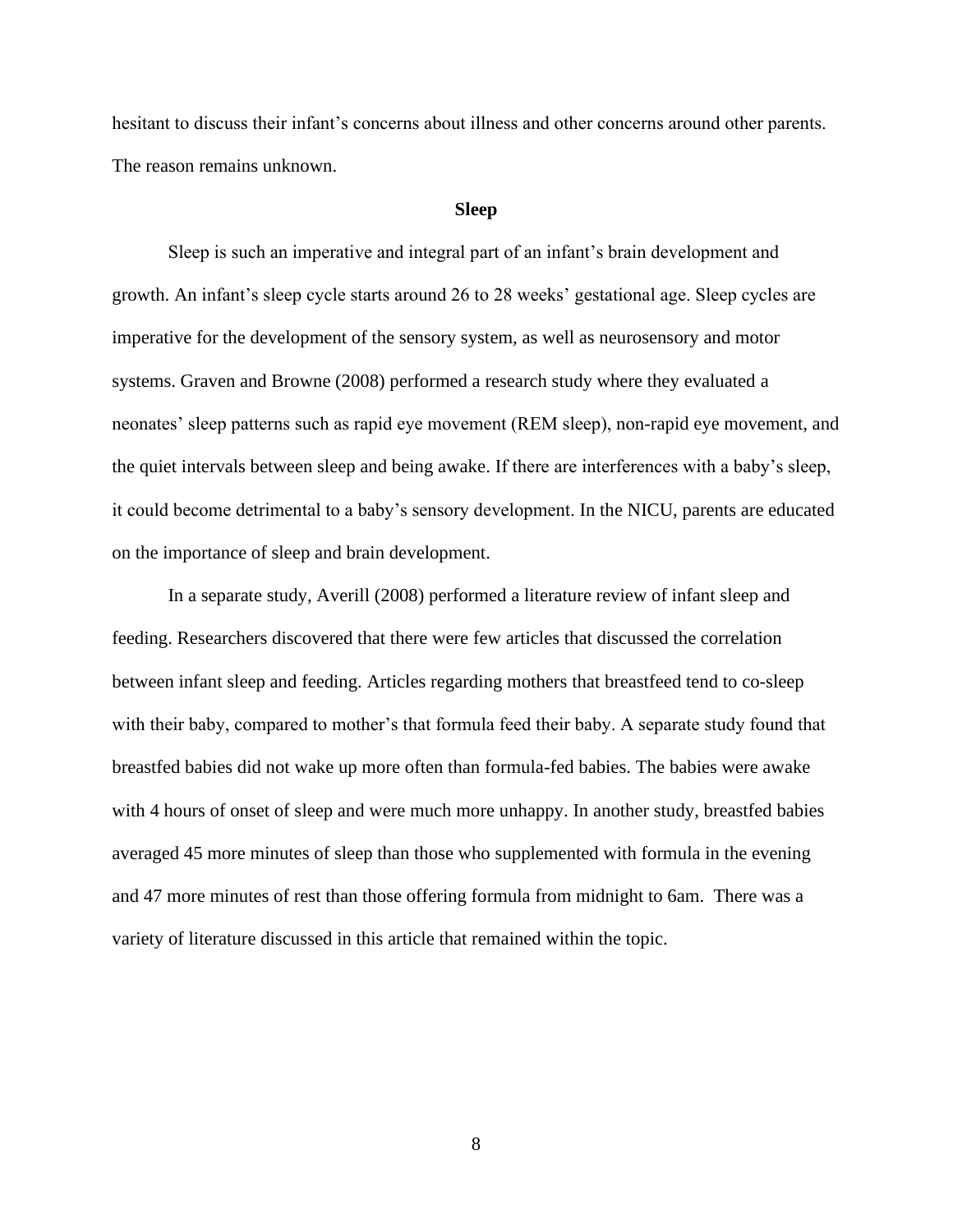### **Chapter III: Project Implementation**

The process of the capstone project implementation started with meeting with capstone mentor, Dr. Kaitlyn Ploeger on Zoom or by phone call every 2-3 weeks to discuss the NICU parenting manual. The manual was also created to be a journal where parents or caregivers could document the events that occurred with their baby, write down questions for the doctor or healthcare staff, an area for reminds, and doctor's appointments.

The first step was to create an outline for the manual. The process for developing the manual included deep reflection upon what I educate and teach each family while their baby is in the NICU. I wanted to follow a similar organizational flow starting from the basics and working my way to more medical and physiological concepts about their baby. I wanted parents to understand the science and the evidence-based research behind what we do, why we are teaching these topics and concepts, and how this will help upon discharge home. The manual covered topics that parents/caregivers are introduced to the NICU, parents are educated about certain topics that pertain to their baby's stay in the NICU. Dr. Ploeger suggested to combine related topics together to streamline the manual and create more clarity and connection with the parents/caregivers. The culmination of the evidence-based research, my professional experience as a NICU OT/former NICU mother, and parent feedback helped me selected the topics for the manual.

The manual started with an orientation to the NICU, introduction to the NICU, common conditions, equipment utilized in the NICU, basic information about an infant's sensory systems, developmental milestones (cognitive, language, movement/physical development, and social/emotional development), basic baby care such as Kangaroo Care (skin-to-skin), swaddling, diapering, swaddle bathing, infant massage, feeding, the importance of sleep, safe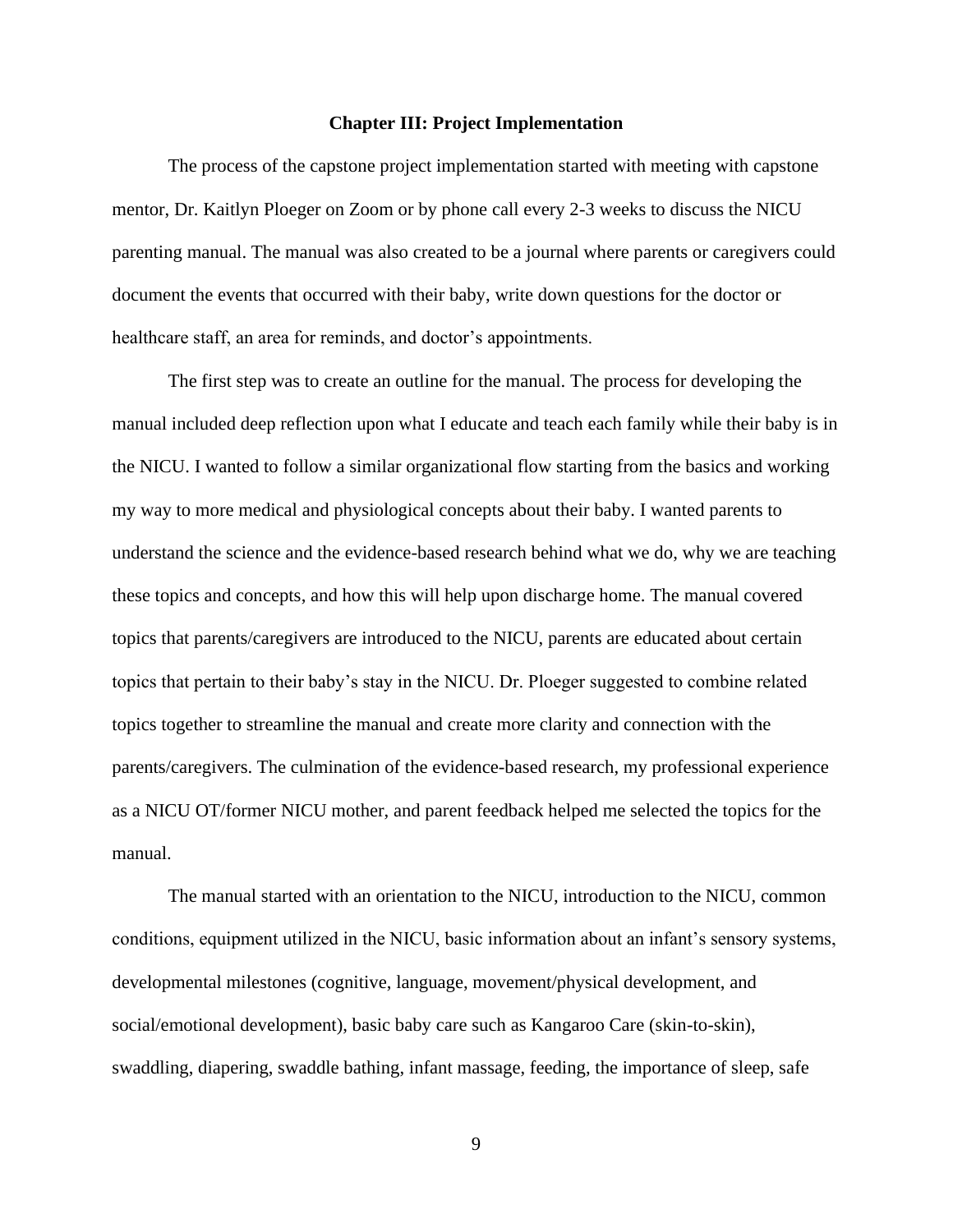sleep practices, positioning aids, caregiver role/parent education, and parent resources. The topics that were selected were based upon research studies, parent feedback, and the topics that were taught to patients and their families that have been under my care.

Initially, when discussing what ages should be covered in this manual, my first thought was to create a manual from birth to 2 years old. After consulting with Dr. Ploeger, she suggested shortening it and making it from birth to 1 year old, so that it was not overwhelming to new parents. She suggested that if I wanted to create more manuals in the future that I could, but for the purposes of new parents, birth to 1 year would suffice to help parents get through their first year with their baby.

During my capstone defense presentation, the committee recommended to focus on ages birth to 3 months old because the amount of content might be overwhelming for a new parent. Based upon that decision, I decided to change routes for the final manual and focus on birth to 3 months old. My future plan is to create multiple volumes with different age ranges such as 3-6 months, 6-9 months, 9-12 months, etc. By breaking down the manuals into volumes, it will help to keep the information clear and concise without becoming overwhelming.

|                         | <b>Time</b>        | <b>Task</b>                                                    |
|-------------------------|--------------------|----------------------------------------------------------------|
|                         | Aug-Dec '21        | Needs assessment and literature review                         |
|                         |                    | Finalize capstone project and defend capstone project proposal |
| 2                       | Dec $21$ -Jan $22$ | Create outline with topics for parenting manual                |
|                         |                    |                                                                |
| 3                       | $Jan^21-Mar^22$    | Met with Dr. Ploeger every 2-3 weeks to discuss outline for    |
|                         |                    | manual and selected topics                                     |
|                         | March 2022         | Defend capstone project presentation                           |
|                         |                    |                                                                |
| $\overline{\mathbf{5}}$ | Mar-Apr'22         | Complete Capstone Project Paper                                |
|                         |                    |                                                                |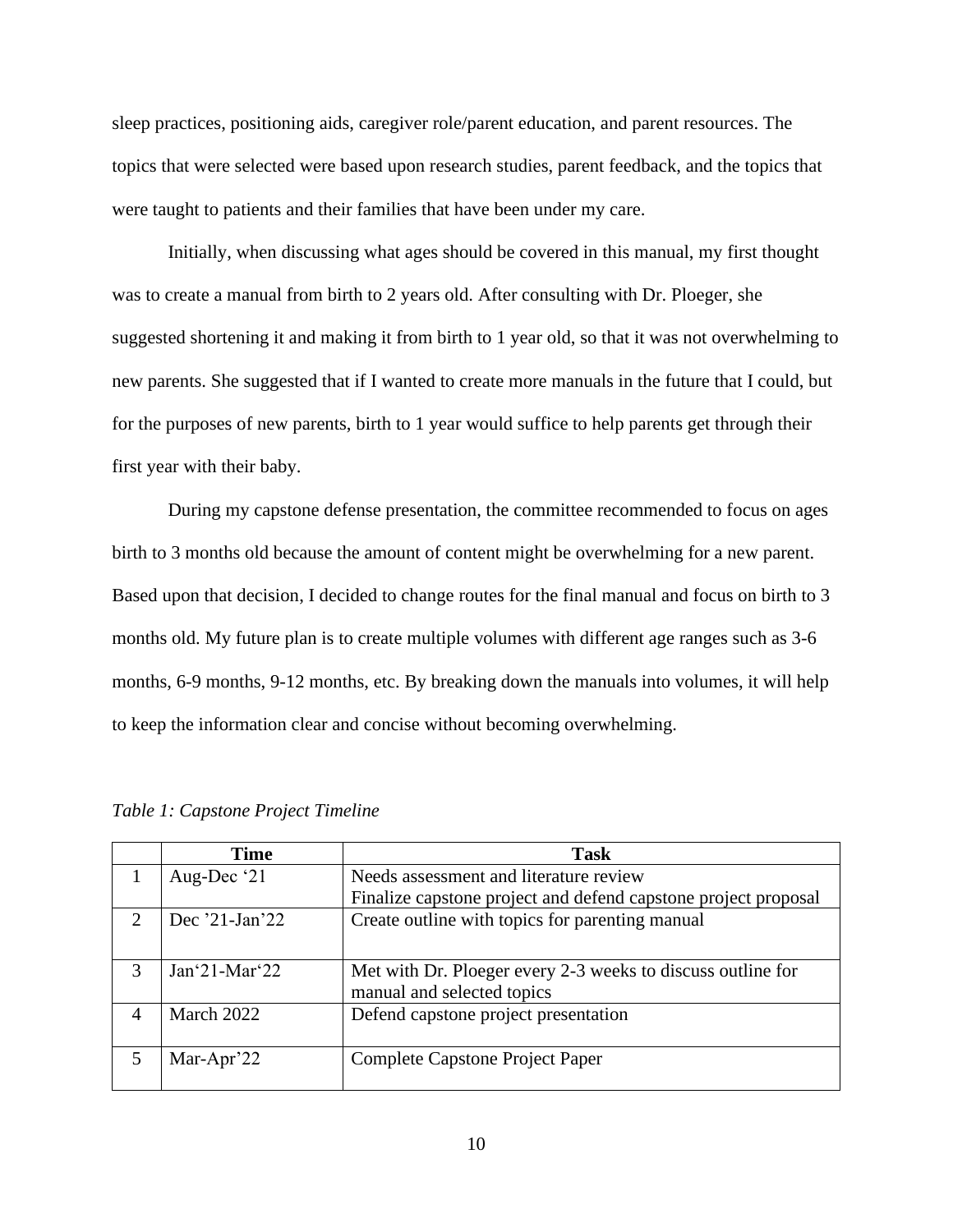### **Chapter IV: Project Evaluation and Results**

The capstone project was implemented with both NICU and experienced parents between the ages of 21-42 years old. Due to the lack of participation, this project included experienced parents that did not have a baby in the NICU. The participants who were included in the project were three former NICU parents and two experienced parents (no NICU experience and did not have a baby in the NICU). There were three NICU parents who provided feedback on how to improve the manual. I provided the parents with the NICU manual via email. I emailed each parent open-ended feedback questions that had the following questions: 1) What did you like best about the parenting manual? 2) What improvements would you make to the parenting manual? 3) What other topics (that were no in the manual) would you like to see included? To keep parents anonymous, I will state "Parent 1," "Parent 2," and "Parent 3" along with their feedback.

### **Strengths**

Parent 1 stated:

- "The topics are informative and having knowledge on what to do."
- "Provided a good overview of what to expect as a NICU parent."
- "I would have felt more prepared if I received this manual/journal."
- "I like the area to journal my thoughts."
- "Liked what to expect after being discharged."

### Parent 2 stated:

- "Easy-to-read guide."
- "Variety of topics that I want to know as a new, NICU parent."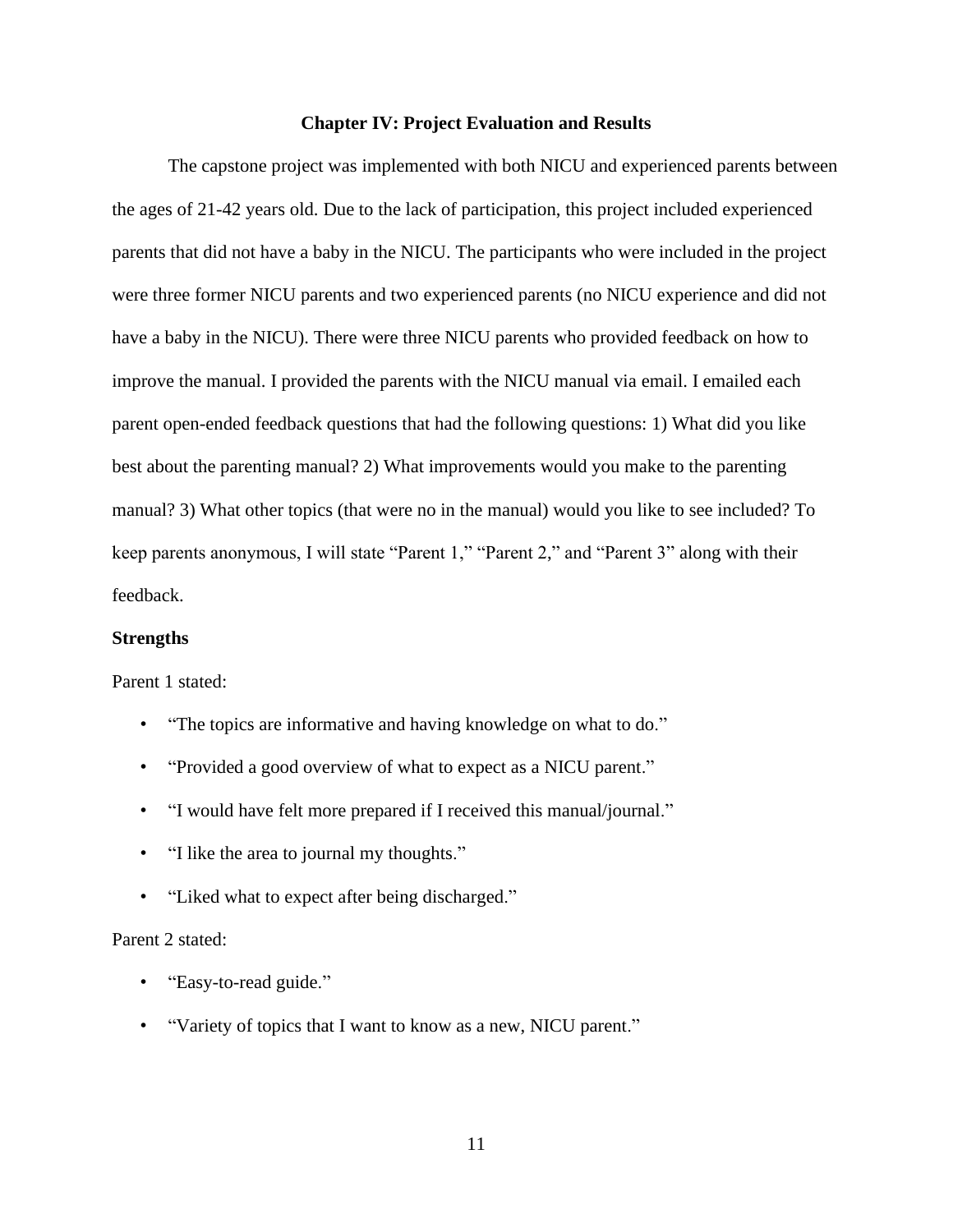- "I feel more informed as a parent on how to take care of my baby and what to expect in the NICU."
- "It does not make me feel as nervous or scared when I read about the equipment used in NICU and its purpose."
- "Liked how everything broke down into sections."

## Parent 3 stated:

- "I loved the organization of the manual. I felt that I could clearly put my thoughts into what I was writing."
- "I liked the appointment page. Being a busy parent, it is nice to have all my appointments in a convenient location."
- "I appreciated the explanations of medical staff, especially with being a new parent. This manual helped me connect with my baby's medical team in a more intimate way where I felt more included and well-informed."
- "I liked the number of pages in the manual. I felt encouraged me to write in it without it feeling like a chore having to complete it."

## **Areas for Improvement**

Parent 1 stated:

- "I would like to see more pictures and charts."
- "I like the topics about the NICU, feeding, baby care, etc. but I feel overwhelmed by the amount of information. If there is a way to simplify each topic area, I would like that."
- "Including more common problems like breathing problems, GERD, jaundice problems and what to do."
- "Feeding cues to lookout for (i.e. rooting, sucking on hand, etc.)."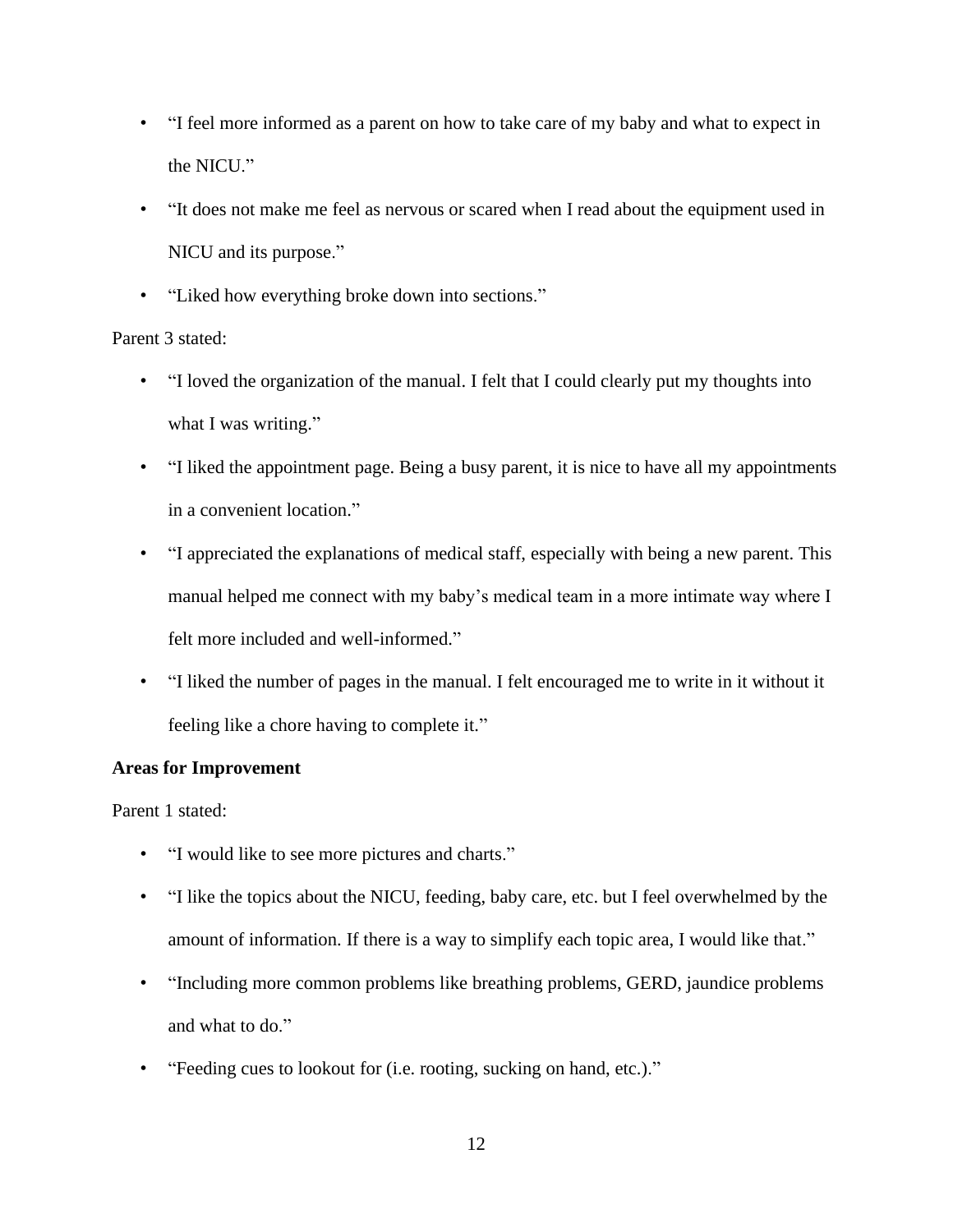- "How much weight is appropriate to gain?"
- "Include more safe sleeping practices, Shaken Baby Syndrome, Purple Crying."

### Parent 2 stated:

- "I would like more hospital, local or parent resources especially with public programs. My daughter was referred to The Regional Center for services but we never heard from them, so I had to reach out to you to find out what to do next. After speaking with you, I called the case worker and someone finally came to the house to do the evaluation. If you could list the procedure of how things work and what to expect in that sense, it would be very helpful. A lot of parents don't know what to expect and what the process is, how long it should take, and so forth."
- "Tummy Time: When to start tummy time, how often to do it, what it does like prevents flat head, strengthens core and neck, instructions or ideas on how to do it."
- "Want a manual that is about 20 pages long (not too long but not too short)."

### Parent 3 stated:

- "I would have like more pictures and diagrams."
- "I would have loved an information page to find more resources."
- "I would appreciate more step-by-step style instructions in certain categories such as swaddling, feeding, diapering, and other various techniques."

When I received the results from the other parents, I recorded their feedback to improve the parenting manual. The parent feedback was helpful and provided great insight into what firsttime parents want in a parenting manual, what they find most useful, and where there is room for improvements and important changes.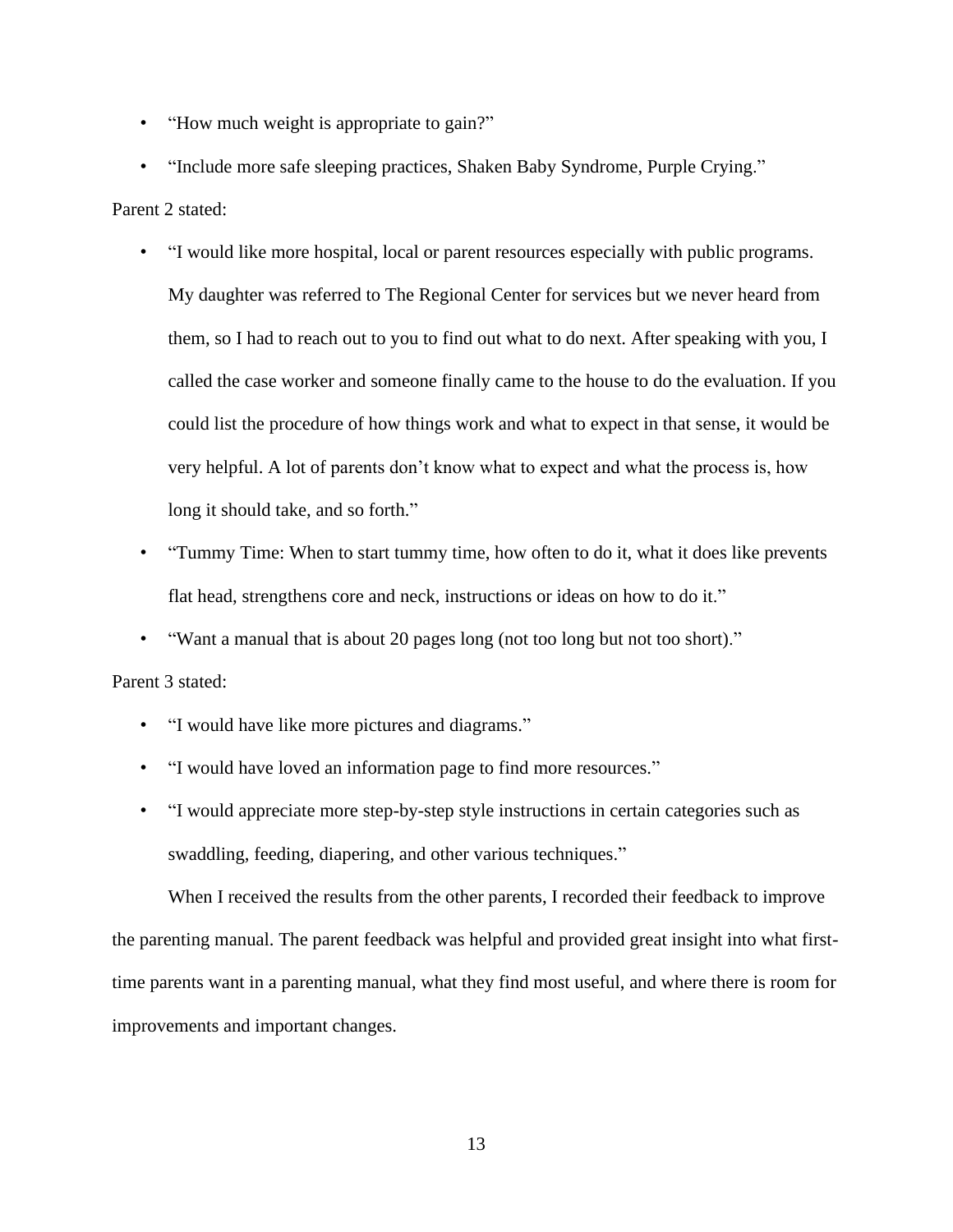Finally, I received feedback from the capstone committee which is comprised of the occupational therapy program director, the capstone project professor, and the capstone project mentor. After my final capstone defense presentation, the committee provided feedback and ways to improve the manual. They started by agreeing to streamline the material and keep it pertinent to what parents need to know. Another committee member stated that the age range for the manual was very large and that birth to 1 year old is too much information for new parents. Another person suggested making this manual from birth to 3 months old. It would be enough information to help new parents once they are discharged home and in the first 3 months of their baby's life.

After receiving this feedback from the parent participants and the capstone committee, I went forth and took the recommendations for improvements and applied that to my manual.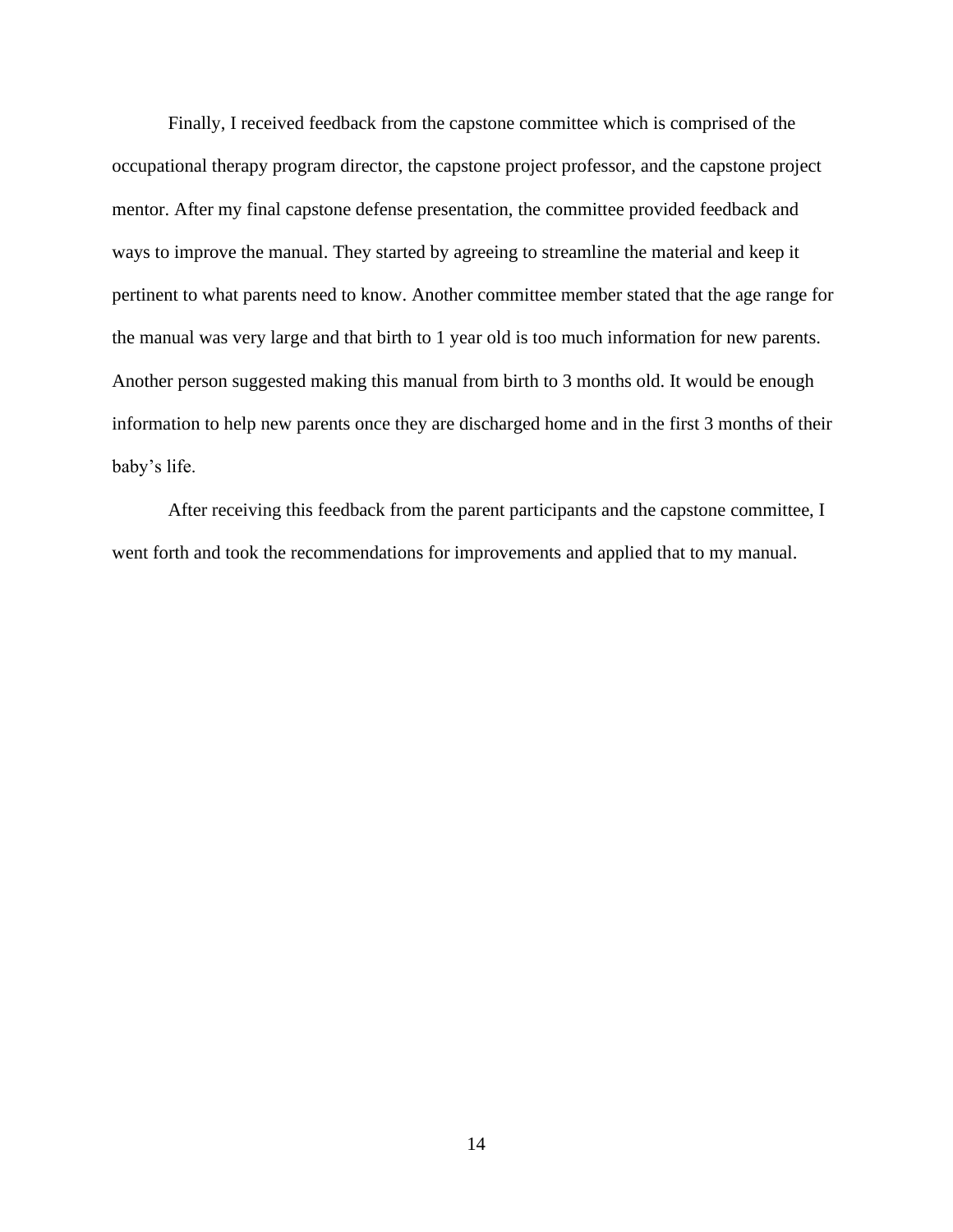### **Chapter V: Discussion and Impact**

The culmination of the classes we took throughout these past 2 years have led to the result of creating the NICU parenting manual. While I was working, I met many families who I educated on how to care for their baby while in the NICU. Many times, I wondered to myself how I could make this more understandable, meaningful, and relatable to the families. I had a random thought that it would be interesting to put everything we taught the parents into a book, but that was a fleeting thought. To turn this fleeting thought into a reality is unbelievable!

I am a former NICU mother of a 34-week-old, late term, premature daughter. I wanted to take my experiences as a mother and an occupational therapist to create a journal-like manual that would help parents make the information that we were teaching easy to understand. There are so many medical terms that are discussed during medical rounds and in private conversations with the medical team that it can become overwhelming for parents and caregivers, especially when they're trying to understand their reality that their baby is in the NICU. Simple concepts become complex because we cannot fathom the gravity of our child being in the NICU. The thought that this was not part of our birth plan crowds our thoughts and our mind as we find ways to cope. I recall many times when I felt alone and isolated. My family and friends did not understand what I was going through and did not know what to say or do. Only those closest to me were there through thick and thin. This was difficult and heartbreaking.

By making this manual, I wanted to also create a place where parents could journal their feelings and thoughts. I want it to be a place of catharsis, information, support, and resources. Writing can be a source of stress relief for some such as myself, but it can also be a place to document your baby's journey.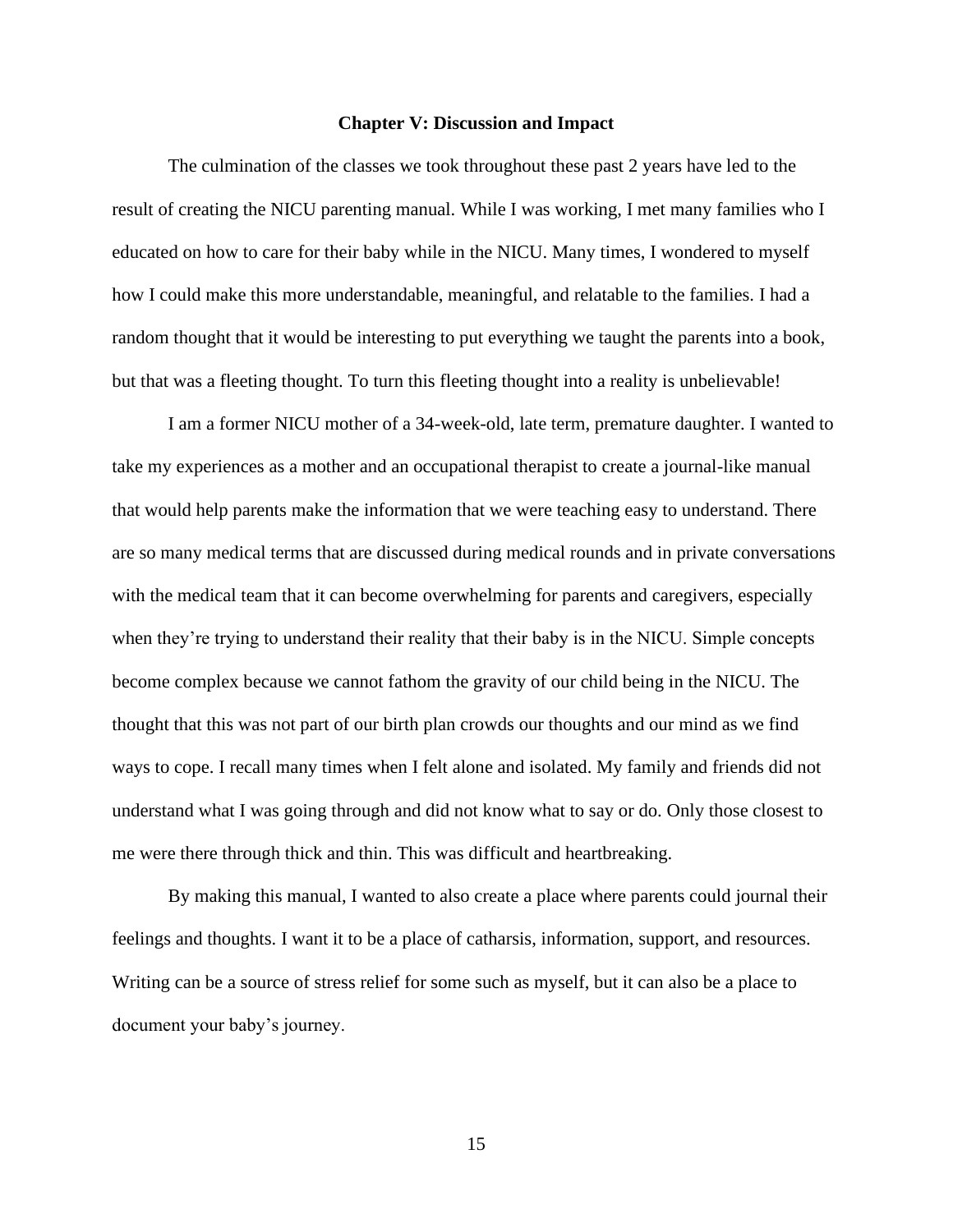When you're in the NICU, it feels like you're going to be there forever, but once you're discharged home, it's another world. There's happiness, excitement, fear, anxiety, and stress because you do not know what's going to happen once you get home with your baby. I kept finding myself running to my baby books to read on what to do when certain things happened. I read it religiously and went back anytime there was a problem with the baby. This is also where I thought about the idea of the manual. As a parent, if I was always running to read my parenting books then I want to create a parenting manual to help parents get through the first 3 months at home with baby.

### **Strengths**

The parenting manual helps bring clarity to the world of NICU. It provides awareness to challenges that NICU parents encounter as a first-time parent. It encourages more intimate parental involvement in their child's overall development. It also helps to bridge the gap between the NICU and discharge home with baby. The manual helps to deepen the bond and connection between the parent/caregiver and the baby. Another strength of the manual is that it is versatile, and the information is relevant to both NICU and non-NICU parents. It is my hope and future goal to help many families with this parenting manual.

### **Challenges/Limitations**

Prior to making this manual, I did not have any previous experience in creating a manual. I had an idea, but never had to make one. I have created educational handouts, power points, and gave many presentations, but nothing to this degree of information. I felt that this was my biggest limitation. I had never had a class on it and basically had to research how to create a manual. Looking in retrospect, I wish there was someone who created a manual and could teach me how to properly create one with all the correct elements in there.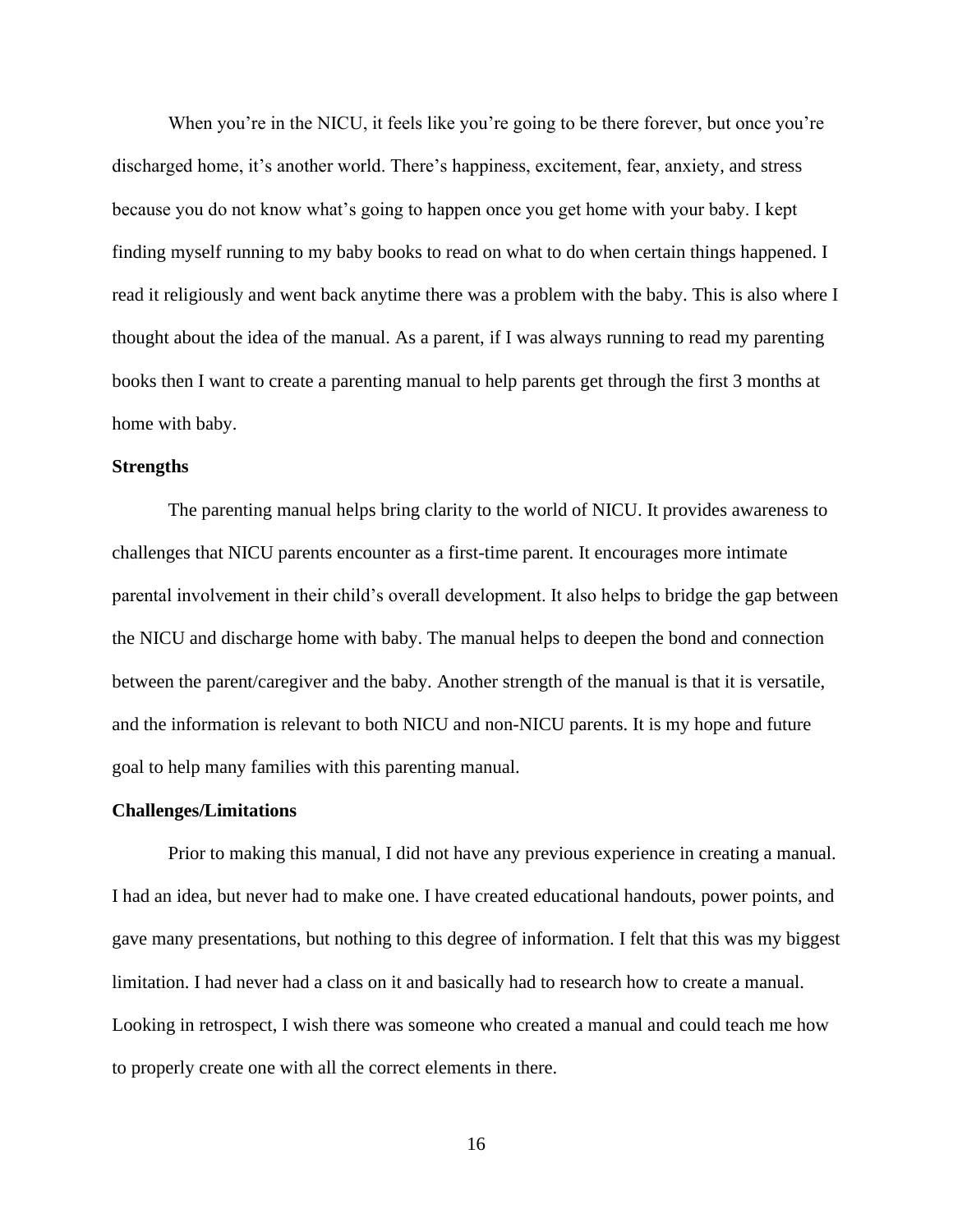Another challenge that I encountered while researching this project was attempting to find information on every topic that I was planned to include in the manual. Though there is information on each topic, there might not necessarily be a credible research study attached to it, so that was a major challenge. With everything we do in occupational therapy, it is important to have evidence-based research to support our findings and the reasoning behind why it is important to have a manual of this caliber on the market.

Another limitation that I encountered was the lack of participation feedback that I received from both NICU and experienced (non-NICU) parents after reading the manual. As mentioned earlier, I emailed six parents open-ended survey questions on how I could improve the parenting manual, but only heard back from two parents via email. Though I received very little participation, the feedback I received was helpful and provided good insight into how I could improve the manual. I also received excellent feedback from the capstone committee (comprised of the Occupational Therapy program director, professor, and capstone mentor). After stating that one of the parents felt overwhelmed by the amount of information that I provided in the manual, a member of the committee suggested that instead of making a NICU parenting manual from birth to the first year of life, I should create a manual that just focuses on birth to three months old because parents want to know exactly what to do in the first few months of life. I could not agree more. It was apparent that I needed to reduce the amount of information that I was writing and make it even simpler, more streamlined, and relatable.

Creating this manual has been challenge in terms of time management. Since I did not have previous experience in putting together a manual, it took an extended time to organize the information into manageable parts and determine the layout.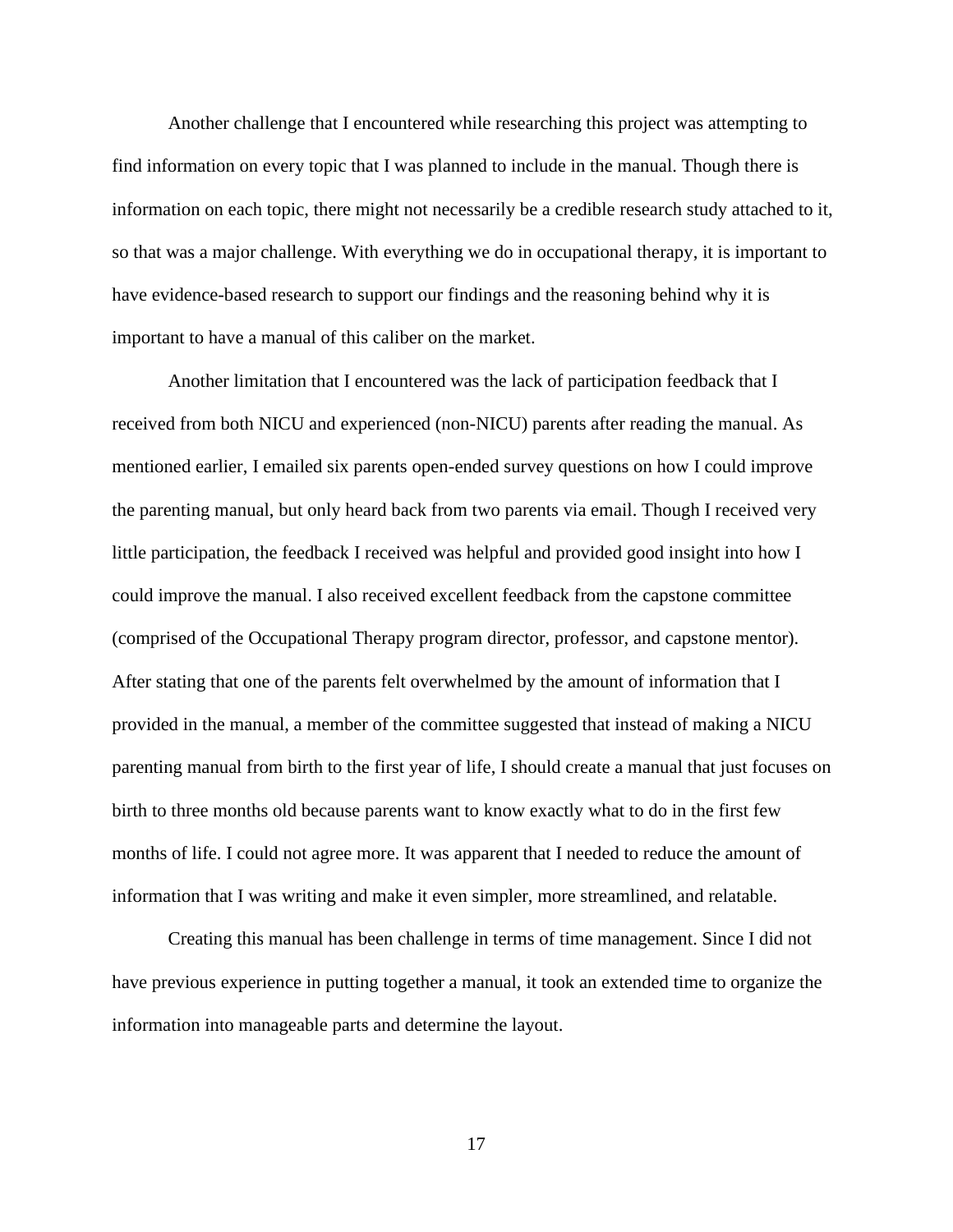With the doctoral capstone project, I was able to utilize and practice different writing styles with the paper and the manual. The paper required technical writing skills with proper formatting and verbiage. In the manual, I created a product that required basic language without the use of technical and confusing medical jargon. The manual is appropriate for the general public and anyone with an eight-grade reading level.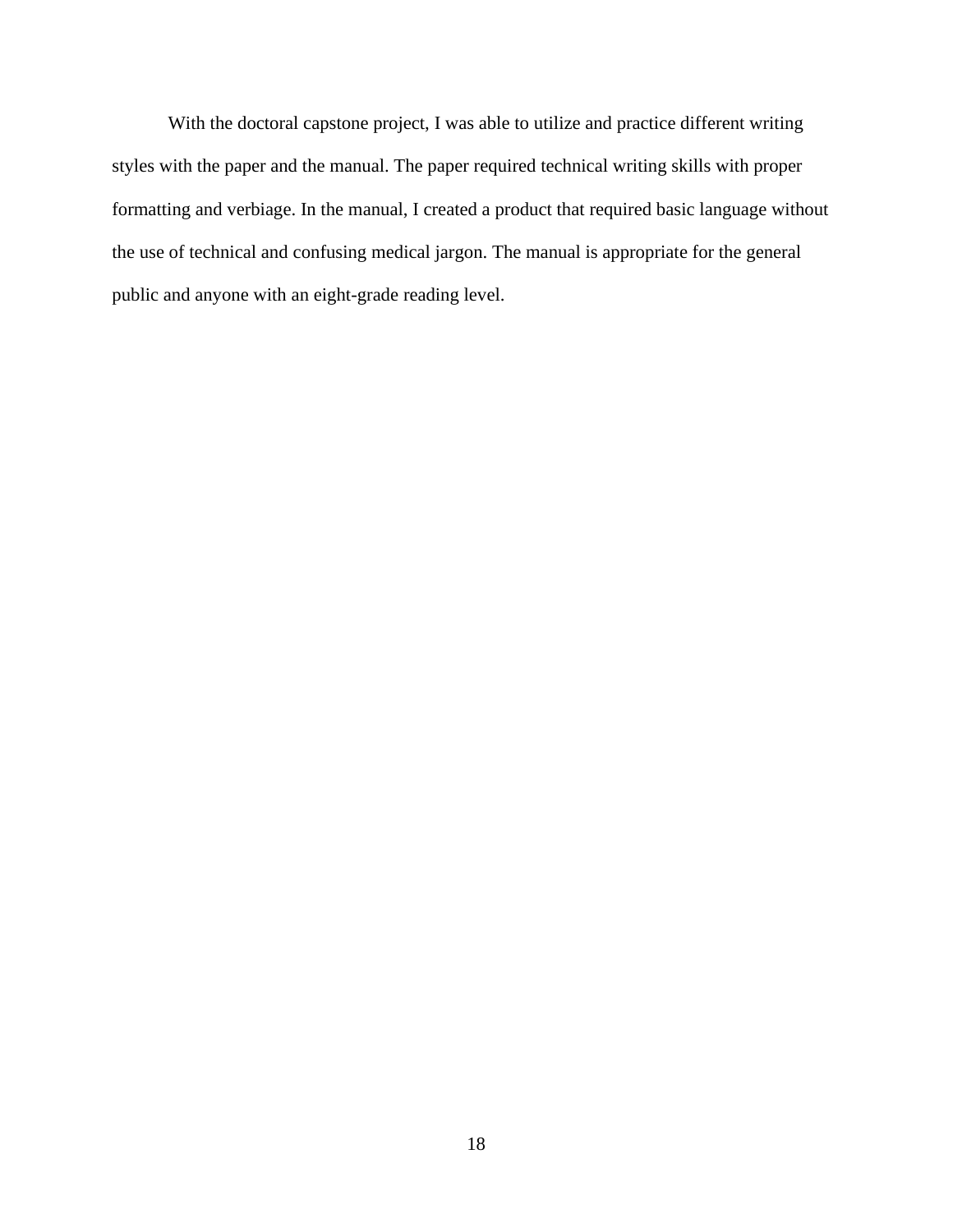### **Chapter VI: Conclusion**

The culmination of the evidence-based research, parent feedback, and professional experience helped with bringing this capstone project together to create a parenting manual for NICU parents. I have never created a manual before, but I was determined to develop one that would help first-time NICU parents. I feel that this manual could also help both NICU and non-NICU parents. The goal of this project was to create a journal-like manual where parents could journal their thoughts as a stress relief outlet, but also keep track of important reminders, questions, and doctor appointment dates. I wanted this manual to be a place that parents could refer to as a resource to help them care for their baby once their home from the NICU and an allin-one book where they could find the answers they needed to ease their mind.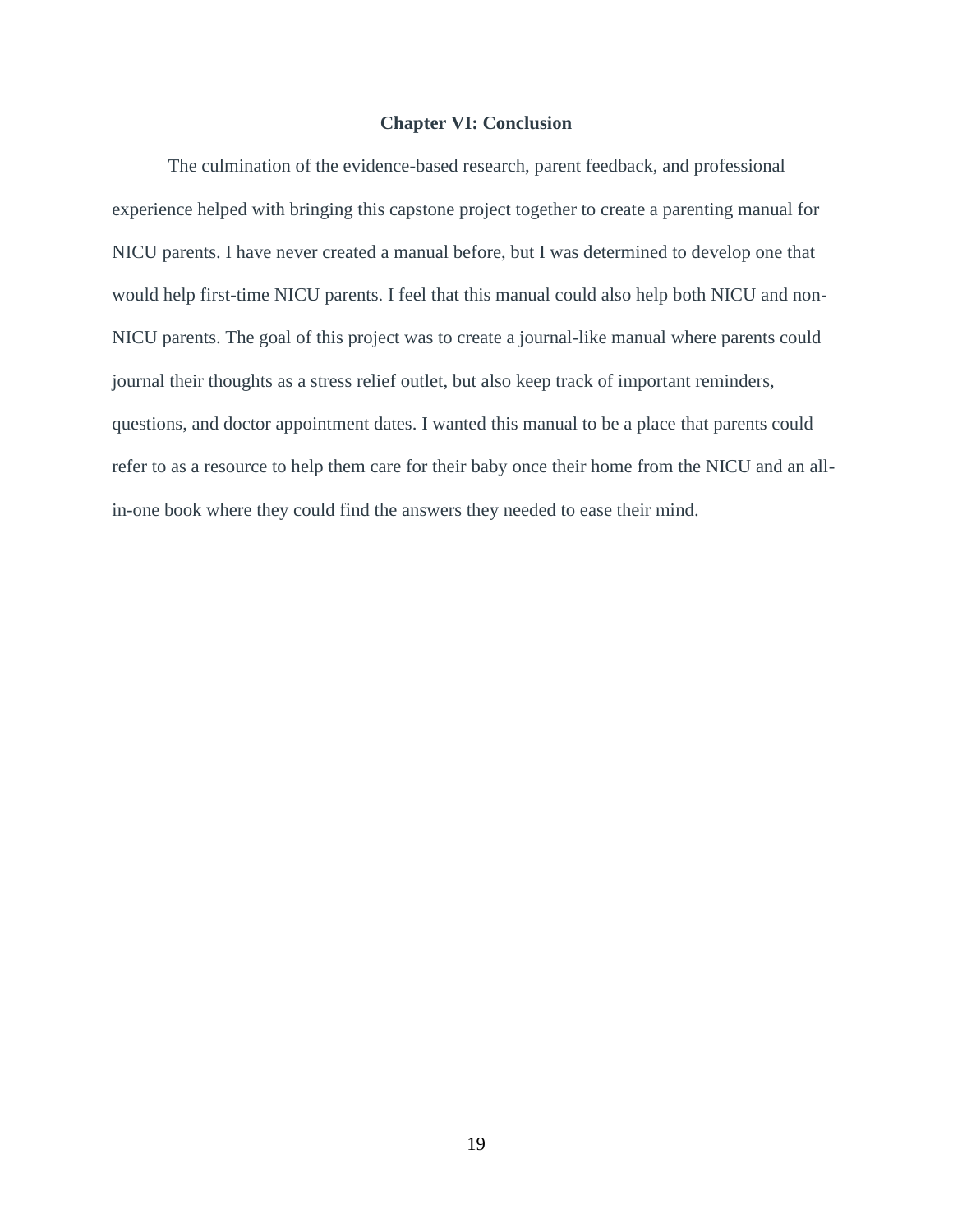**Appendix A: Parenting Manual**

# The Road Ahead: An Occupational Therapy Manual to Infant Development for Parents in the NICU

By: Nicole Suzuki-Uyeno, OTR/L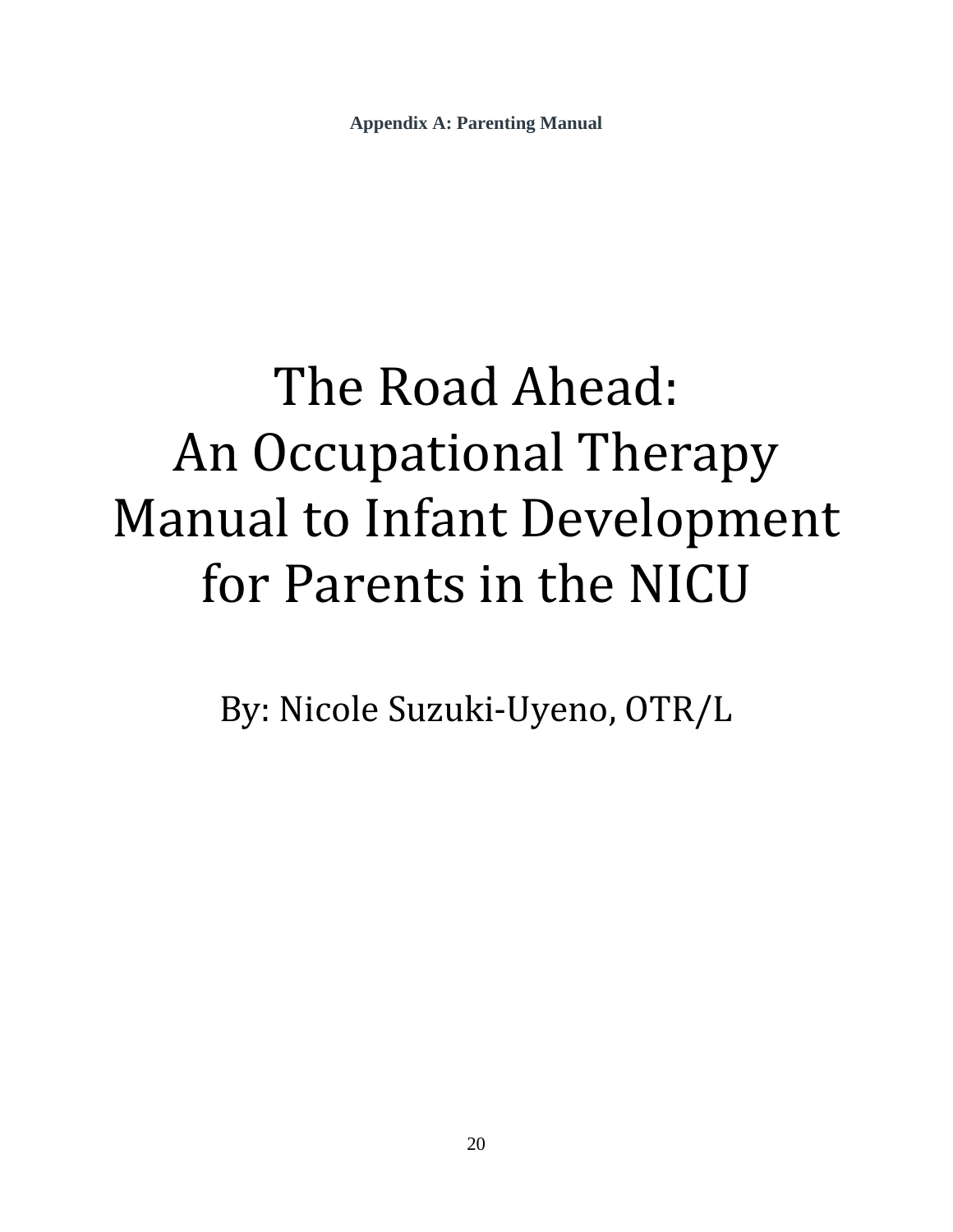# **INTRODUCTION**

The purpose of this parenting manual and journal is to provide information regarding the neonatal intensive care unit (NICU), infant development education, basic baby care, family resources, and special considerations following discharge from the NICU.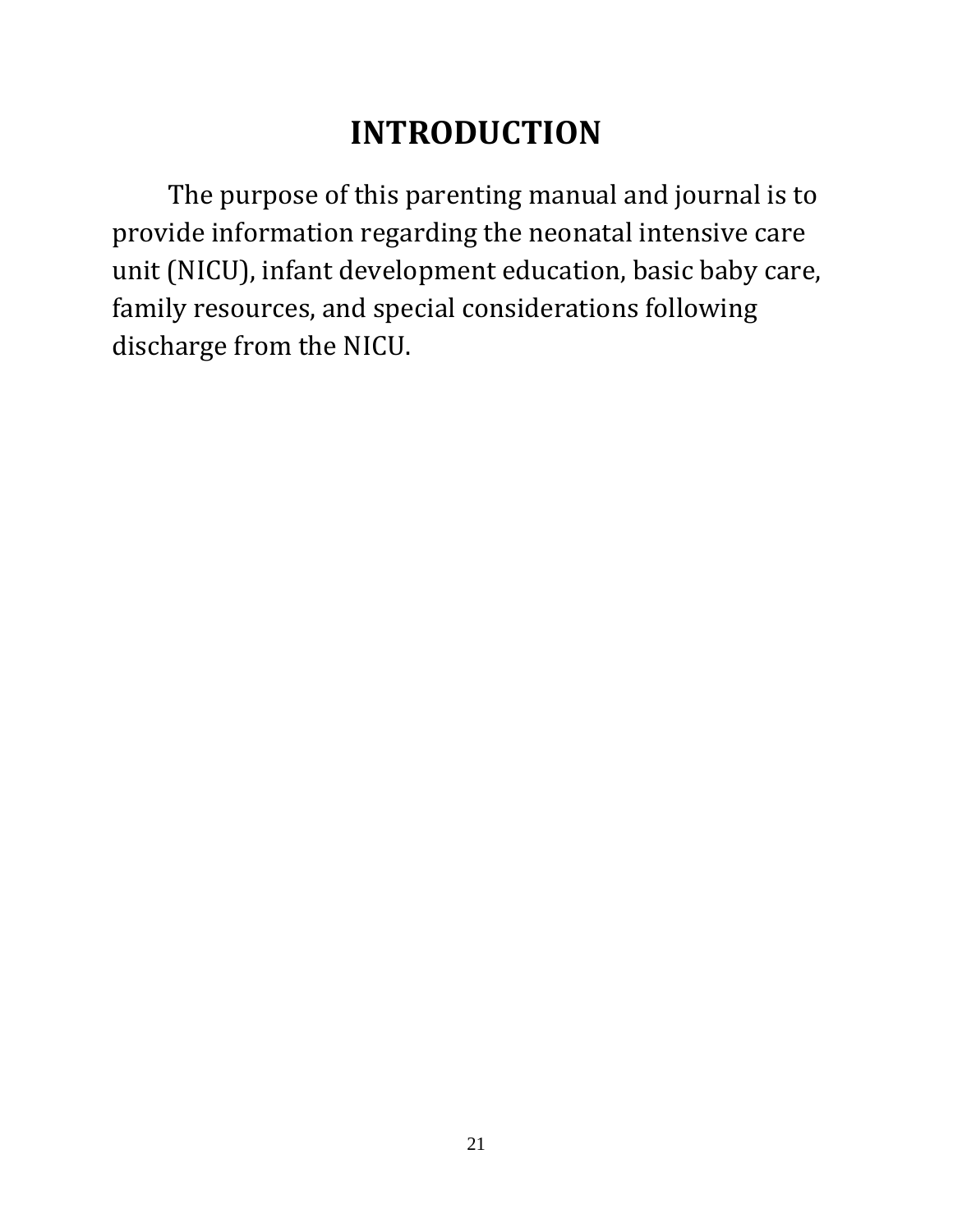# **TABLE OF CONTENTS**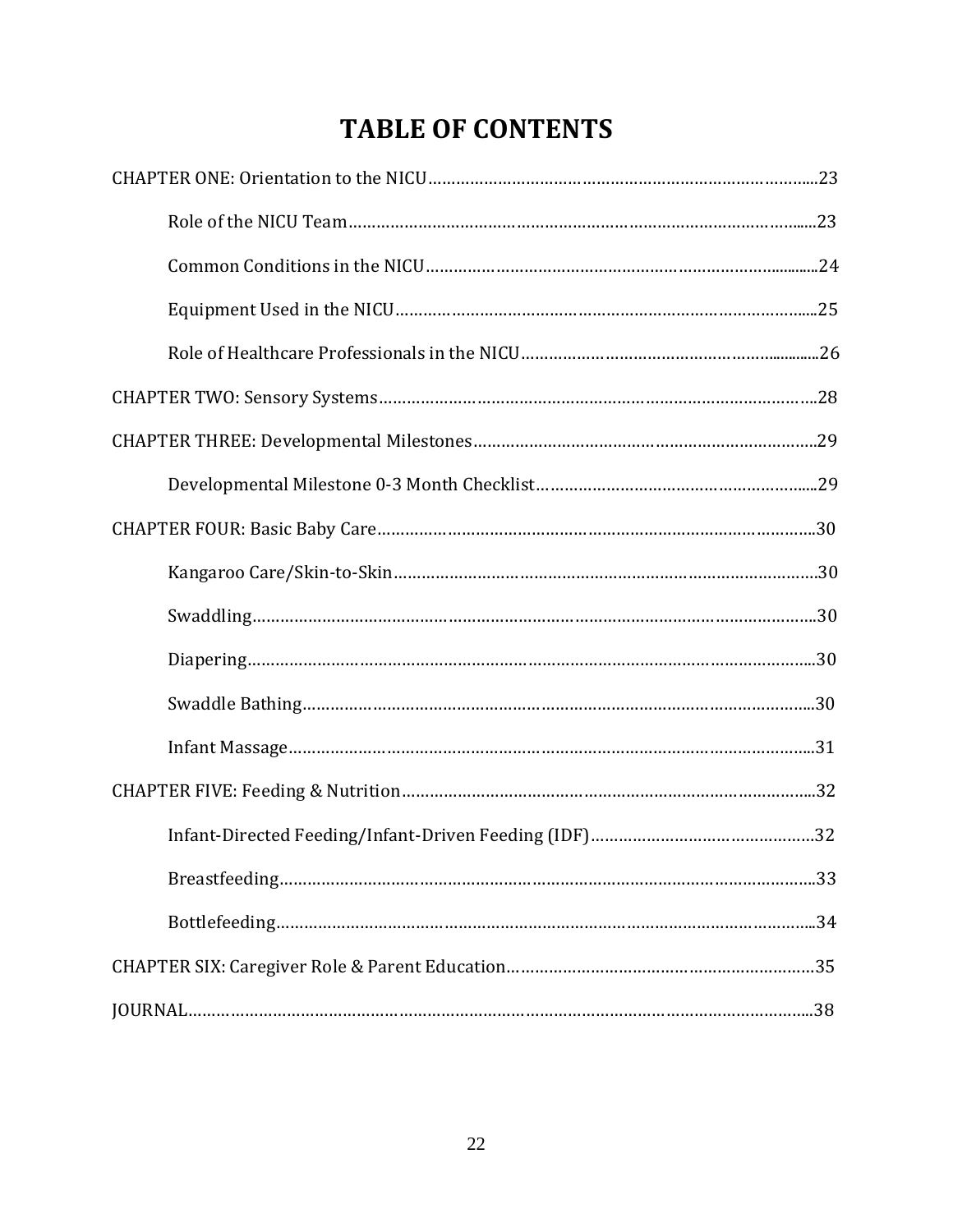# **CHAPTER 1** Orientation to the NICU

## **INTRODUCTION**

Welcome to the neonatal intensive care unit (NICU)! This parenting manual will serve as a guide to orient you to the NICU throughout your baby's hospital stay.

## **What to expect?**

Once you are admitted to the hospital by your obstetric gynecologist (OB-GYN) to prepare for delivery, the neonatologist will visit you and your partner for a consultation to assess the possibility your baby will be admitted into the NICU. The neonatologist and OB-GYN collaboratively determine based upon your medical condition and if your baby may require further treatment in the NICU.

## **ROLE OF THE NICU TEAM**

## **Before delivery**

Prior to delivery, the NICU team will be in the delivery room or the operating room (O.R.), if having a cesarean section (c-section). The NICU team will be on stand-by for the delivery of your baby. The team consists of a NICU registered nurse

and a respiratory therapist (RT or RCP).

## **After delivery**

Once your baby is delivered by the OB-GYN, the baby will be carefully handed to the NICU team where they will perform their assessments. The NICU nurse performs the Dubowitz/Ballard Examination for Gestational Age and Apgar Scoring. Each baby is carefully assessed for signs of problems or complications after delivery. The NICU nurse will perform an overall physical evaluation of the baby to assess the gestational age and maturity. The baby's weight, length, head circumference, abdominal circumference, temperature, pulse, breathing rate, general appearance, skin, head and neck – fontanels ("the soft spot" on a baby's head), face, mouth. Lungs, heart sounds, genitalia, arms and legs are assessed and documented.

The NICU nurse checks the baby's Apgar score upon delivery. The Apgar score is given at one minute and five minutes after birth for heart rate, respiratory rate, muscle tone, reflexes, and color. Each of these areas can have a score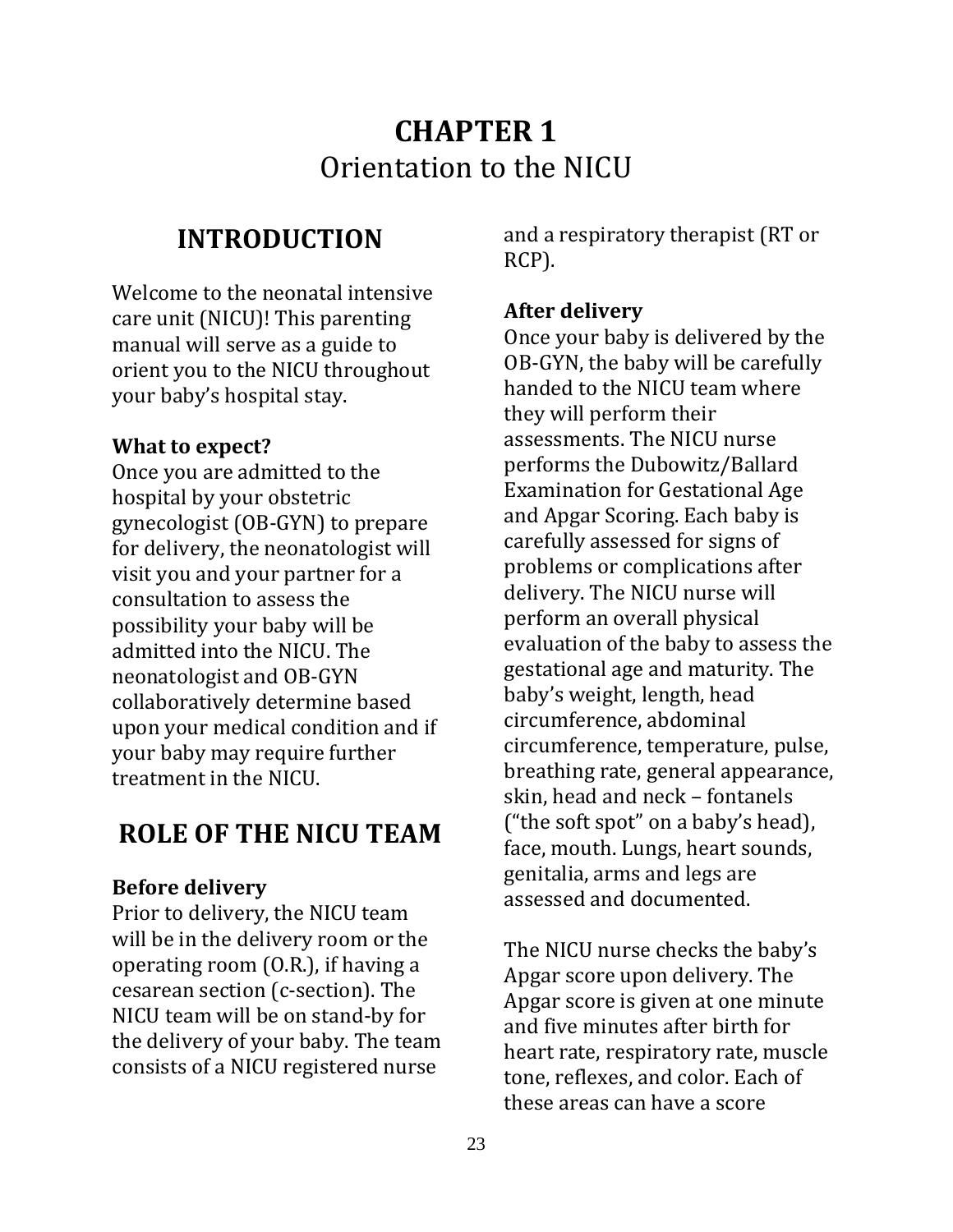between zero, one, or two. The maximum number of points that can be accumulated is ten. Most babies score between an eight and ten. One or two points can be deducted for blue hands or feet due to poor circulation or if the baby is taking a long time to breathe.

If the baby Apgar score is low, scores are recorded at five-minute intervals until 20 minutes.

Once the NICU team has performed their physical assessment and Apgar scoring, if the baby is stable, they will immediately place the baby in an incubator and transport the baby to the neonatal intensive care unit (NICU) for further testing.

When the team arrives to the NICU, they will bring baby to their spot in the NICU which may be in a "bay" configuration (where there are other babies in the same area) or a private room depending on your hospital. The nurse will perform a Complete Blood Count (CBC). This is a blood test to detect possible medical conditions or disorders.

Depending on the prematurity of the infant, there is a possibility for intravenous (I.V.), peripheral artery, or umbilicus line that may be placed to provide nutrients and medication.

## **COMMON CONDITIONS IN THE NICU**

- Anemia: Lack of red blood cells. Premature babies are anemic because they are born too early and do not have enough time to store iron in their body. There is a possibility that the baby might require a blood transfusion.
- Apnea: This occurs when there is a pause in the baby's breathing. Premature babies do not breathe regularly. If a baby stops breathing for more than 15 seconds, it is considered apnea.
- Bronchopulmonary dysplasia (BPD): Chronic lung disease that affects newborns when they are born prematurely and require oxygen. This causes a problem with how a baby's lung tissue develops.
- Respiratory distress syndrome (RDS): This occurs when an infant's lungs have not fully developed. There is not enough surfactant in the lungs. Surfactant is a substance that prevents the alveoli (the little tiny air sacs)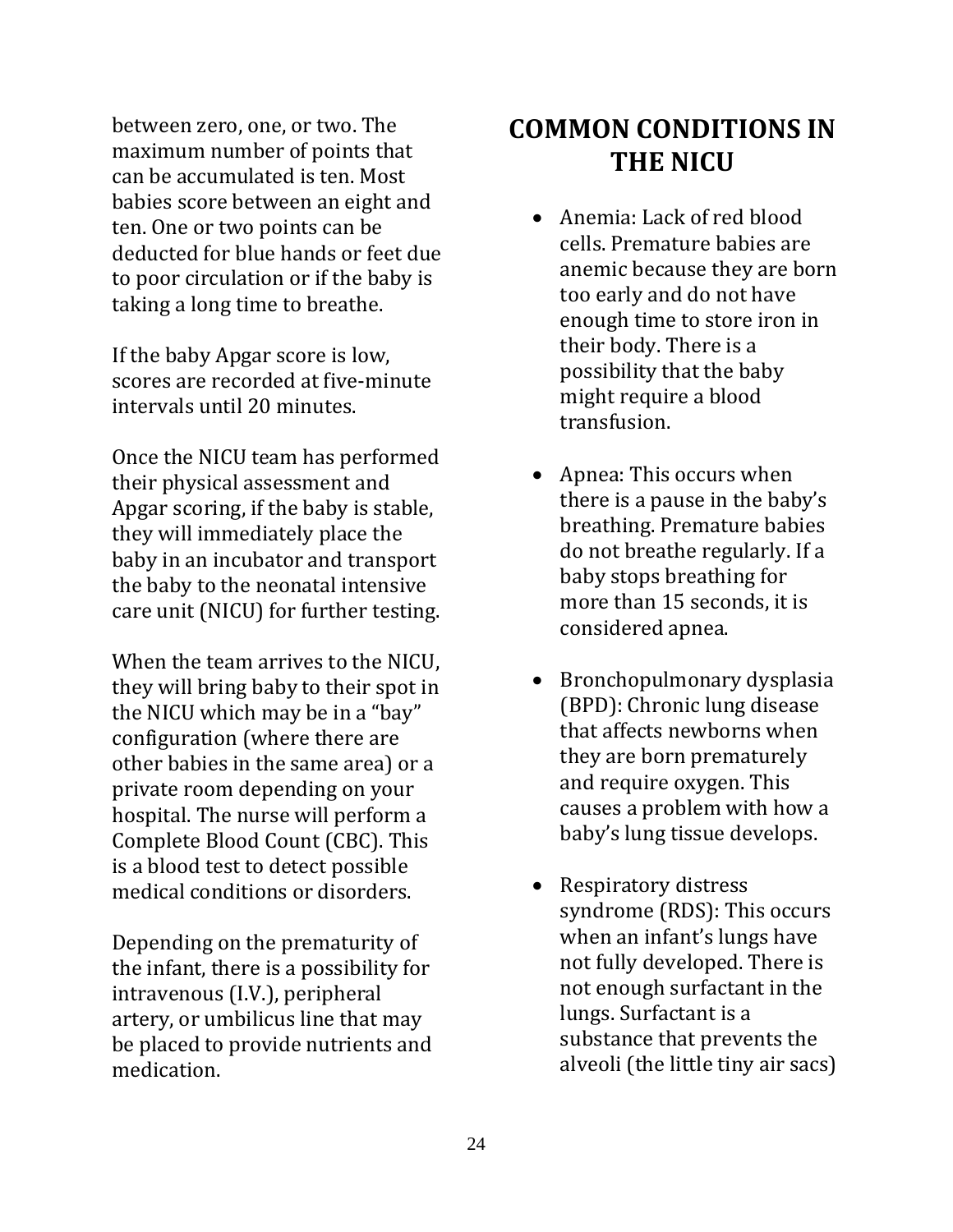from collapsing when breathing.

- Heart defects and conditions
	- o Bradycardia: Heart rate drops <80 BPM (beats per minute)
	- o Tachycardia: Heart rate increases to >160 BPM
	- o Patent ductus arteriosus (PDA): There is an opening between the major blood vessels of the heart
- Hypoglycemia: The glucose level in the blood is lower than normal
- Intrauterine Growth Restriction (IUGR): When the womb and the baby do not grow as big as they should
- Intraventricular Hemorrhage (IVH): When there is a bleed in the ventricles of the brain
- Jaundice: Yellow discoloration of baby's eyes and skin due to an increase in bilirubin levels
- Necrotizing Enterocolitis (NEC): Affects the intestines of premature infants. Bacteria enters the wall of the

intestine and becomes inflamed

## **EQUIPMENT USED IN THE NICU**

- Monitor: Displays the baby's heart rate, respiratory rate, and the oxygen saturation level
- Leads: 3 wires that are attached to the baby to measure the heart rate, respiratory rate, and oxygen saturation
- Pulse oximeter: Attached to the baby's foot or wrist to measure their level of oxygen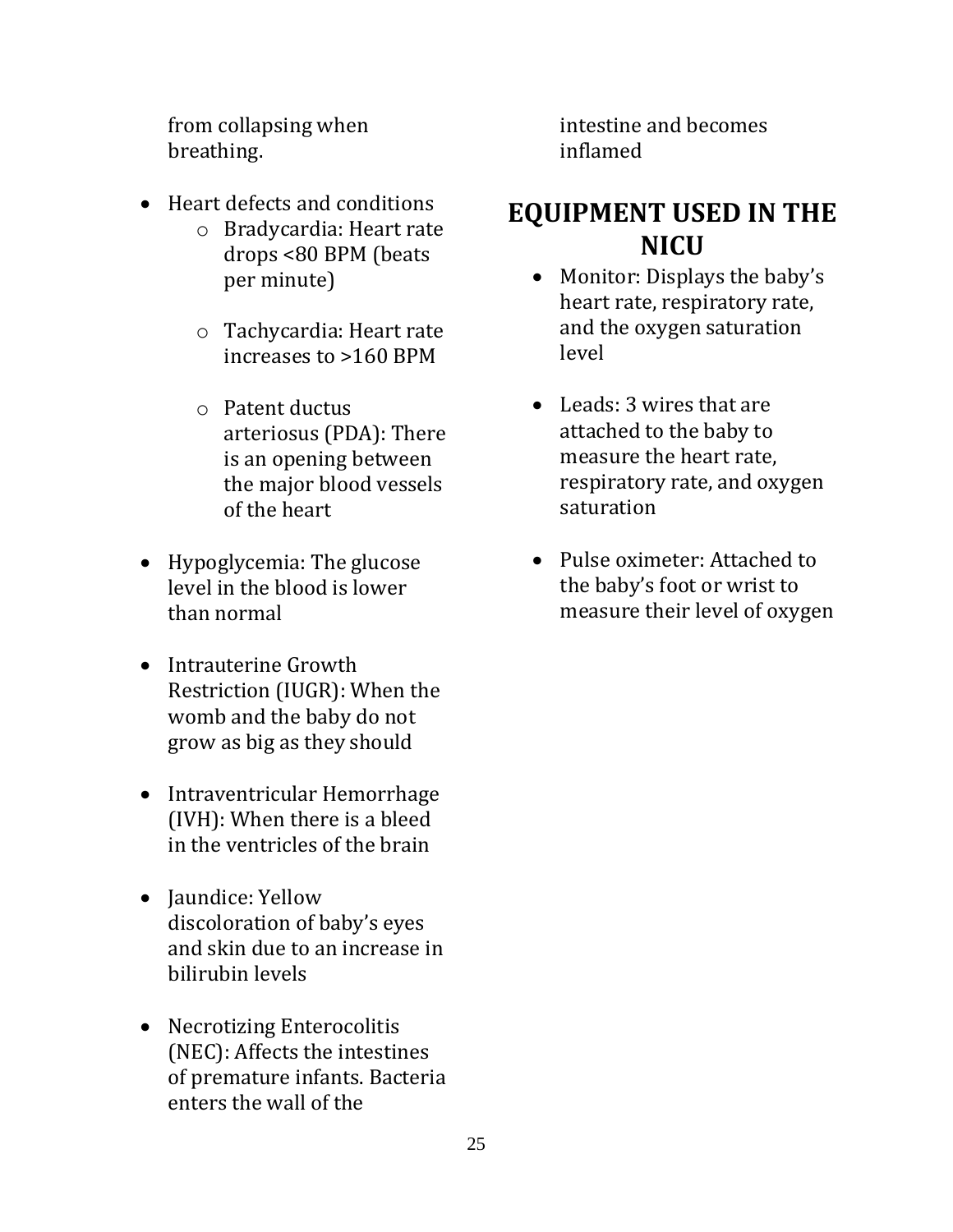## **ROLE OF HEALTHCARE PROFESSIONALS**

The NICU Staff are a group of individuals who work together to take care of your baby in the neonatal intensive care unit.

- **Charge Nurse:** The lead nurse that manages the unit and handles staff and patient concerns
- **Clinical nurse specialist (CNS):** A nurse with special training to educate families about their baby's medical condition
- **Lactation Consultant:** A person who is trained to help a mother with breastfeeding
- **Neonatologist:** A doctor that provides specialized care to babies that are ill, premature or require surgery
- **Nurse Practitioner:** A nurse with specialized training to care for sick or premature babies. They may also assist the neonatologist with procedures
- **Occupational Therapist:** A health care provider who evaluates and performs oral

feeding, upper/lower extremity treatment, and addresses developmental concerns

- **Ophthalmologist:** An eye doctor who has specialized training with an infant's eyes and vision
- **Pediatrician:** A doctor who takes care of infants and children
- **Pharmacist:** A person who specializes in medicine, how they work, and provides medication for patients with different conditions
- **Physical Therapist:** A health care provider who evaluates and addresses movement, muscle strength, and coordination
- **Registered Dietician:** A health care provider who is a trained expert in nutrition
- **Registered Nurse:** A nurse who has specialized training in taking care of premature and sick infants
- **Respiratory Therapist:** A health care provider who cares for infants with breathing problems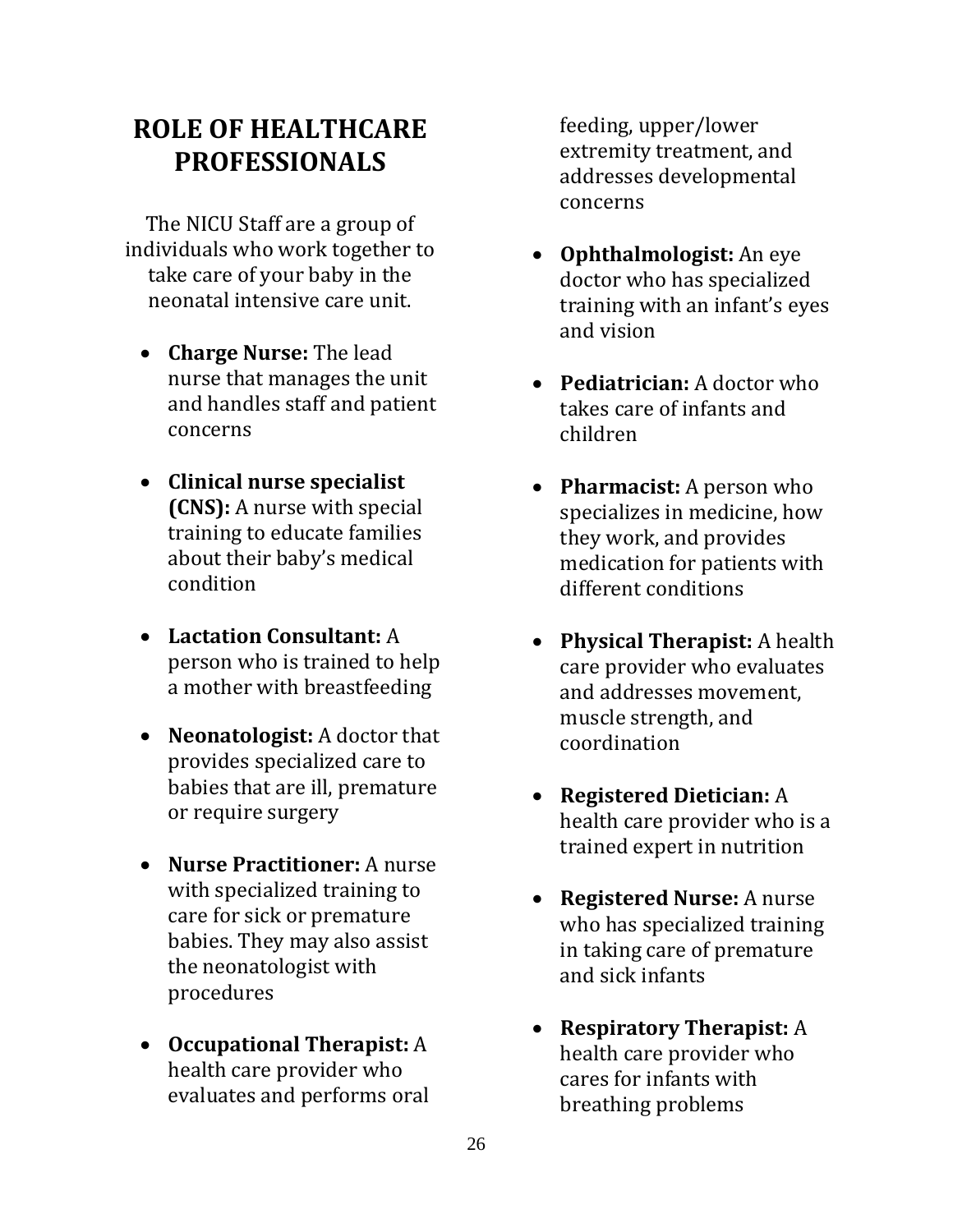- **Social Worker:** A health care provider who helps families cope while their baby is in the NICU. They also provide emotional support and help families with resources, and services
- **Speech and Language Therapist:** A health care provider that specializes in speech and language problems in children. They also help evaluate feeding and swallowing problems in the **NICU**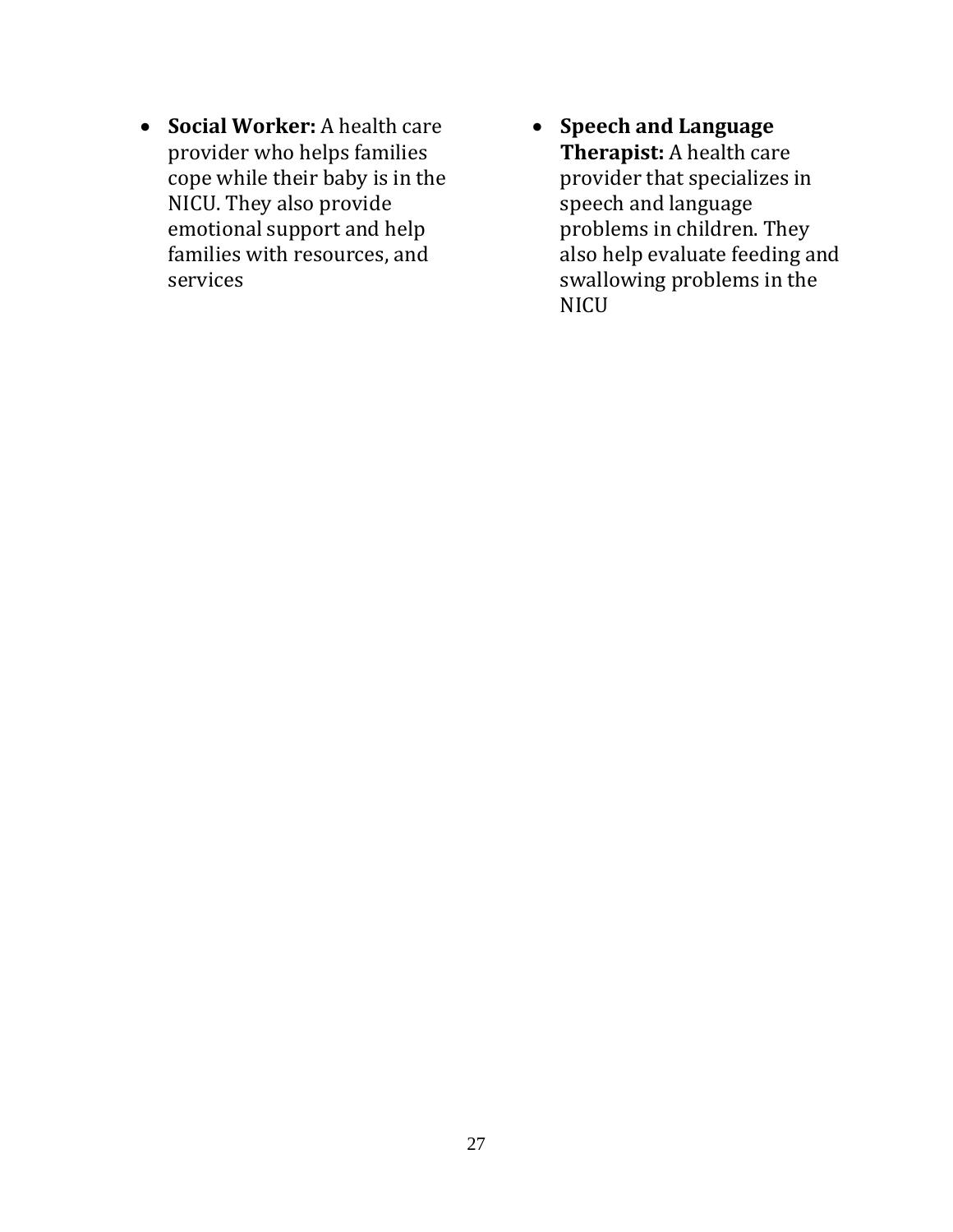# **CHAPTER 2** Sensory Systems

A baby's sensory system slowly develops over the course of the pregnancy.

## **The following senses are developed in this order:**

- **Touch:** Physical sensation that can be felt through the skin. Premature infants can feel temperature and pain.
- **Taste:** A baby can distinguish between sweet, salty, bitter, and sour.
- **Smell:** The sense of smell from a newborn is so strong that it can tell the difference between their mother's breastmilk and that of another mother. Of course, they will always choose their Mama!
- **Hearing:** Infant's ears are well-developed during birth. It could take up to six months for an infant to fully develop their hearing.
- **Sight:** Babies can visually track an object in the first few weeks of life. Babies respond to high pitched voices vs low pitch noises.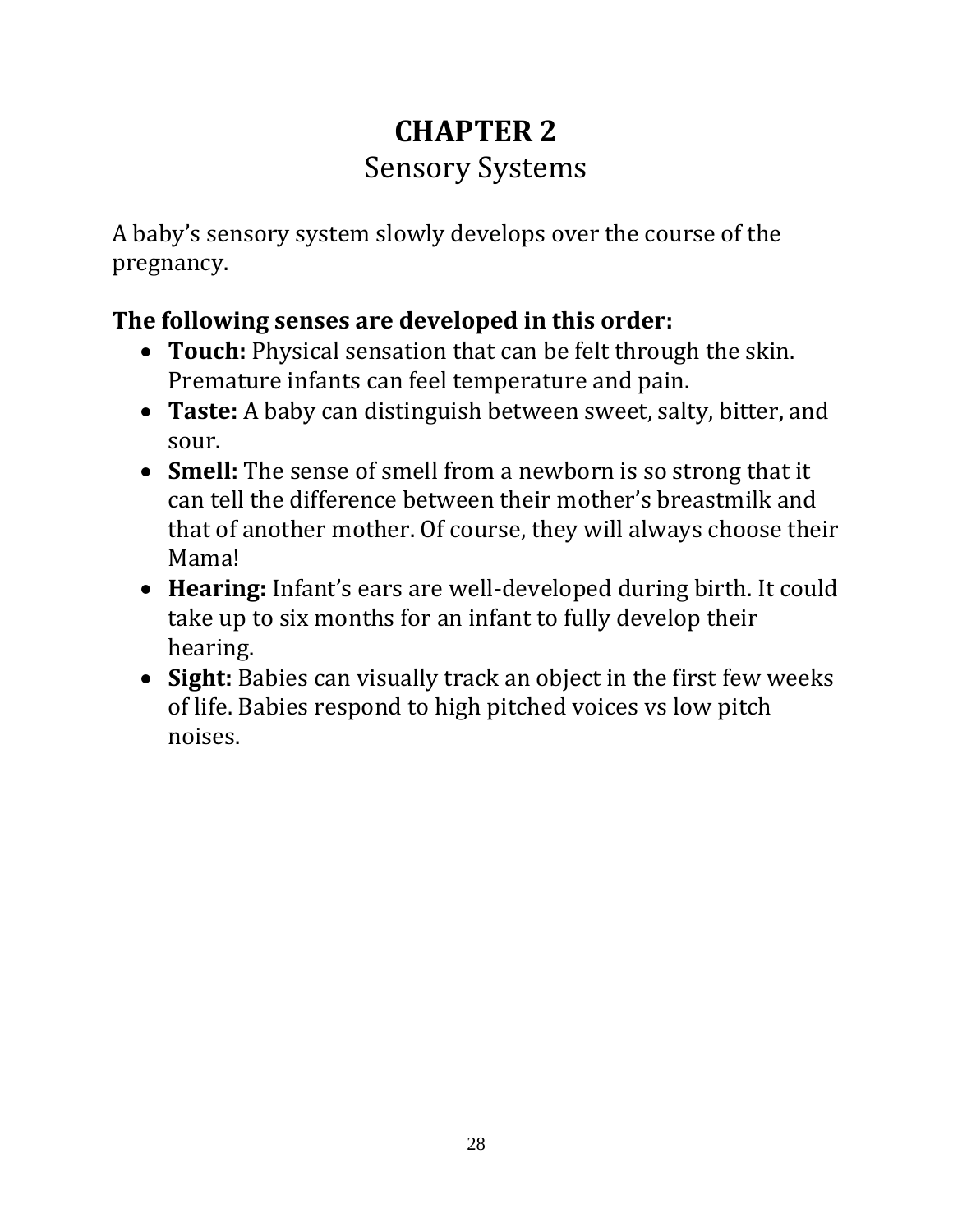# **CHAPTER 3**

## Developmental Milestones

# **0-3 Month Milestone Checklist**

| <b>COGNITION</b>                                              |  |  |
|---------------------------------------------------------------|--|--|
| Makes eye contact<br>п                                        |  |  |
| Looks at toy for several seconds<br>$\blacksquare$            |  |  |
| <b>LANGUAGE</b>                                               |  |  |
| Cries to express different needs (e.g. hungry or tired)       |  |  |
| Turns head towards noise or loud sounds<br>п                  |  |  |
| Coos and smiles<br>п                                          |  |  |
| <b>MOVEMENT (Gross &amp; Fine Motor Skills)</b>               |  |  |
| Able to bring hands to mouth (midline)<br>п                   |  |  |
| Pushes up on arms when laying on tummy<br>п                   |  |  |
| Lifts and holds head up when laying on tummy<br>п             |  |  |
| Moves both hands and legs<br>$\blacksquare$                   |  |  |
| Able to open hands then close hands to make a fist<br>п       |  |  |
| SOCIAL/EMOTIONAL                                              |  |  |
| Looks at your face<br>п                                       |  |  |
| Smiles when you talk to or smile at baby<br>п                 |  |  |
| Calms down when picked up or spoken to<br>п                   |  |  |
| Smiles or quiets at the sound of your voice<br>$\blacksquare$ |  |  |

\**Developmental Milestone checklist created based upon the updated February 2022 guidelines provided by the American Academy of Pediatrics (AAP) and the Centers for Disease Control (CDC).*

**DISCLAIMER:** This is a checklist for parents and caregivers, but it is **does not** replace a formal developmental screening and evaluation performed by an occupational therapist and other skilled health professionals. It is advisable to seek the advice of a licensed healthcare professional.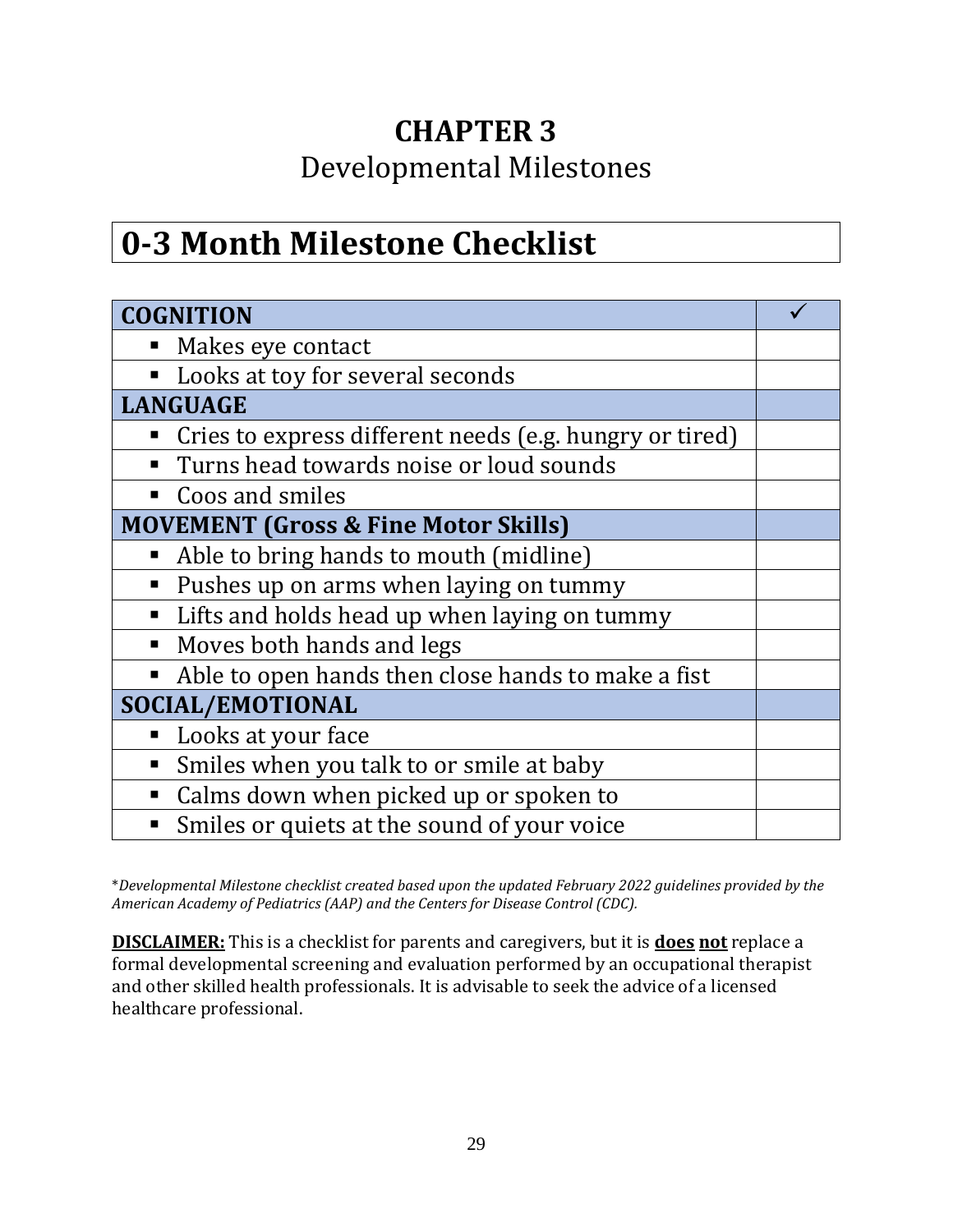# **CHAPTER 4** Basic Baby Care

## **Kangaroo Care/Skin-to-Skin**

- The baby is held against their mother or father's chest on their bare skin.
- **INTERESTING FACTS:** 
	- o A baby is able to regulate their heart rate and respiratory rate with their mother
	- o Performing skin-to-skin between a father and baby promotes bonding and attachment

## **Swaddling**

- Using a baby blanket (not bulky), a baby can be swaddled from birth up to 3 months old before they try to break out of a swaddle
- Swaddling promotes comfort, calming, and safe sleep practices

## **Diapering**

- Putting a diaper on a baby and cleaning them up can be a little tricky because baby's love to wiggle and move around
- First, set-up your diaper station with a clean diaper, wipes, and a soft pad for baby to lay on
- Next, unfold the clean diaper and place it under your baby
- Clean your baby's discreet areas with a baby wipe or warm washcloth
- For girls: Make sure to wipe from front to back to prevent possible urinary tract infections (UTIs)
- Once you're done, dispose of the diaper and wipes in the garbage. You're good to go!

## **Swaddle Bathing**

- In the NICU, we teach the parents how to perform a swaddle bathing using a large thin blanket
- Next, you're going to swaddle your baby and place them in the infant bathtub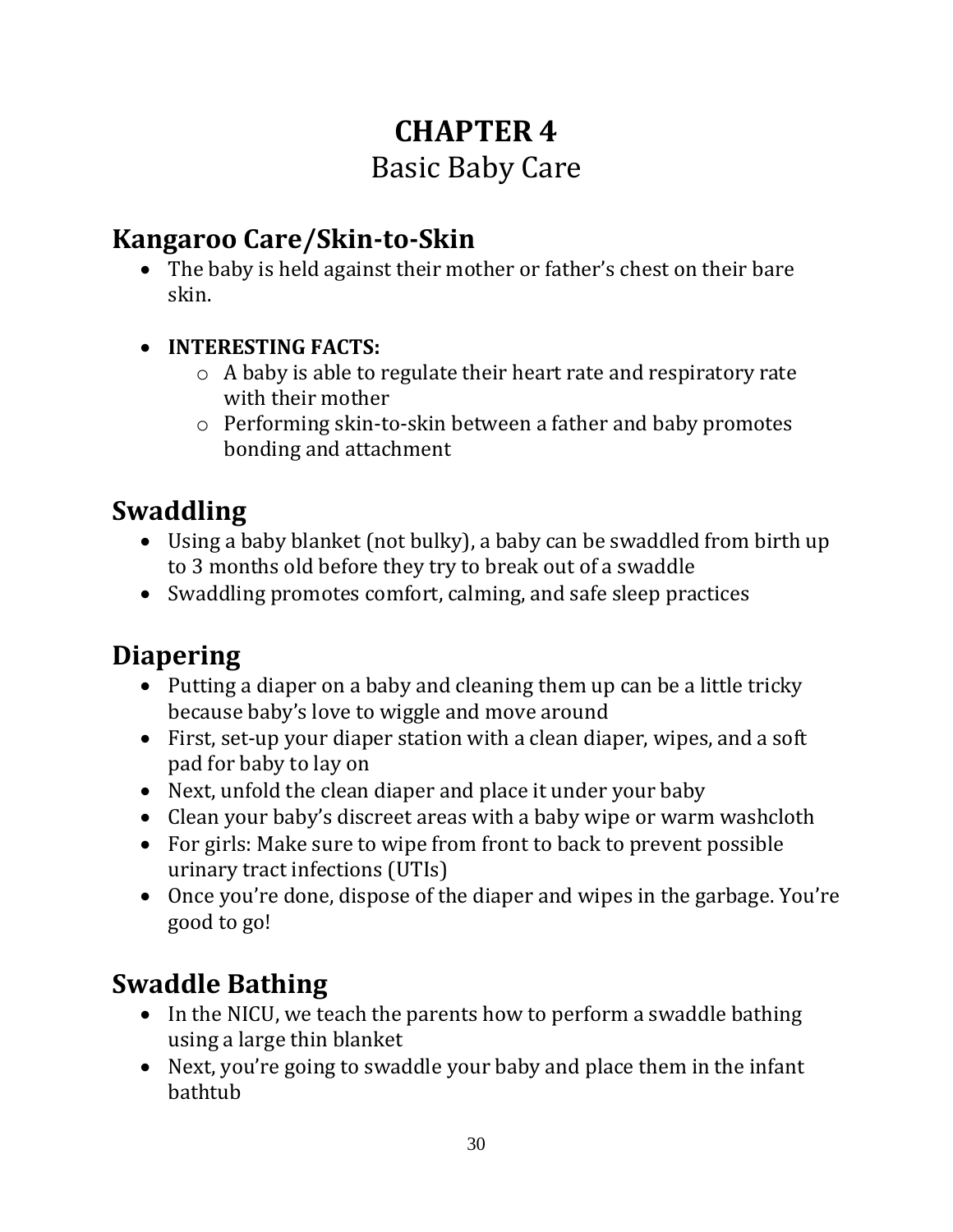- Each limb is individually washed while the other limbs remain submerged in the water until you move to the other side
- Swaddle bathing provides a safe environment for baby and helps him feel more secure

## **Infant Massage**

• Infant massage is a great way to bond with your baby! By providing gentle massage, you can help to calm your baby when he is fussy, relieve stress, it can help to ease discomfort or pain, and will help soothe your baby to a more comfortable night's rest.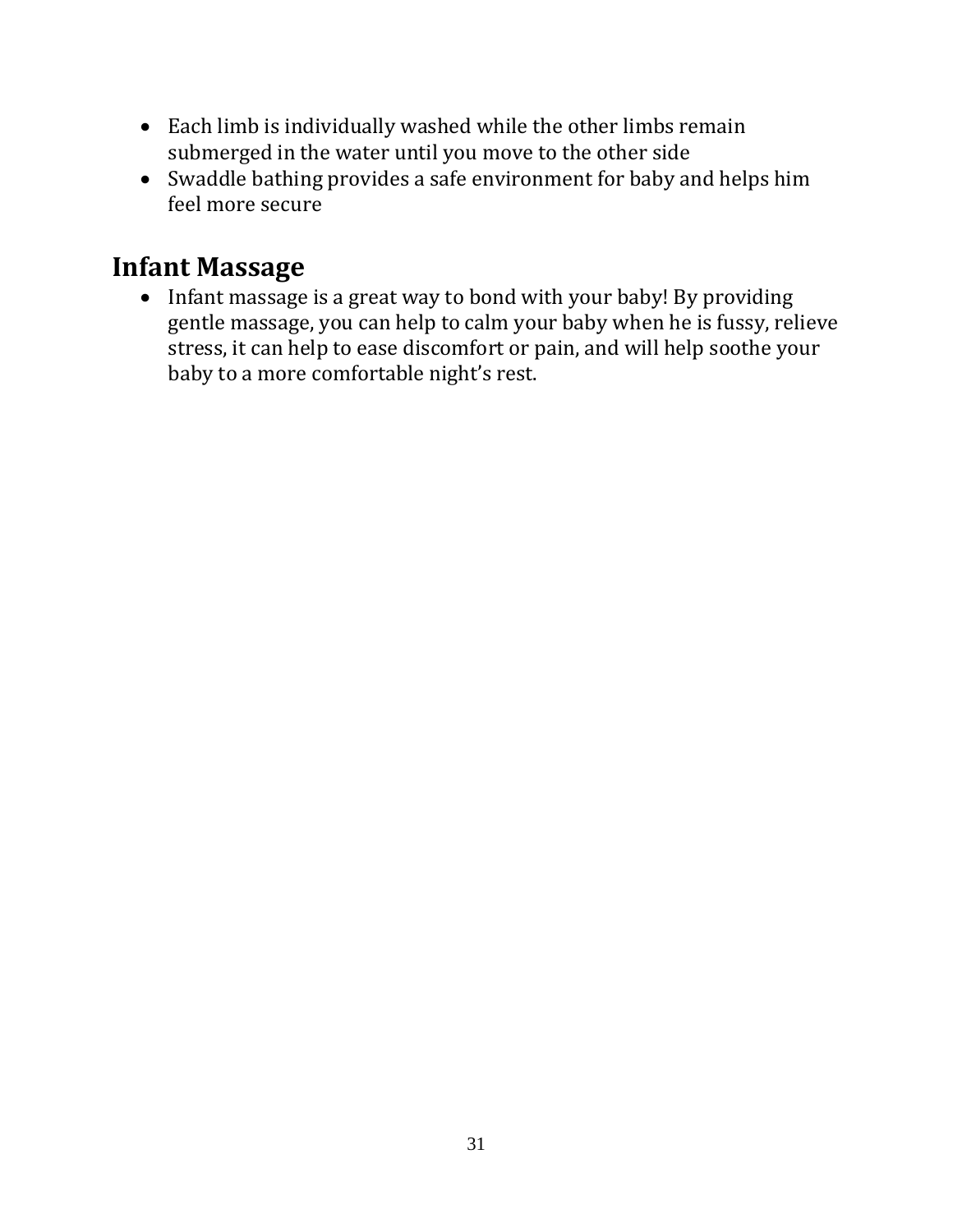# **CHAPTER 5** Feeding & Nutrition

# **Infant-Directed Feeding/Infant-Driven Feeding (IDF)**

The baby expresses when they are hungry and ready to eat through their feeding cues.

## **Feeding Cues:**

- Rooting: Baby will turn their head towards the breast to find their mother's milk
- Baby bringing their hand(s) to mouth
- Sucking on a pacifier, hand or thumb
- Crying when hungry

## **Guidelines for the amount of milk that a NICU baby should be provided per feeding:**

- In the first 2 weeks: 1 to 2 ounces (30-60mL) per feeding per day
	- o Your baby should have 8 to 12 feedings per 24 hours
- By 1 month: 2 to 4 ounces (60-120mL) per feeding per day o Your baby should have 6 to 8 feedings per 24 hours
- By 2 months: 4 to 6 ounces (120mL-180mL) per feeding per day
	- o Your baby should have 5 to 6 feedings per 24 hours
- By 3 months: 6 to 7 ounces (180-210mL) per feeding per day o Your baby should have 5 to 6 feedings per day

*The feeding recommendations are a general guideline. Please follow your pediatrician's instructions and speak with a licensed healthcare professional for further guidance with feeding questions or concerns.*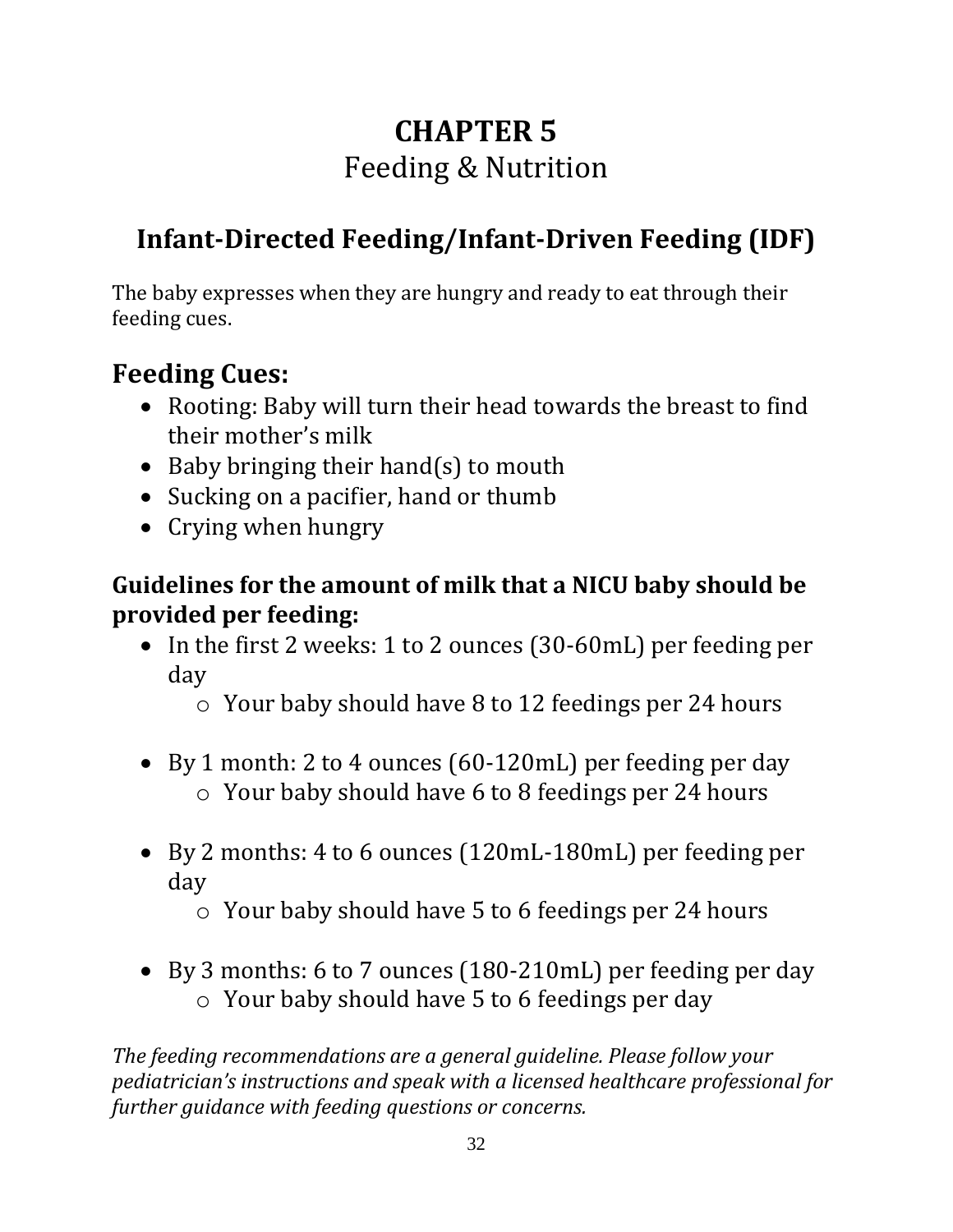# **Breastfeeding**

Breastfeeding is when a mother places the baby at her breast to provide nutrients to the baby with her milk

• Frequency and duration of feedings for a breastfeeding infant is provided on-demand every 2-4 hours when your baby is awake

## **Breastfeeding Positions:**

- Cradle
- Cross Cradle
- Football hold
- Laid back
- Sidelying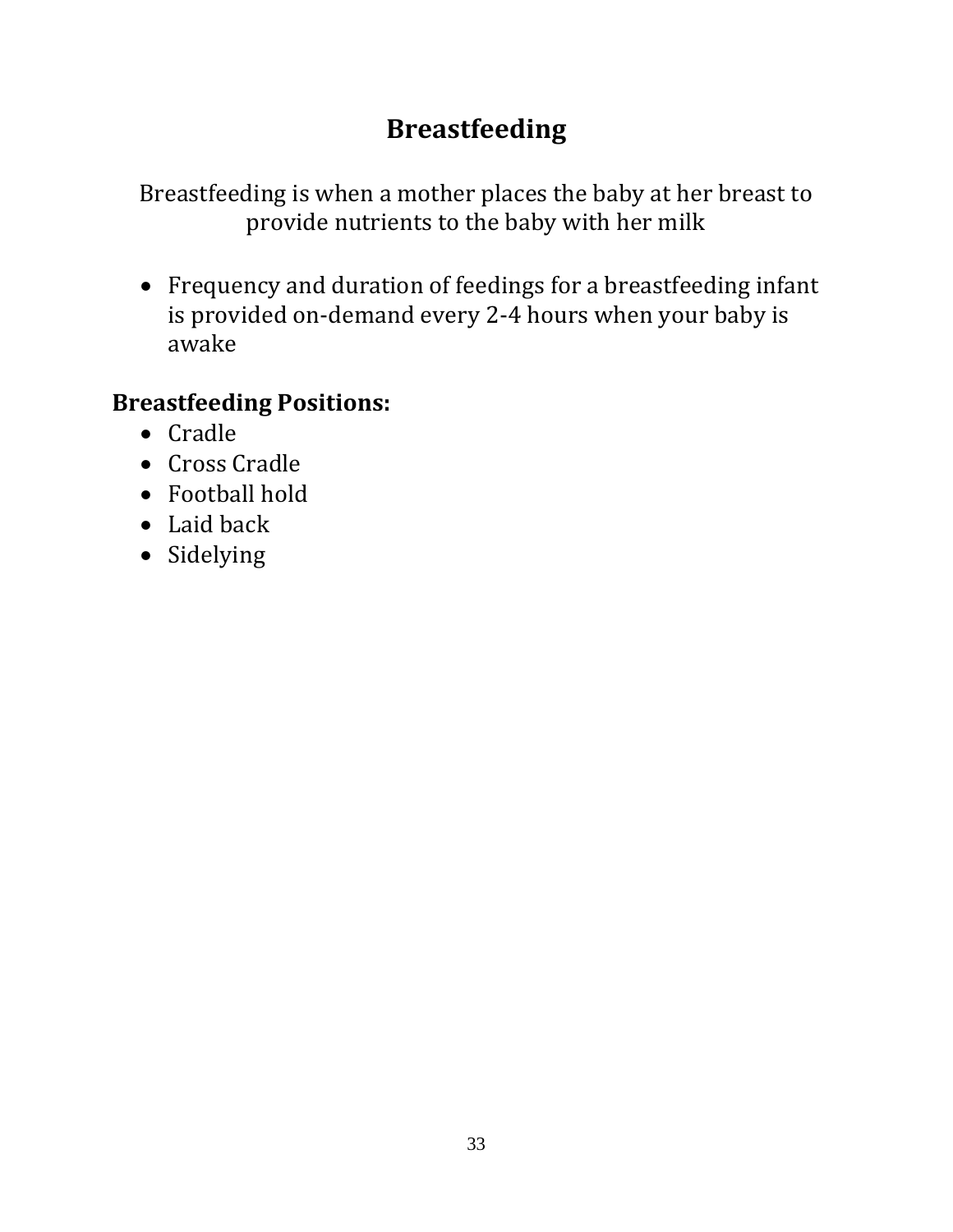# **Bottlefeeding**

Bottlefeeding is when a parent/caregiver feed the baby milk with a bottle and nipple.

- Frequency and duration of feedings for a bottlefed infant is every 3 hours
- Types of nipples
	- $\circ$  Slow flow
	- o Medium flow
	- o Fast flow
- Types of Bottle Systems used in the NICU Enfamil, Similac, Dr. Brown
	- o Dr. Brown Ultra Preemie nipple
	- o Dr. Brown Preemie nipple
	- o Transitional nipple (previously known as Newborn nipple)
	- o Level 1
	- o Level 2
	- o Level 3
	- o Level 4
	- o Y-cut nipple (for thickened feedings)

## • **Specialty Bottles**

- o PIGEON Nipple Bottle System or Dr. Brown Specialty Feeding System:
	- One-way valve bottle for cleft lip and palate, babies with low muscle tone in neck/face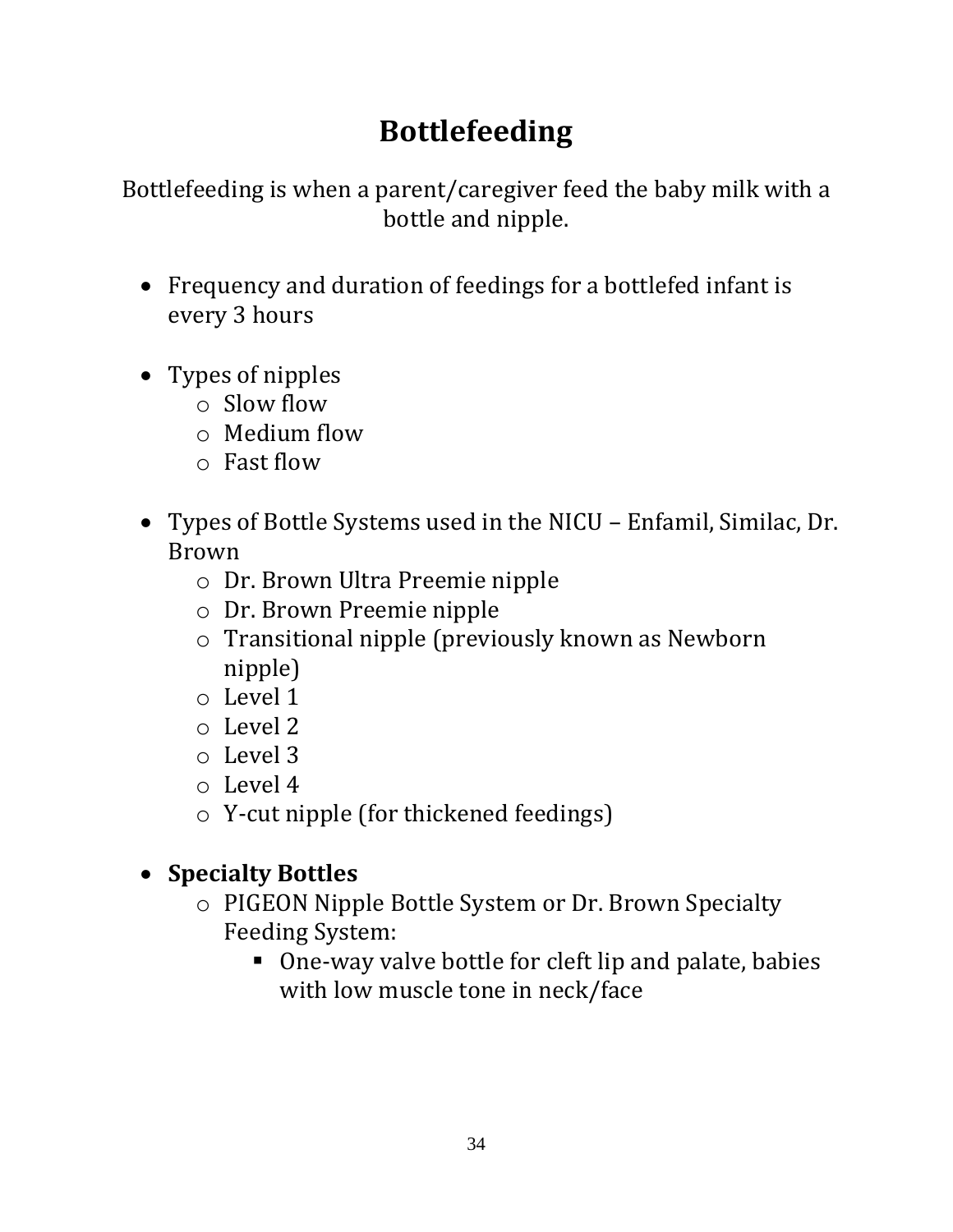# **CHAPTER 6** Caregiver Role & Parent Education

# **Caregiver Role**

- Supporting spouse/partner/family member with baby
	- o e.g. bottlefeeding baby while mother is pumping breastmilk, wash bottle parts while mother is performing Kangaroo Care
- Reading to infant to promote language and brain development
- Journaling while visiting baby in NICU or at home to express emotions and promote stress relief

# **Parent Education**

- **Safe Sleep Practices:** 
	- **Sudden Infant Death Syndrome (SIDS)** is a large reason for infantrelated deaths.
	- Back-to-Sleep: Babies should be placed on their back to sleep.
	- **DO:**
		- o Babies should be placed in a crib, bassinet, or portable play yard with a firm and flat mattress.
		- o Ensure that the crib sheet is tight.
		- o Infant sleepsacks are a great way to provide containment while keeping baby safe. You can find these at your local store or online.
		- o Dress your baby in an appropriate amount of layers based upon the temperature of your house. If your baby is dressed in too many layers of clothing and/or blankets, your baby may overheat and could possibly lead to death.
		- o The crib should only have a mattress sheet, mesh (breathable) crib bumper (optional).
		- o Breastfeed if possible.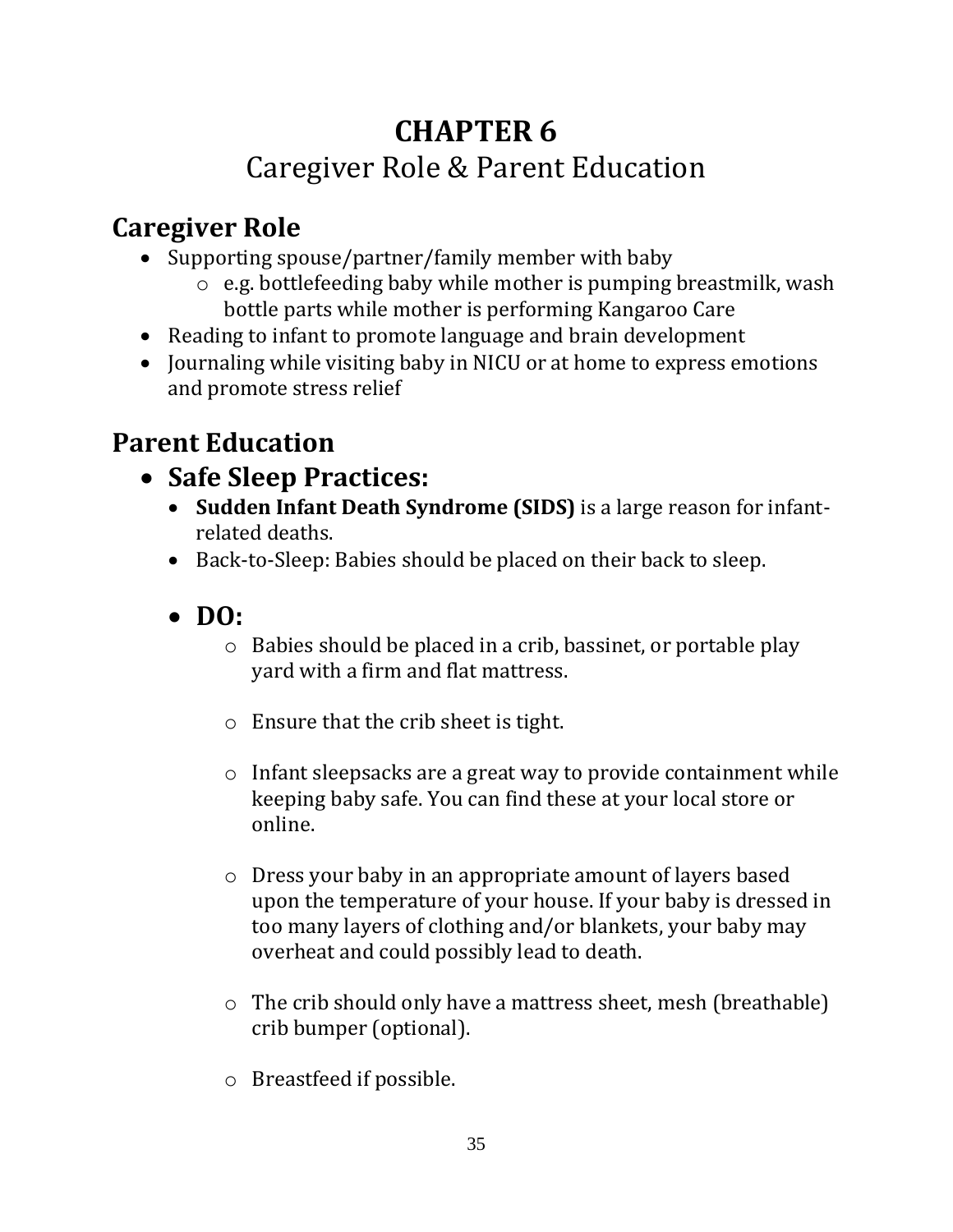## • **DO NOT DO THE FOLLOWING:**

- o Babies should not co-sleep in the same bed with you or any other family members as this can lead to suffocation or death.
- o Do NOT put stuffed animals, pillows, blankets, and crib bumpers in your baby's crib. Your baby could get caught in these items and suffocate which can lead to death.
- o Avoid placing your baby on a soft surface like a couch.
- o For families with twins, triplets, or multiples, please do not cosleep your babies in the same crib.
- o Avoid smoking.

## **Discharge Resources**

## • **Life after the NICU and other special considerations**

- o Outpatient services
	- **Infant Stimulation Teacher**: Local public health child development centers
	- **Occupational Therapy (OT), Physical Therapy (PT) and Speech-Language Therapy (ST)**: These therapies help patients with developmental, oral-motor, feeding, and speech services
	- **Autism, High-Risk Infant Clinic, and Developmental Clinics**: These are different types of follow-up clinics that your neonatologist or pediatrician may recommend in assessing your baby as they grow-up. These clinics evaluate the need for early intervention services or rehabilitative therapy services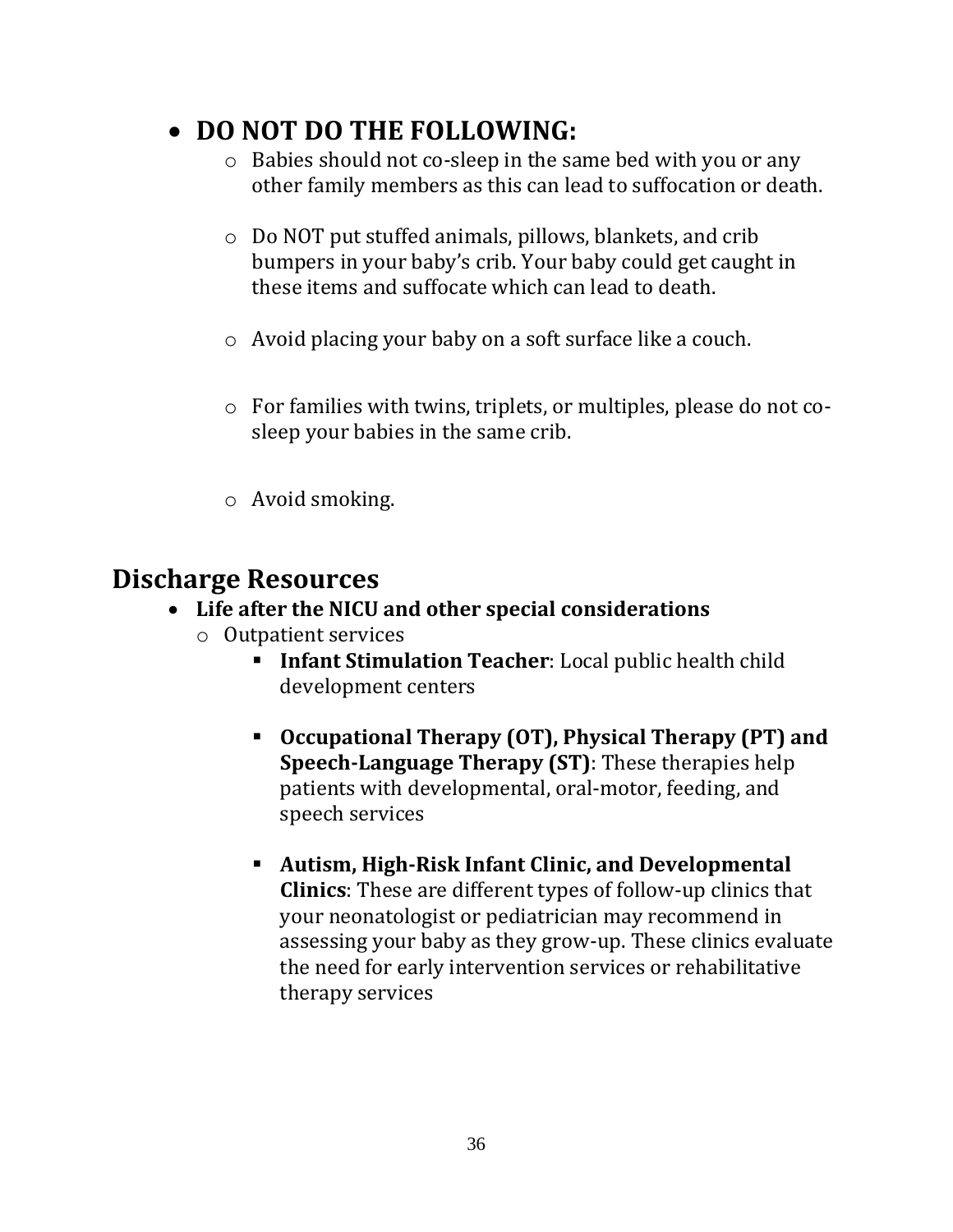# **National Resources**

American Academy of Pediatrics (AAP):<https://www.aap.org/>

Centers for Disease Control (CDC):<https://www.cdc.gov/>

March of Dimes:<https://www.marchofdimes.org/>

National Parent Helpline: [https://www.nationalparenthelpline.org/find](https://www.nationalparenthelpline.org/find-support/state-resources)[support/state-resources](https://www.nationalparenthelpline.org/find-support/state-resources)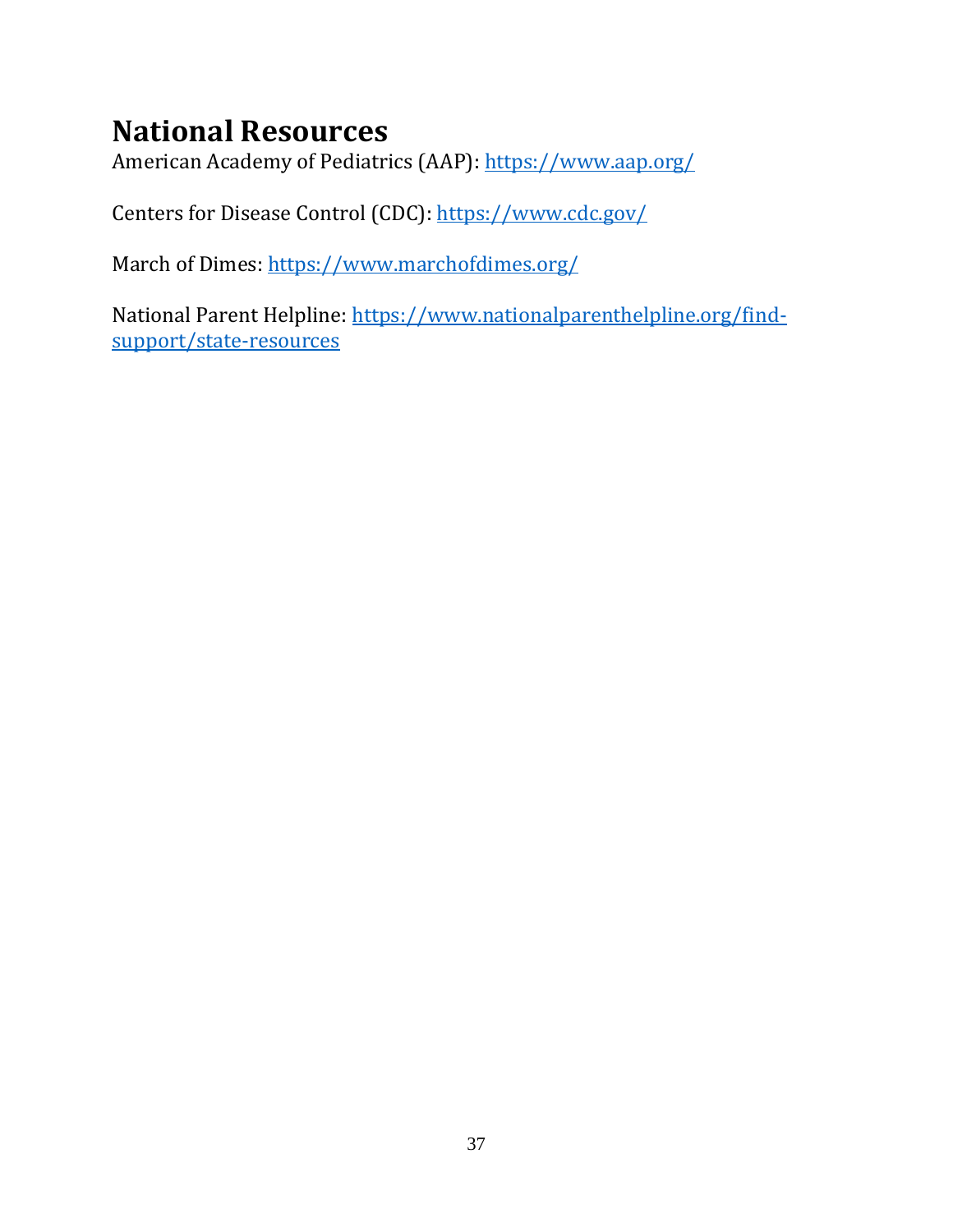# **JOURNAL**

Concerns for my baby:

What makes my baby happy:

How is my baby's personality forming:

What makes my baby upset:

The best part of today: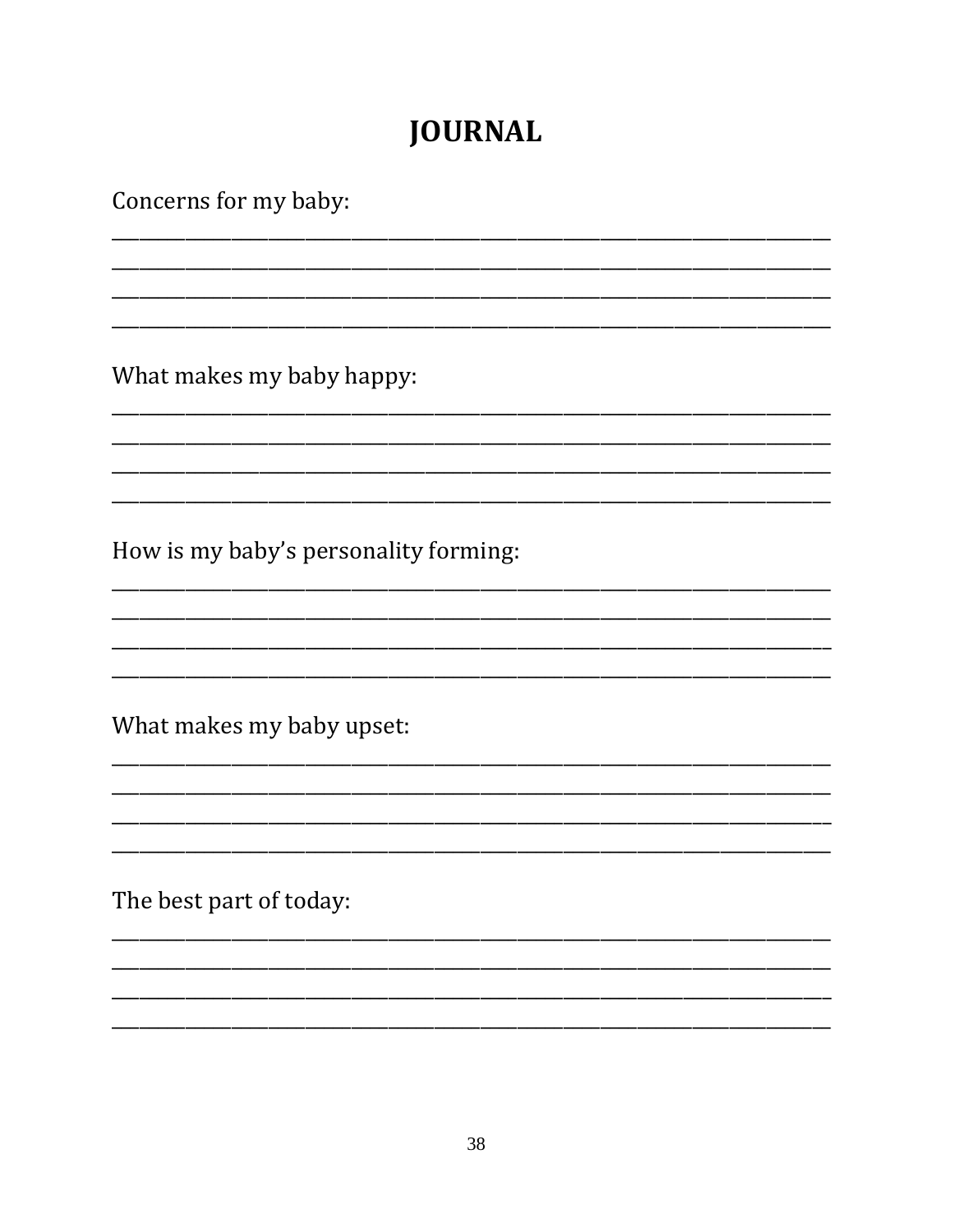# **APPOINTMENTS**

| <b>Date</b> | Time | Doctor/Medical Procedure | <b>Details</b> |
|-------------|------|--------------------------|----------------|
|             |      |                          |                |
|             |      |                          |                |
|             |      |                          |                |
|             |      |                          |                |
|             |      |                          |                |
|             |      |                          |                |
|             |      |                          |                |
|             |      |                          |                |
|             |      |                          |                |
|             |      |                          |                |
|             |      |                          |                |
|             |      |                          |                |
|             |      |                          |                |
|             |      |                          |                |
|             |      |                          |                |
|             |      |                          |                |
|             |      |                          |                |
|             |      |                          |                |
|             |      |                          |                |
|             |      |                          |                |
|             |      |                          |                |
|             |      |                          |                |
|             |      |                          |                |
|             |      |                          |                |
|             |      |                          |                |
|             |      |                          |                |
|             |      |                          |                |
|             |      |                          |                |
|             |      |                          |                |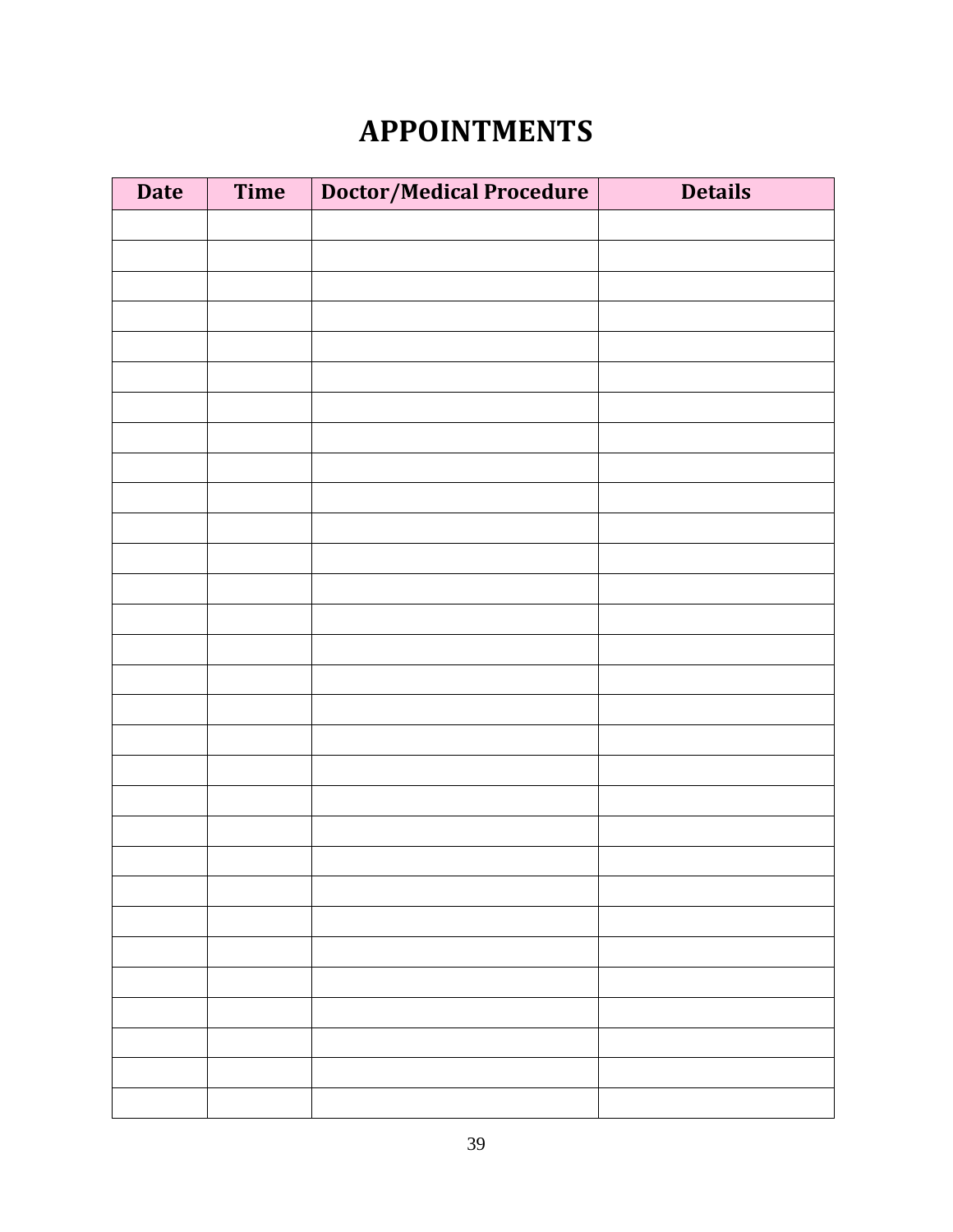Questions for the doctor and/or my healthcare team:

<u> 1999 - 1999 - 1999 - 1999 - 1999 - 1999 - 1999 - 1999 - 1999 - 1999 - 1999 - 1999 - 1999 - 1999 - 1999 - 1999 - 19</u>

Reminders: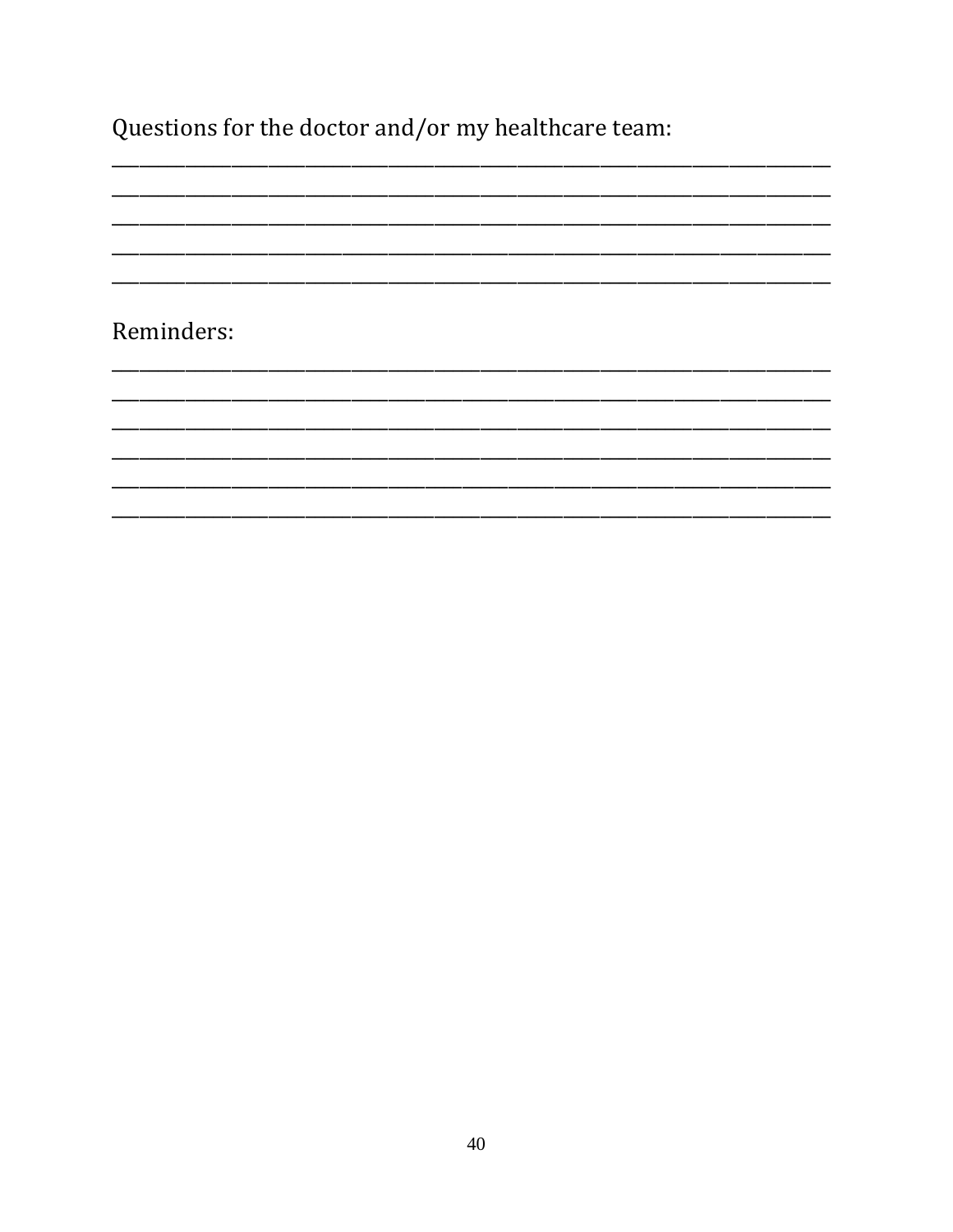# **JOURNAL**

| Thoughts: |  |  |  |  |  |
|-----------|--|--|--|--|--|
|           |  |  |  |  |  |
|           |  |  |  |  |  |
|           |  |  |  |  |  |
|           |  |  |  |  |  |
|           |  |  |  |  |  |
|           |  |  |  |  |  |
|           |  |  |  |  |  |
|           |  |  |  |  |  |
|           |  |  |  |  |  |
|           |  |  |  |  |  |
|           |  |  |  |  |  |
|           |  |  |  |  |  |
|           |  |  |  |  |  |
|           |  |  |  |  |  |
|           |  |  |  |  |  |
|           |  |  |  |  |  |
|           |  |  |  |  |  |
|           |  |  |  |  |  |
|           |  |  |  |  |  |
|           |  |  |  |  |  |
|           |  |  |  |  |  |
|           |  |  |  |  |  |
|           |  |  |  |  |  |
|           |  |  |  |  |  |
|           |  |  |  |  |  |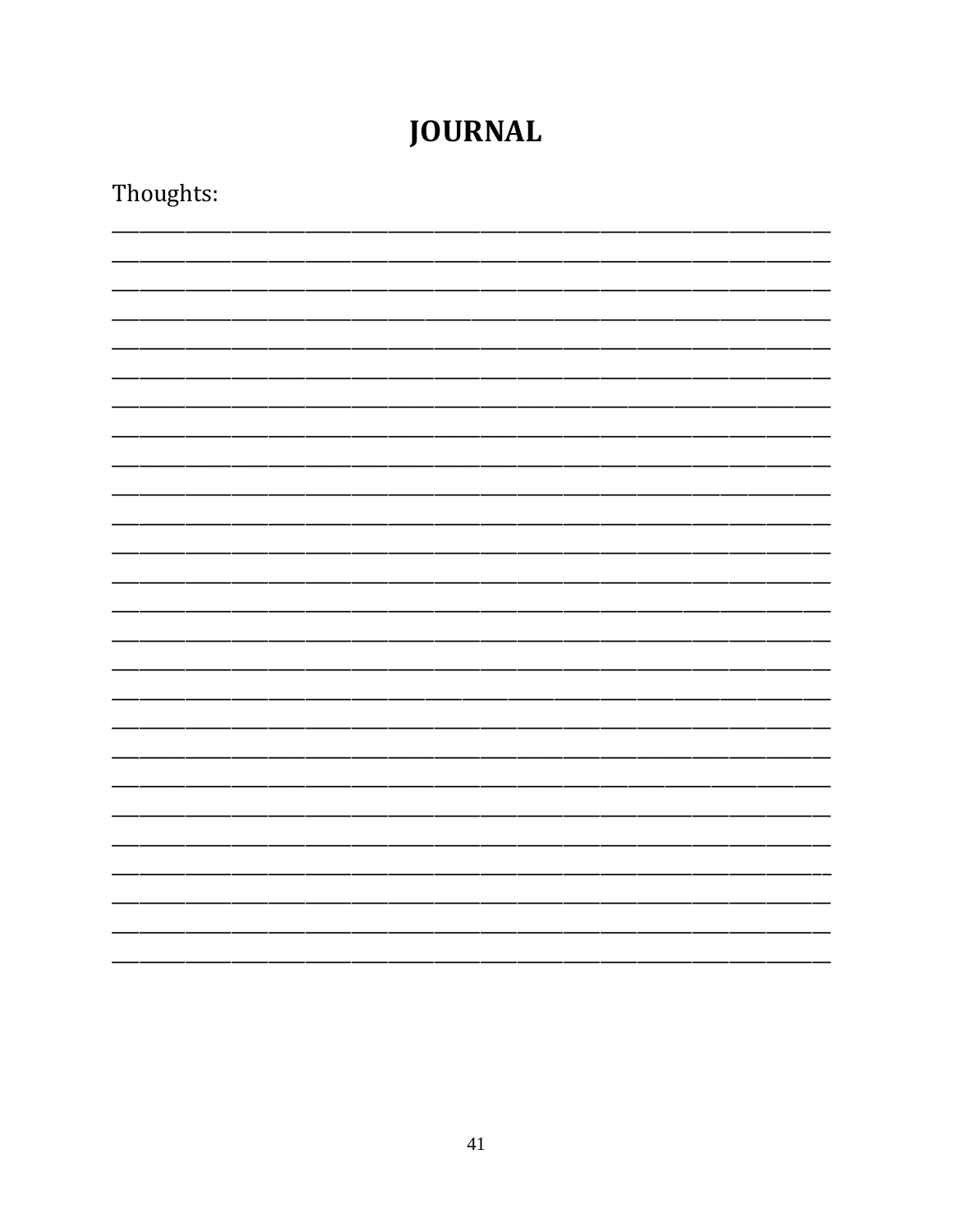### **References**

- American Academy of Pediatrics. (2021, December 20). *American Academy of Pediatrics (AAP)*. Retrieved from https://www.aap.org/
- American Academy of Pediatrics (AAP). (2022, January 10). *American Academy of Pediatrics*. Retrieved from Safe Sleep: https://www.aap.org/en/patient-care/safe-sleep/
- American Occupational Therapy Association (AOTA). (2022, March 1). *American Occupational Therapy Association (AOTA)*. Retrieved from FAQ: CDC Developmental Surveillance Milestone Checklists: [https://www.aota.org/practice/practice-essentials/cdc-guidelines](https://www.aota.org/practice/practice-essentials/cdc-guidelines-faq)[faq](https://www.aota.org/practice/practice-essentials/cdc-guidelines-faq)
- Ateah, C. (2013). Prenatal parent education for the first-time expectant parents: Making it through labor is just the beginning. *Journal of Pediatric Health Care*, *27*(2), 91-97.
- Averill Rosen, L. (2008). Infant sleep and feeding. *Journal of Obstetric, Gynecologic, & Neonatal Nursing, 37*, 706-714.
- Bryanton, J., Beck, C., & Montelpare, W. (2013). Postnatal parental education for optimizing infant general health and parent-infant relationships. *Cochrane Database of Systematic Reviews*, (11), 1-73.
- Cashin, M., Wroe, J., & Campbell, L. (2021). What parents wants to know in the first postnatal year: A delphi consensus study. *Child Care Health Development, 47*(1), 47-56.
- Centers for Disease Control and Prevention (CDC). (2021, December 20). *Centers for Disease Control and Prevention* . Retrieved from https://www.cdc.gov/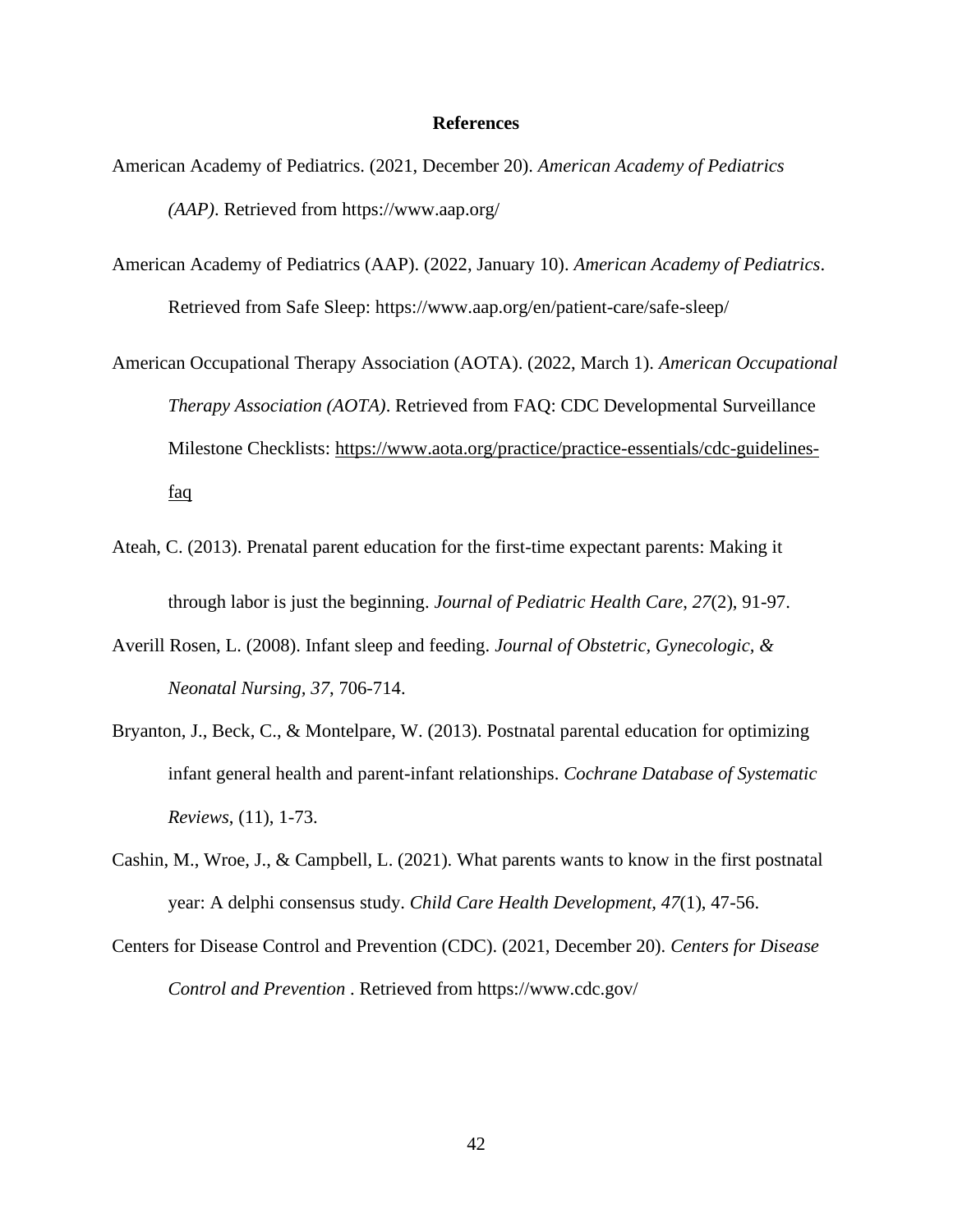- Centers for Disease Control and Prevention (CDC). (2022, February 18). Retrieved from Centers for Disease Control and Prevention Learn the Signs. Act Early.: <https://www.cdc.gov/ncbddd/actearly/index.html>
- Fuhrman, L., & Sundseth Ross, E. (2020). Parental concerns about newborn feeding post hospital discharge. *MCN: The American Journal of Maternal/Child Nursing, 45*(1), 34- 40.
- Gehl, M., Alter, C., Rider, N., Gunther, L., & Russell, R. (2019). Improving the efficiency and effectiveness of parent education in the neonatal intensive care unit. *Advances in Neonatal Care, 20*(1), 59-67.
- Gibbs, B., Forste, R., & Lybbert, E. (2018). Breastfeeding, parenting, and infant attachment behaviors. *Maternal and Child Health Journal, 22*(4), 579-888.
- Goldstein, L. (2013). Family Support and Education. *Physical & Occupational Therapy in Pediatrics, 33*(1), 139-161.
- Gottman, J., Shapiro, A., & Parthemer, J. (2005). Bringing baby home: A workshop for new and expectant parents. *International Journal of Childbirth Education, 19*(3), 28-30.
- Graven, S. & Browne, J.V. (2008). Sleep and Brain Development: The critical role of sleep in fetal and early neonatal brain development. *Newborn & Infant Nursing Reviews, 8*(4), 173-179.
- Indivero, V. (2015, September 3). Penn State University. Retrieved from [https://www.psu.edu/news/research/story/babies-benefit-parenting-classes-even](ttps://www.psu.edu/news/research/story/babies-benefit-parenting-classes-even-b)[birth/#.YbJU9PBIf64.gmail](ttps://www.psu.edu/news/research/story/babies-benefit-parenting-classes-even-b)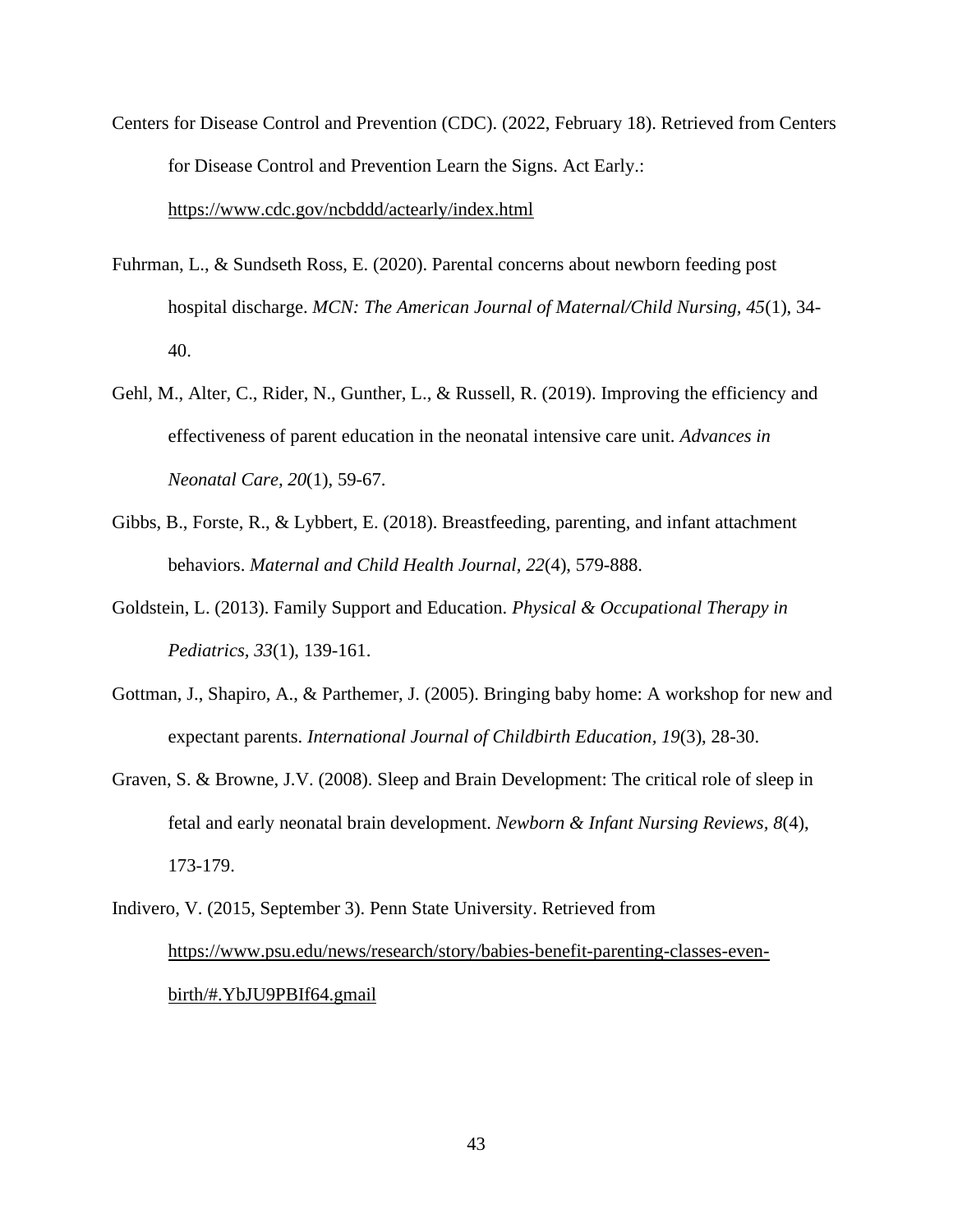- Johns Hopkins Medicine. (2021, December 21). *Johns Hopkins Medicine*. Retrieved from Feeding Guide for the First Year: https://www.hopkinsmedicine.org/health/wellness-andprevention/feeding-guide-for-the-first-year
- Kirk, A., Alder, S., & King, J. (2007). Cue-based oral feeding clinical pathway results in earlier attainment of full oral feeding in premature infants. *Journal of Perinatology, 27*(9), 572- 578.
- Leckey, Y., Hickey, G., Stokes, A., & McGilloway, S. (2019). Parent and facilitator experiences of an intensive parent and infant programme delivered in routine community settings. *Primary Health Care Research & Development, 20*, e74, 1-12.
- March of Dimes. (2021, December 20). *March of Dimes*. Retrieved from https://www.marchofdimes.org/
- National Parent Helpline. (2022, February 18). *National Parent Helpline State Resources*. Retrieved from https://www.nationalparenthelpline.org/find-support/state-resources
- Raines, D., & Robinson, J. (2020). Format of parent education material preferred by new mothers. *Clinical Nursing Research, 29*(4), 256-259.
- Raspa, M., Levis, D., Kish-Doto, J., Wallace, I., Rice, C., Barger, B., Parker-Bozzuto, S., Schultz, S.K., & Wolf, R. (2015). Examining parents' experiences and information needs regarding early identification of developmental delays: Qualitative research to inform a public health campaign. *Journal of Developmental & Behavioral Pediatrics, 36*(8), 575- 585.
- Ronan, S., Liberatos, P., Weingarten, S., Wells, P., Garry, J., O'Brien, K., Parker-Bozzuto, S.,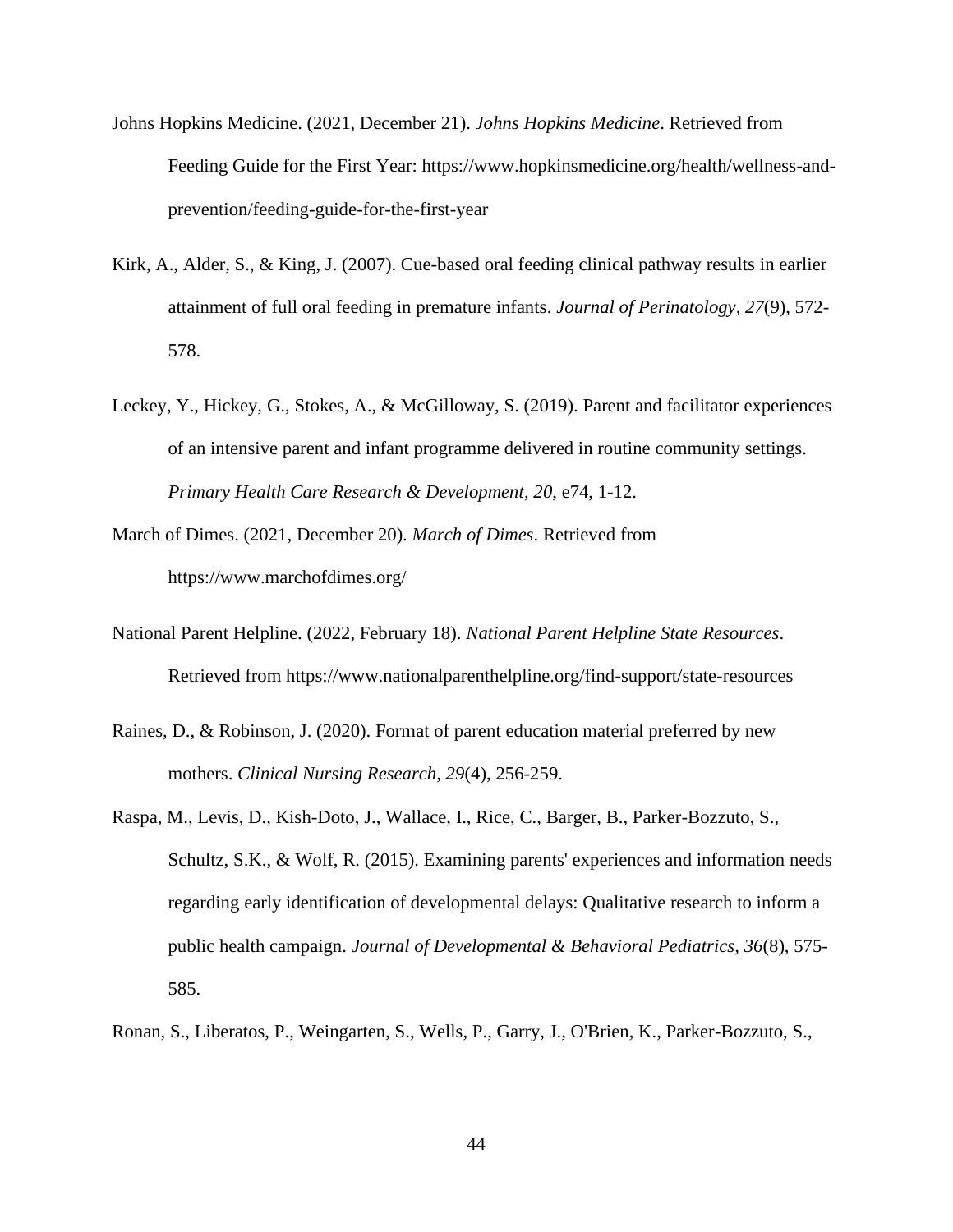Schultz, S.L., Nevid, T. (2015). Development of home educational materials for families of preterm infants. *Neonatal Network, 34*(2), 102-112.

- Scharf, R., Scharf, G., & Stroustrup, A. (2016). Develpmental milestones. *Pediatrics in Review, 37*(1), 25-38.
- Schering, S. (2022, February 8). *American Academy of Pediatrics*. Retrieved from AAP News: [https://publications.aap.org/aapnews/news/19554/CDC-AAP-update-developmental](https://publications.aap.org/aapnews/news/19554/CDC-AAP-update-developmental-milestones-for)[milestones-for](https://publications.aap.org/aapnews/news/19554/CDC-AAP-update-developmental-milestones-for)
- SmithBattle, L., Pohlman, S., & Broeder, J. (2004). Listening to the baby: Evaluating a baby book journal for new parents. *Journal of Family Nursing, 10*(2), 173-189.
- Subramanian, L., Murthy, S., Bogam, P., Yan, S., Delaney, M., Goodwin, C.D., Bobanski, L.,Rangarajan, A.S., Bhowmik, A., Kashyap, S., Ramnarayan, N., Hawrusik, R., Bell, G., Kaur, B., Rajkumar, N., Mishra, A., Alam, S.S., Semrau, K. (2020). Just-in-time postnatal education programmes to improve newborn care practices: Needs and opportunities in low-resources settings. *BMJ Global Health, 5*(7), e002660. 1-7.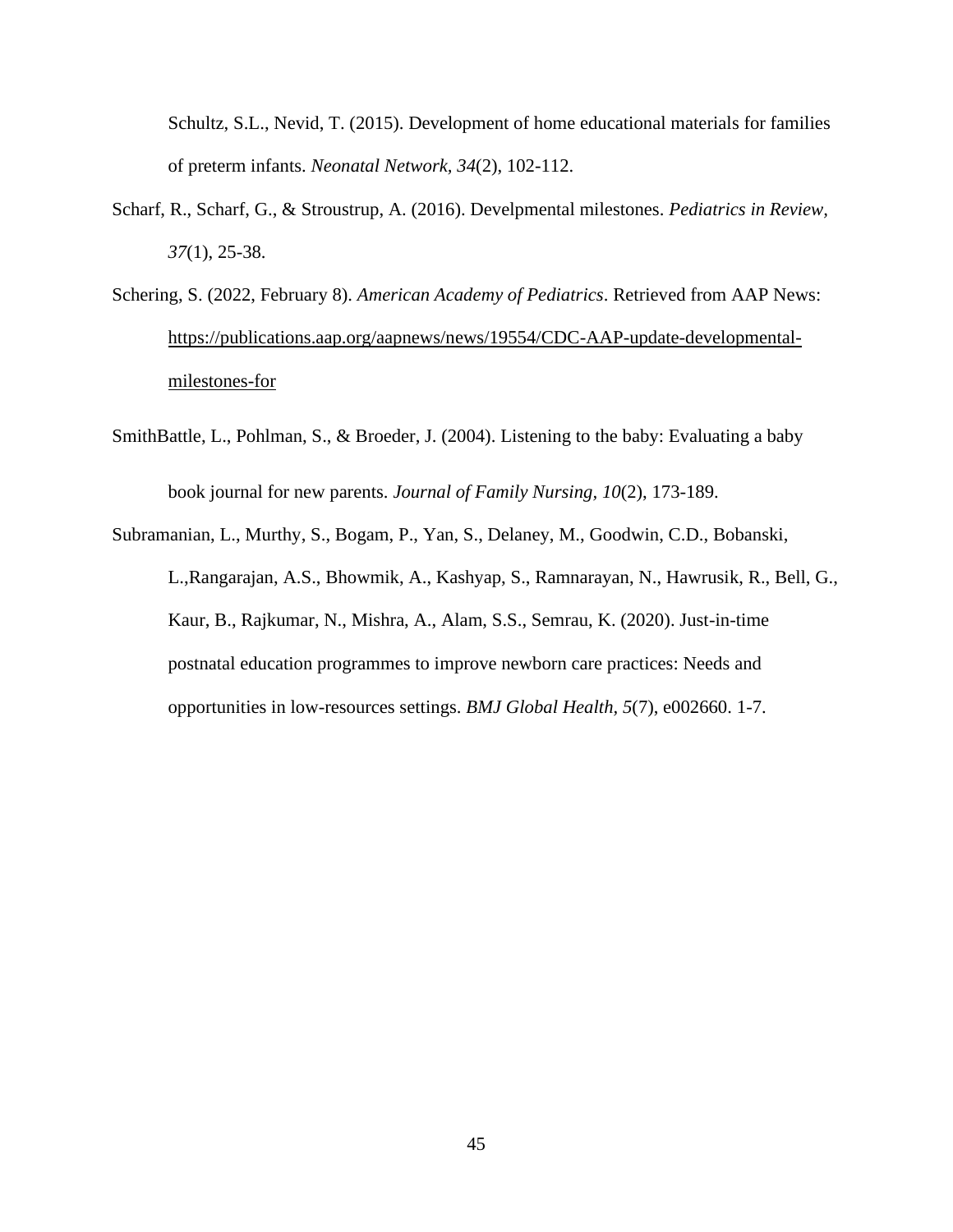## **Curriculum Vitae**

Nicole Suzuki-Uyeno, OTR/L Email: [nsu.ot2022@gmail.com](mailto:nsu.ot2022@gmail.com)

## **EDUCATION**

*University of Nevada, Las Vegas, 2022 (In Progress)* Post-Professional Doctorate of Occupational Therapy

*Touro University Nevada, 2009* Master of Science, Occupational Therapy

*University of Nevada, Las Vegas, 2005* Bachelor of Science, Kinesiological Sciences

## **AWARDS**

- **PIH Health Employee Service Award**, December 2019
- **Touro University Nevada Community Impact Award**, October 2018

## **TEACHING EXPERIENCE**

- NICU to Entry-Level OTD students mental health class (November 2020)
- Mindfulness Meditation to Entry-Level OTD students (October 2020)

## **CLINICAL EXPERIENCE**

- **PIH Health Hospital – Whittier**, Whittier, CA, 2014-2021
- **Kaiser Permanente**, Los Angeles, Downey, Baldwin Park, CA, 2016-2018
- **City of Hope**, Duarte, CA, 2014
- **Citrus Valley Health Partners: Queen of the Valley Medical Center**, West Covina, CA, 2013-2014
- **Western Medical Center**, Santa Ana, CA, 2013
- **Riverside Community Hospital**, Riverside, CA, 2012-2013
- **Hallmark Rehabilitation: The Heights at Summerlin**, Las Vegas, NV, 2012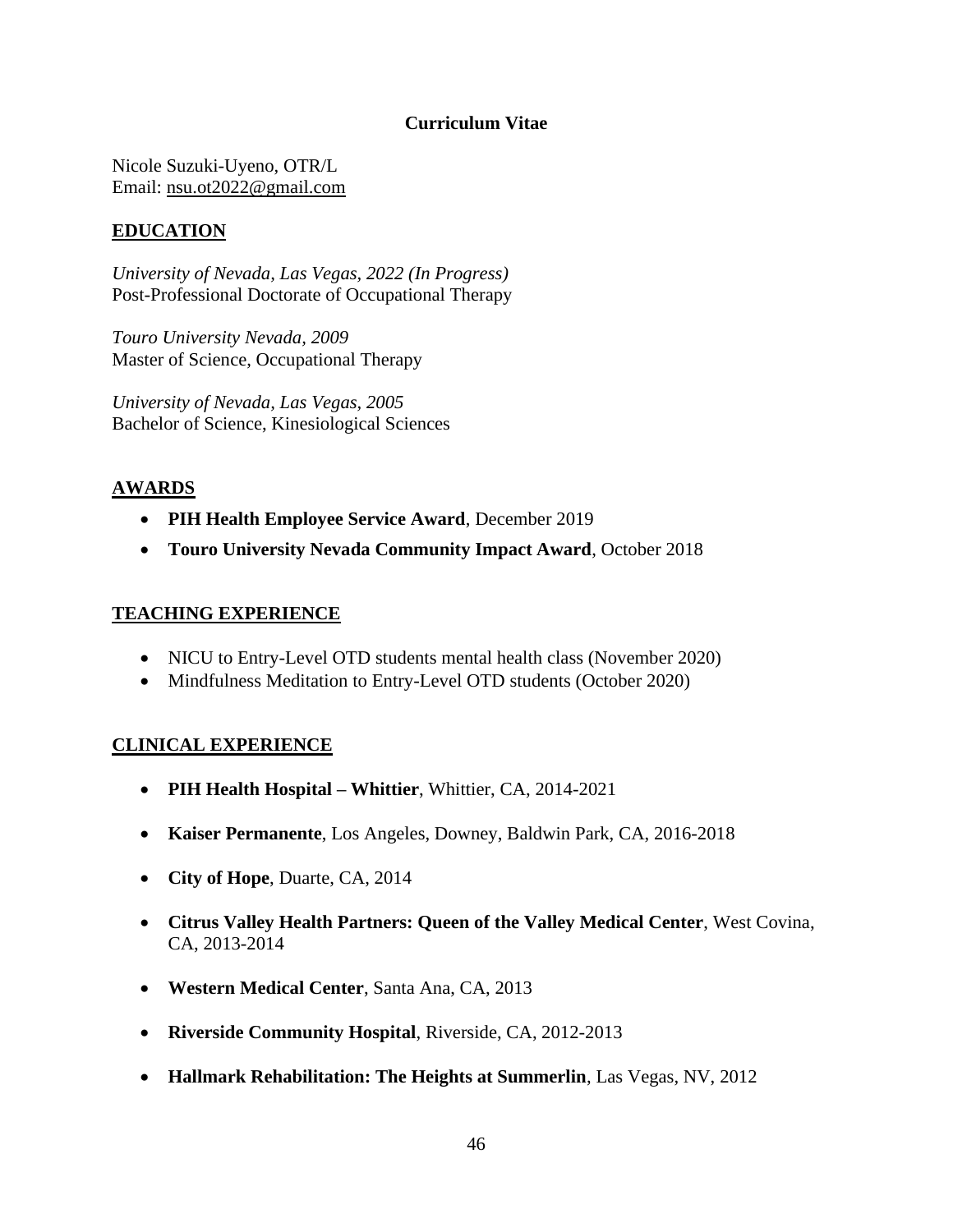- **Let's Talk Rehabilitation**, Las Vegas, NV, 2012
- **Functional Pathways: Nevada State Veterans Home**, Boulder City, NV 2012
- **Supplemental Health Care**, Las Vegas, NV, 2011-2012
- **Advanced Healthcare of Las Vegas**, Las Vegas, NV, 2011-2012
- **Progressus Therapy: Clark County School District**, Las Vegas, NV, 2011
- **Covenant Care: Silver Hills Health Care Center**, Las Vegas, NV, 2009-2012

## **PROFESSIONAL PRESENTATIONS**

- **Infant-Directed Feeding,** August 2014
- **Small Baby Neuro-Protective Bundle (Taught lecture and skills lab to PIH NICU Staff regarding developmental care to the VLBW Premature Babies),** November 2015
- **Neonatal Infant Massage,** November 2016
- **Positioning of the NICU Infant,** August 2018
- **Neonatal Abstinence Syndrome Non-Pharmacological Bundle,** January 2019

## **PROFESSIONAL TRAINING**

- **NBCOT Certification,** March 2025
- **American Heart Association, CPR & AED,** July 2022
- **Neonatal Touch & Massage Therapist Certification (NTMTC),** October 2015
- **Lactation Educator Certification (CLE),** August 2015
- **California Children's Services Paneled Certification (CCS),** May 2015

## **PROFESSIONAL LEADERSHIP COMMITTEES**

- **NICU Partnership Council (PC):** Monthly meeting to discuss updates hospital-wide and NICU, assist with evidence-based PC Projects, 2018 – Present
- **Children's Hospital of Orange County (CHOC) Morbidity & Mortality Conference:**  Quarterly meeting through collaboration with the PIH/CHOC neonatologists, nurse educators, NICU nurses and occupational therapists, 2014 – Present
- **NICU Developmental Care Committee:** Quarterly meeting to discuss current evidencebased research, update protocol and educate staff on developmental care in the NICU, 2014 – Present